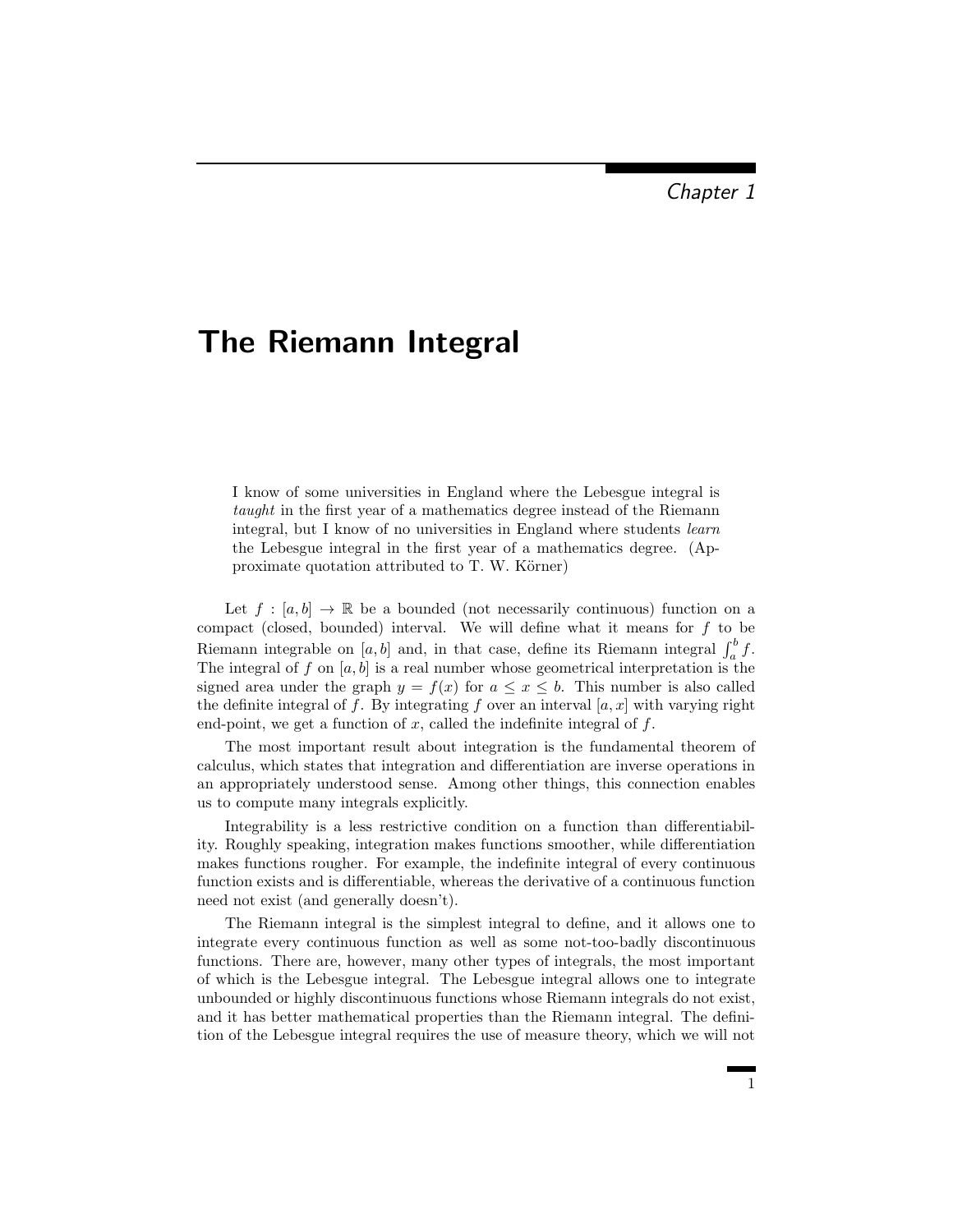describe here. In any event, the Riemann integral is adequate for many purposes, and even if one needs the Lebesgue integral, it's better to understand the Riemann integral first.

# 1.1. Definition of the Riemann integral

We say that two intervals are almost disjoint if they are disjoint or intersect only at a common endpoint. For example, the intervals  $[0, 1]$  and  $[1, 3]$  are almost disjoint, whereas the intervals  $[0, 2]$  and  $[1, 3]$  are not.

**Definition 1.1.** Let  $I$  be a nonempty, compact interval. A partition of  $I$  is a finite collection  $\{I_1, I_2, \ldots, I_n\}$  of almost disjoint, nonempty, compact subintervals whose union is I.

A partition of [a, b] with subintervals  $I_k = [x_{k-1}, x_k]$  is determined by the set of endpoints of the intervals

$$
a = x_0 < x_1 < x_2 < \dots < x_{n-1} < x_n = b.
$$

Abusing notation, we will denote a partition  $P$  either by its intervals

 $P = \{I_1, I_2, \ldots, I_n\}$ 

or by the set of endpoints of the intervals

$$
P = \{x_0, x_1, x_2, \dots, x_{n-1}, x_n\}.
$$

We'll adopt either notation as convenient; the context should make it clear which one is being used. There is always one more endpoint than interval.

Example 1.2. The set of intervals

 $\{[0, 1/5], [1/5, 1/4], [1/4, 1/3], [1/3, 1/2], [1/2, 1]\}$ 

is a partition of  $[0, 1]$ . The corresponding set of endpoints is

 $\{0, 1/5, 1/4, 1/3, 1/2, 1\}.$ 

We denote the length of an interval  $I = [a, b]$  by

$$
|I|=b-a.
$$

Note that the sum of the lengths  $|I_k| = x_k - x_{k-1}$  of the almost disjoint subintervals in a partition  $\{I_1, I_2, \ldots, I_n\}$  of an interval I is equal to length of the whole interval. This is obvious geometrically; algebraically, it follows from the telescoping series

$$
\sum_{k=1}^{n} |I_k| = \sum_{k=1}^{n} (x_k - x_{k-1})
$$
  
=  $x_n - x_{n-1} + x_{n-1} - x_{n-2} + \dots + x_2 - x_1 + x_1 - x_0$   
=  $x_n - x_0$   
= |I|.

Suppose that  $f : [a, b] \to \mathbb{R}$  is a bounded function on the compact interval  $I = [a, b]$  with

$$
M = \sup_I f, \qquad m = \inf_I f.
$$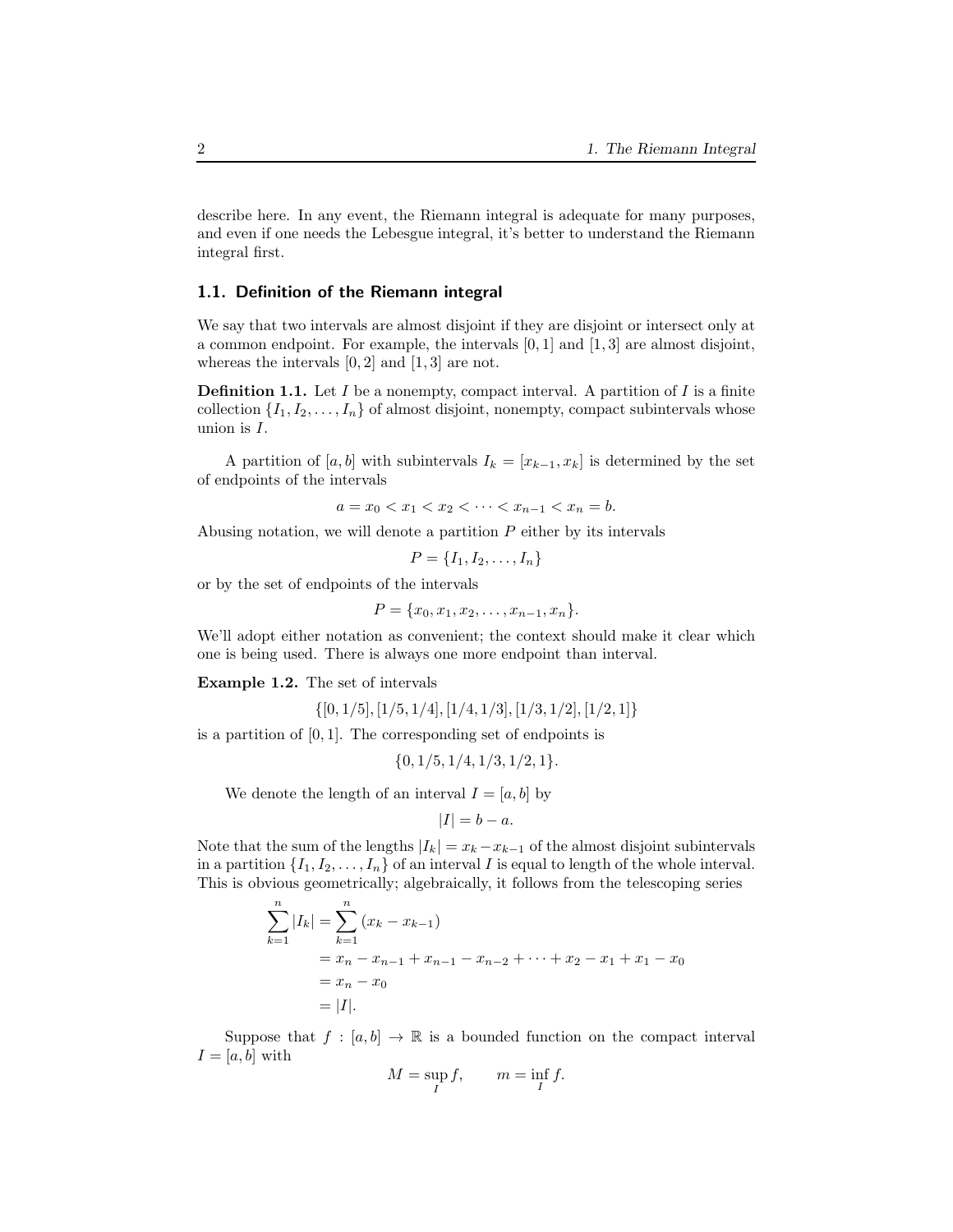If  $P = \{I_1, I_2, \ldots, I_n\}$  is a partition of I, let

$$
M_k = \sup_{I_k} f, \qquad m_k = \inf_{I_k} f.
$$

These suprema and infima are well-defined, finite real numbers since  $f$  is bounded. Moreover,

$$
m \le m_k \le M_k \le M.
$$

If  $f$  is continuous on the interval  $I$ , then it is bounded and attains its maximum and minimum values on each subinterval, but a bounded discontinuous function need not attain its supremum or infimum.

We define the upper Riemann sum of  $f$  with respect to the partition  $P$  by

$$
U(f; P) = \sum_{k=1}^{n} M_k |I_k| = \sum_{k=1}^{n} M_k (x_k - x_{k-1}),
$$

and the lower Riemann sum of  $f$  with respect to the partition  $P$  by

$$
L(f; P) = \sum_{k=1}^{n} m_k |I_k| = \sum_{k=1}^{n} m_k (x_k - x_{k-1}).
$$

Geometrically,  $U(f; P)$  is the sum of the areas of rectangles based on the intervals  $I_k$  that lie above the graph of f, and  $L(f; P)$  is the sum of the areas of rectangles that lie below the graph of  $f$ . Note that

$$
m(b-a) \le L(f;P) \le U(f;P) \le M(b-a).
$$

Let  $\Pi(a, b)$ , or  $\Pi$  for short, denote the collection of all partitions of [a, b]. We define the upper Riemann integral of f on  $[a, b]$  by

$$
U(f) = \inf_{P \in \Pi} U(f; P).
$$

The set  $\{U(f; P) : P \in \Pi\}$  of all upper Riemann sums of f is bounded from below by  $m(b - a)$ , so this infimum is well-defined and finite. Similarly, the set  ${L(f; P) : P \in \Pi}$  of all lower Riemann sums is bounded from above by  $M(b - a)$ , and we define the lower Riemann integral of f on  $[a, b]$  by

$$
L(f) = \sup_{P \in \Pi} L(f; P).
$$

These upper and lower sums and integrals depend on the interval  $[a, b]$  as well as the function  $f$ , but to simplify the notation we won't show this explicitly. A commonly used alternative notation for the upper and lower integrals is

$$
U(f) = \int_a^b f, \qquad L(f) = \underline{\int}_a^b f.
$$

Note the use of "lower-upper" and "upper-lower" approximations for the integrals: we take the infimum of the upper sums and the supremum of the lower sums. As we show in Proposition [1.13](#page-7-0) below, we always have  $L(f) \leq U(f)$ , but in general the upper and lower integrals need not be equal. We define Riemann integrability by their equality.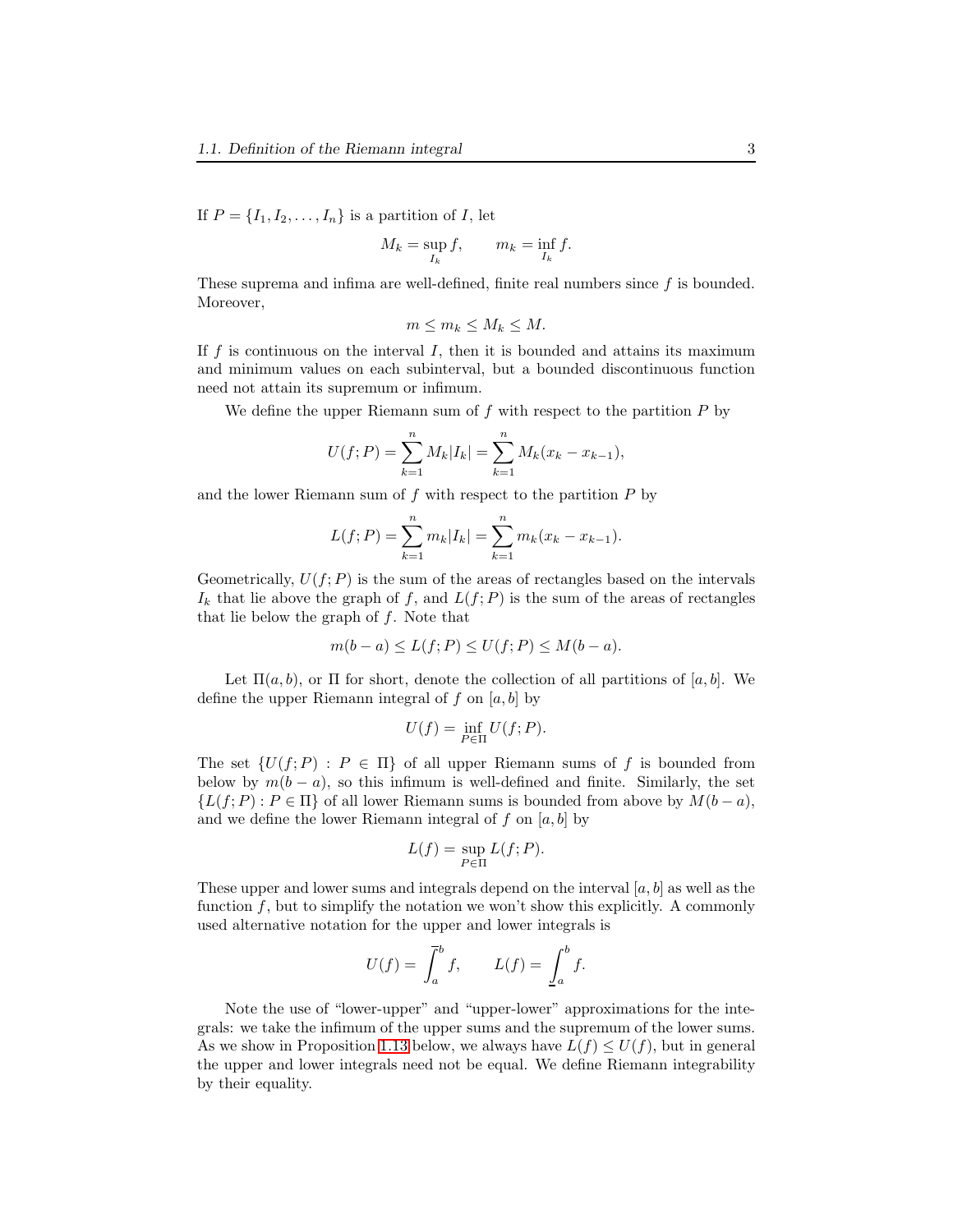<span id="page-3-0"></span>**Definition 1.3.** A bounded function  $f : [a, b] \to \mathbb{R}$  is Riemann integrable on  $[a, b]$ if its upper integral  $U(f)$  and lower integral  $L(f)$  are equal. In that case, the Riemann integral of  $f$  on  $[a, b]$ , denoted by

$$
\int_a^b f(x) dx, \qquad \int_a^b f, \qquad \int_{[a,b]} f
$$

or similar notations, is the common value of  $U(f)$  and  $L(f)$ .

An unbounded function is not Riemann integrable. In the following, "integrable" will mean "Riemann integrable, and "integral" will mean "Riemann integral" unless stated explicitly otherwise.

## 1.2. Examples of the Riemann integral

Let us illustrate the definition of Riemann integrability with a number of examples.

**Example 1.4.** Define  $f : [0, 1] \to \mathbb{R}$  by

$$
f(x) = \begin{cases} 1/x & \text{if } 0 < x \le 1, \\ 0 & \text{if } x = 0. \end{cases}
$$

Then

$$
\int_0^1 \frac{1}{x} \, dx
$$

isn't defined as a Riemann integral becuase  $f$  is unbounded. In fact, if

$$
0 < x_1 < x_2 < \dots < x_{n-1} < 1
$$

is a partition of  $[0, 1]$ , then

$$
\sup_{[0,x_1]} f = \infty,
$$

so the upper Riemann sums of f are not well-defined.

An integral with an unbounded interval of integration, such as

$$
\int_1^\infty \frac{1}{x} \, dx,
$$

also isn't defined as a Riemann integral. In this case, a partition of  $(1,\infty)$  into finitely many intervals contains at least one unbounded interval, so the corresponding Riemann sum is not well-defined. A partition of  $[1,\infty)$  into bounded intervals (for example,  $I_k = [k, k+1]$  with  $k \in \mathbb{N}$ ) gives an infinite series rather than a finite Riemann sum, leading to questions of convergence.

One can interpret the integrals in this example as limits of Riemann integrals, or improper Riemann integrals,

$$
\int_0^1 \frac{1}{x} \, dx = \lim_{\epsilon \to 0^+} \int_{\epsilon}^1 \frac{1}{x} \, dx, \qquad \int_1^\infty \frac{1}{x} \, dx = \lim_{r \to \infty} \int_1^r \frac{1}{x} \, dx,
$$

but these are not proper Riemann integrals in the sense of Definition [1.3.](#page-3-0) Such improper Riemann integrals involve two limits — a limit of Riemann sums to define the Riemann integrals, followed by a limit of Riemann integrals. Both of the improper integrals in this example diverge to infinity. (See Section [1.10.](#page-39-0))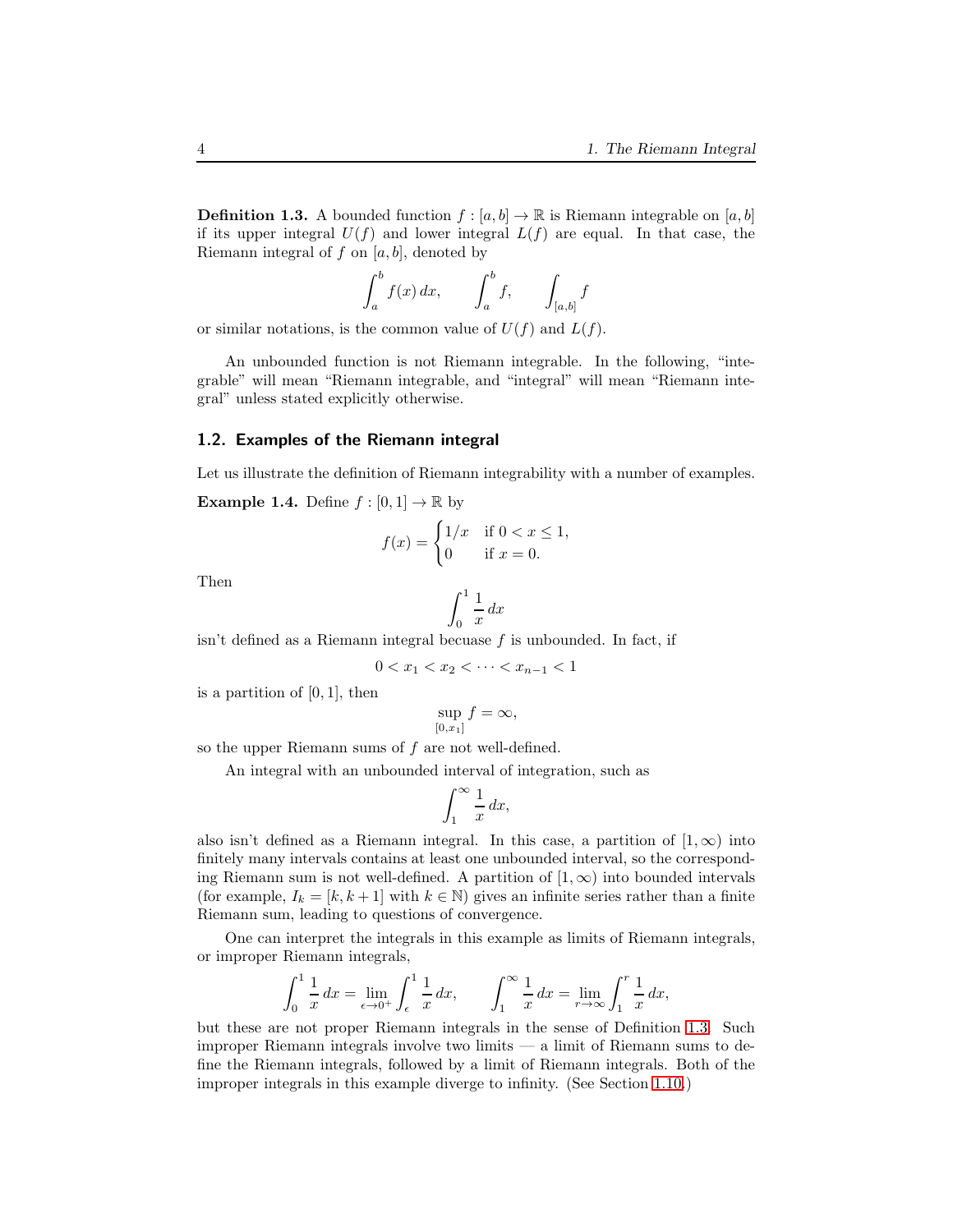Next, we consider some examples of bounded functions on compact intervals. **Example 1.5.** The constant function  $f(x) = 1$  on [0, 1] is Riemann integrable, and

$$
\int_0^1 1 \, dx = 1.
$$

To show this, let  $P = \{I_1, I_2, \ldots, I_n\}$  be any partition of [0, 1] with endpoints

$$
\{0, x_1, x_2, \ldots, x_{n-1}, 1\}.
$$

Since  $f$  is constant,

$$
M_k = \sup_{I_k} f = 1
$$
,  $m_k = \inf_{I_k} f = 1$  for  $k = 1, ..., n$ ,

and therefore

$$
U(f; P) = L(f; P) = \sum_{k=1}^{n} (x_k - x_{k-1}) = x_n - x_0 = 1.
$$

Geometrically, this equation is the obvious fact that the sum of the areas of the rectangles over (or, equivalently, under) the graph of a constant function is exactly equal to the area under the graph. Thus, every upper and lower sum of f on  $[0, 1]$ is equal to 1, which implies that the upper and lower integrals

$$
U(f) = \inf_{P \in \Pi} U(f; P) = \inf\{1\} = 1, \qquad L(f) = \sup_{P \in \Pi} L(f; P) = \sup\{1\} = 1
$$

are equal, and the integral of  $f$  is 1.

More generally, the same argument shows that every constant function  $f(x) = c$ is integrable and

$$
\int_{a}^{b} c \, dx = c(b-a).
$$

The following is an example of a discontinuous function that is Riemann integrable.

<span id="page-4-0"></span>Example 1.6. The function

$$
f(x) = \begin{cases} 0 & \text{if } 0 < x \le 1 \\ 1 & \text{if } x = 0 \end{cases}
$$

is Riemann integrable, and

$$
\int_0^1 f \, dx = 0.
$$

To show this, let  $P = \{I_1, I_2, \ldots, I_n\}$  be a partition of [0, 1]. Then, since  $f(x) = 0$ for  $x > 0$ ,

$$
M_k = \sup_{I_k} f = 0
$$
,  $m_k = \inf_{I_k} f = 0$  for  $k = 2,..., n$ .

The first interval in the partition is  $I_1 = [0, x_1]$ , where  $0 < x_1 \leq 1$ , and

$$
M_1 = 1, \quad m_1 = 0,
$$

since  $f(0) = 1$  and  $f(x) = 0$  for  $0 < x \leq x_1$ . It follows that

$$
U(f;P) = x_1, \qquad L(f;P) = 0.
$$

Thus,  $L(f) = 0$  and

$$
U(f) = \inf\{x_1 : 0 < x_1 \le 1\} = 0,
$$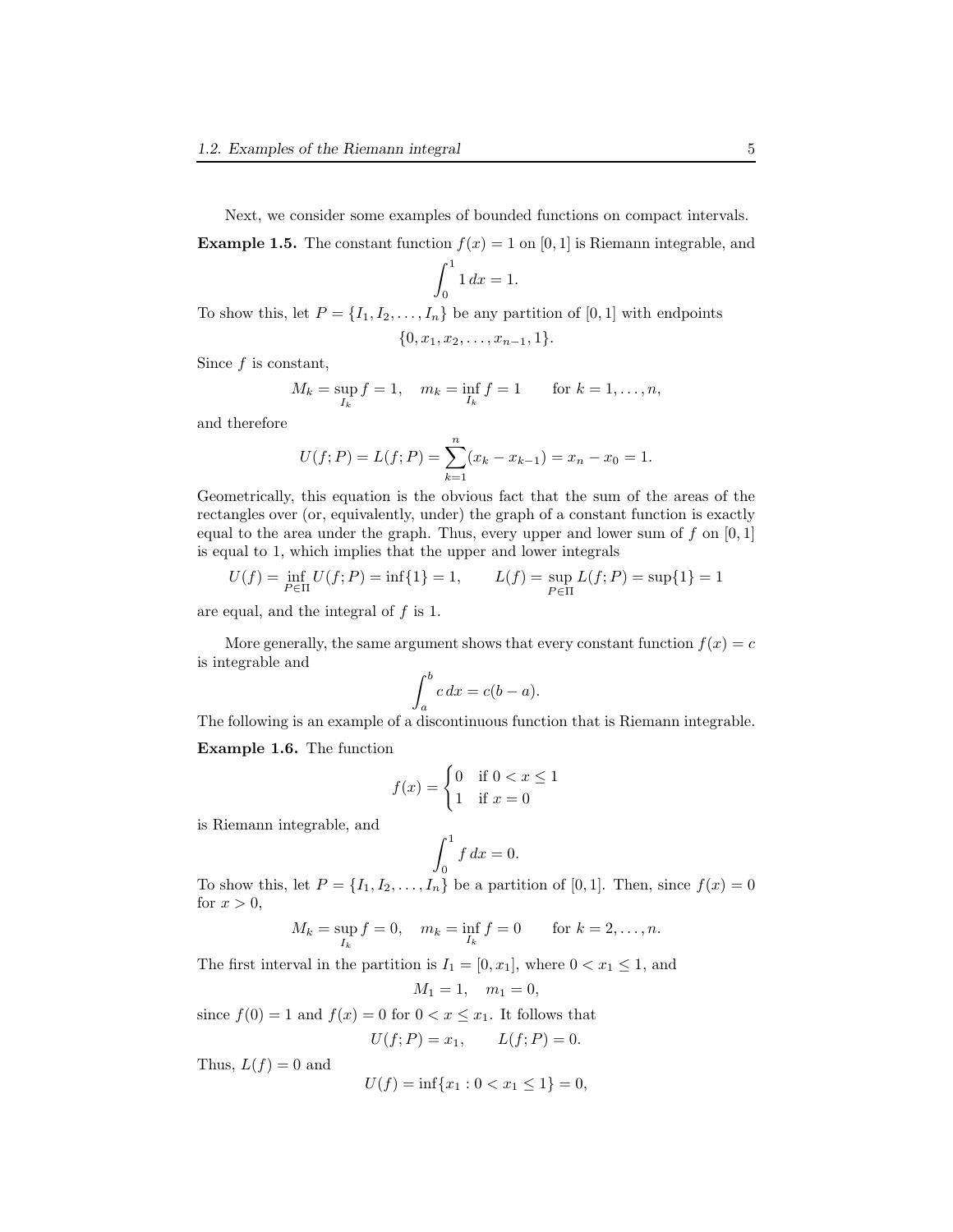so  $U(f) = L(f) = 0$  are equal, and the integral of f is 0. In this example, the infimum of the upper Riemann sums is not attained and  $U(f; P) > U(f)$  for every partition P.

A similar argument shows that a function  $f : [a, b] \to \mathbb{R}$  that is zero except at finitely many points in  $[a, b]$  is Riemann integrable with integral 0.

The next example is a bounded function on a compact interval whose Riemann integral doesn't exist.

<span id="page-5-1"></span>**Example 1.7.** The Dirichlet function  $f : [0, 1] \rightarrow \mathbb{R}$  is defined by

$$
f(x) = \begin{cases} 1 & \text{if } x \in [0,1] \cap \mathbb{Q}, \\ 0 & \text{if } x \in [0,1] \setminus \mathbb{Q}. \end{cases}
$$

That is, f is one at every rational number and zero at every irrational number.

This function is not Riemann integrable. If  $P = \{I_1, I_2, \ldots, I_n\}$  is a partition of  $[0, 1]$ , then

$$
M_k = \sup_{I_k} f = 1, \qquad m_k = \inf_{I_k} = 0,
$$

since every interval of non-zero length contains both rational and irrational numbers. It follows that

$$
U(f; P) = 1, \qquad L(f; P) = 0
$$
  
for every partition P of [0, 1], so  $U(f) = 1$  and  $L(f) = 0$  are not equal.

The Dirichlet function is discontinuous at every point of [0, 1], and the moral of the last example is that the Riemann integral of a highly discontinuous function need not exist.

## 1.3. Refinements of partitions

As the previous examples illustrate, a direct verification of integrability from Definition [1.3](#page-3-0) is unwieldy even for the simplest functions because we have to consider all possible partitions of the interval of integration. To give an effective analysis of Riemann integrability, we need to study how upper and lower sums behave under the refinement of partitions.

**Definition 1.8.** A partition  $Q = \{J_1, J_2, \ldots, J_m\}$  is a refinement of a partition  $P = \{I_1, I_2, \ldots, I_n\}$  if every interval  $I_k$  in P is an almost disjoint union of one or more intervals  $J_{\ell}$  in  $Q$ .

Equivalently, if we represent partitions by their endpoints, then  $Q$  is a refinement of P if  $Q \supset P$ , meaning that every endpoint of P is an endpoint of Q. We don't require that every interval — or even any interval — in a partition has to be split into smaller intervals to obtain a refinement; for example, every partition is a refinement of itself.

<span id="page-5-0"></span>**Example 1.9.** Consider the partitions of  $[0, 1]$  with endpoints

$$
P = \{0, 1/2, 1\},
$$
  $Q = \{0, 1/3, 2/3, 1\},$   $R = \{0, 1/4, 1/2, 3/4, 1\}.$ 

Thus, P, Q, and R partition [0, 1] into intervals of equal length  $1/2$ ,  $1/3$ , and  $1/4$ , respectively. Then  $Q$  is not a refinement of  $P$  but  $R$  is a refinement of  $P$ .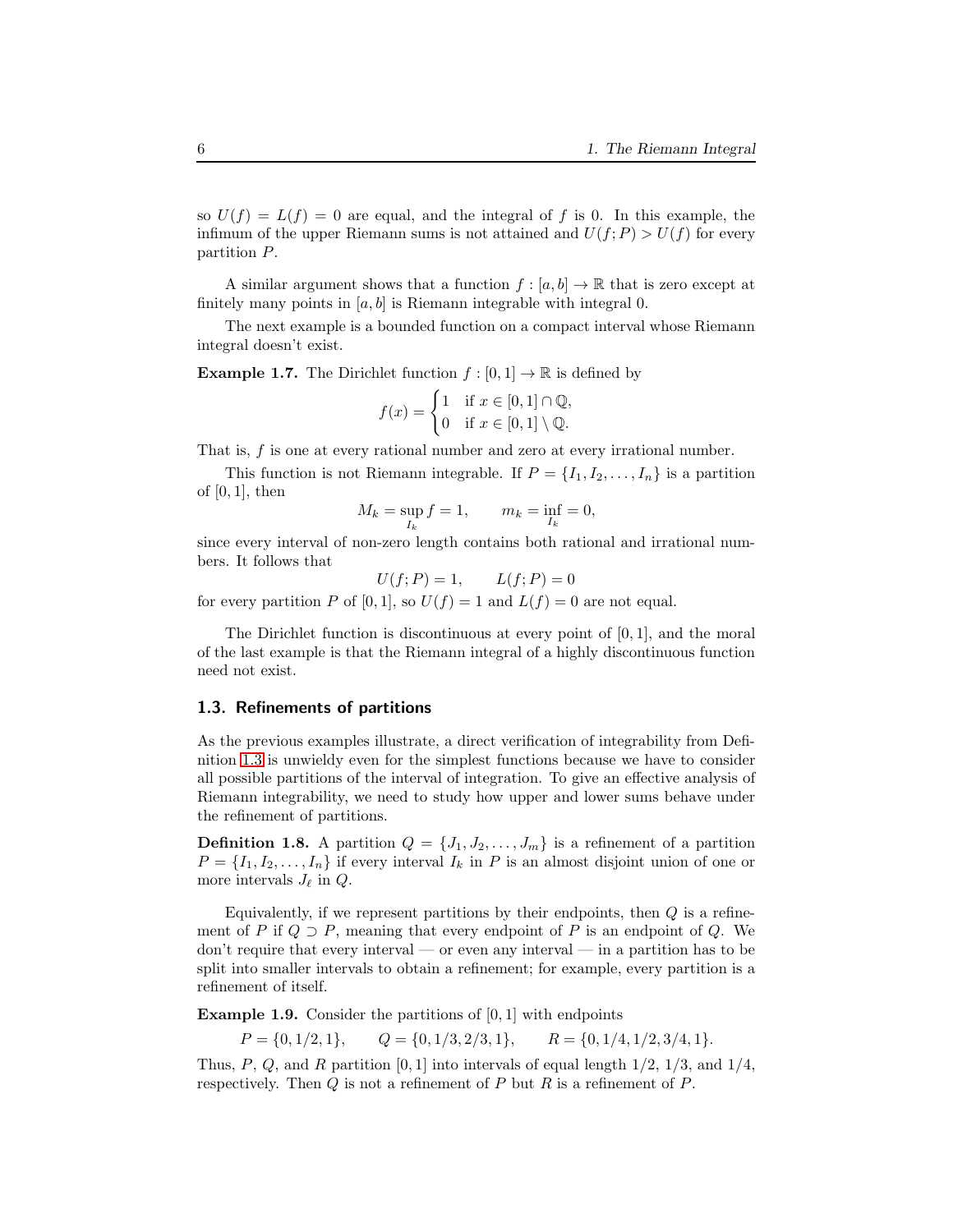Given two partitions, neither one need be a refinement of the other. However, two partitions P, Q always have a common refinement; the smallest one is  $R =$  $P \cup Q$ , meaning that the endpoints of R are exactly the endpoints of P or Q (or both).

**Example 1.10.** Let  $P = \{0, 1/2, 1\}$  and  $Q = \{0, 1/3, 2/3, 1\}$ , as in Example [1.9.](#page-5-0) Then  $Q$  isn't a refinement of  $P$  and  $P$  isn't a refinement of  $Q$ . The partition  $S = P \cup Q$ , or

$$
S = \{0, 1/3, 1/2, 2/3, 1\},\
$$

is a refinement of both  $P$  and  $Q$ . The partition  $S$  is not a refinement of  $R$ , but  $T = R \cup S$ , or

 $T = \{0, 1/4, 1/3, 1/2, 2/3, 3/4, 1\},\$ 

is a common refinement of all of the partitions  $\{P, Q, R, S\}.$ 

As we show next, refining partitions decreases upper sums and increases lower sums. (The proof is easier to understand than it is to write out — draw a picture!)

<span id="page-6-0"></span>**Theorem 1.11.** Suppose that  $f : [a, b] \to \mathbb{R}$  is bounded, P is a partitions of  $[a, b]$ , and Q is refinement of P. Then

$$
U(f;Q) \le U(f;P), \qquad L(f;P) \le L(f;Q).
$$

Proof. Let

$$
P = \{I_1, I_2, \dots, I_n\}, \qquad Q = \{J_1, J_2, \dots, J_m\}
$$

be partitions of [a, b], where Q is a refinement of P, so  $m \geq n$ . We list the intervals in increasing order of their endpoints. Define

$$
M_k = \sup_{I_k} f, \quad m_k = \inf_{I_k} f, \qquad M'_\ell = \sup_{J_\ell} f, \quad m'_\ell = \inf_{J_\ell} f.
$$

Since Q is a refinement of P, each interval  $I_k$  in P is an almost disjoint union of intervals in Q, which we can write as

$$
I_k = \bigcup_{\ell=p_k}^{q_k} J_\ell
$$

for some indices  $p_k \le q_k$ . If  $p_k < q_k$ , then  $I_k$  is split into two or more smaller intervals in Q, and if  $p_k = q_k$ , then  $I_k$  belongs to both P and Q. Since the intervals are listed in order, we have

$$
p_1 = 1
$$
,  $p_{k+1} = q_k + 1$ ,  $q_n = m$ .

If  $p_k \leq \ell \leq q_k$ , then  $J_\ell \subset I_k$ , so

$$
M'_{\ell} \leq M_k
$$
,  $m_k \geq m'_{\ell}$  for  $p_k \leq \ell \leq q_k$ .

Using the fact that the sum of the lengths of the J-intervals is the length of the corresponding I-interval, we get that

$$
\sum_{\ell=p_k}^{q_k} M'_{\ell} |J_{\ell}| \leq \sum_{\ell=p_k}^{q_k} M_k |J_{\ell}| = M_k \sum_{\ell=p_k}^{q_k} |J_{\ell}| = M_k |I_k|.
$$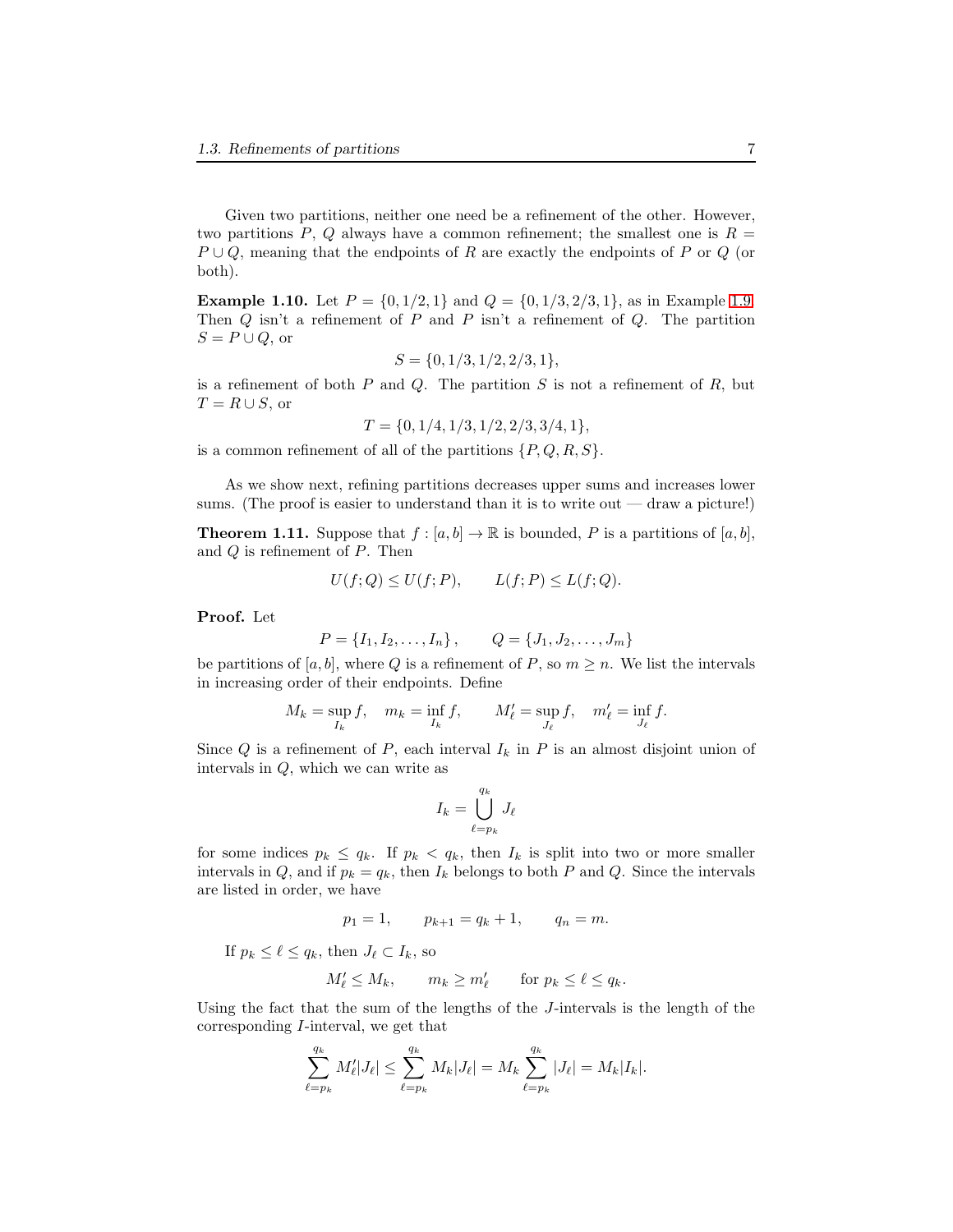It follows that

$$
U(f; Q) = \sum_{\ell=1}^{m} M_{\ell}' |J_{\ell}| = \sum_{k=1}^{n} \sum_{\ell=p_k}^{q_k} M_{\ell}' |J_{\ell}| \le \sum_{k=1}^{n} M_k |I_k| = U(f; P)
$$

Similarly,

$$
\sum_{\ell=p_k}^{q_k} m'_{\ell} |J_{\ell}| \geq \sum_{\ell=p_k}^{q_k} m_k |J_{\ell}| = m_k |I_k|,
$$

and

$$
L(f; Q) = \sum_{k=1}^{n} \sum_{\ell=p_k}^{q_k} m'_{\ell} |J_{\ell}| \ge \sum_{k=1}^{n} m_k |I_k| = L(f; P),
$$

which proves the result.  $\Box$ 

It follows from this theorem that all lower sums are less than or equal to all upper sums, not just the lower and upper sums associated with the same partition.

<span id="page-7-1"></span>**Proposition 1.12.** If  $f : [a, b] \to \mathbb{R}$  is bounded and P, Q are partitions of  $[a, b]$ , then

$$
L(f;P) \le U(f;Q).
$$

**Proof.** Let R be a common refinement of P and Q. Then, by Theorem [1.11,](#page-6-0)

$$
L(f; P) \le L(f; R), \qquad U(f; R) \le U(f; Q).
$$

It follows that

$$
L(f; P) \le L(f; R) \le U(f; R) \le U(f; Q).
$$

 $\Box$ 

An immediate consequence of this result is that the lower integral is always less than or equal to the upper integral.

<span id="page-7-0"></span>**Proposition 1.13.** If  $f : [a, b] \to \mathbb{R}$  is bounded, then

$$
L(f) \le U(f).
$$

Proof. Let

$$
A = \{L(f; P) : P \in \Pi\}, \qquad B = \{U(f; P) : P \in \Pi\}.
$$

From Proposition [1.12,](#page-7-1)  $a \leq b$  for every  $a \in A$  and  $b \in B$ , so Proposition 2.9 implies that sup  $A \leq \inf B$ , or  $L(f) \leq U(f)$ . □ that  $\sup A \leq \inf B$ , or  $L(f) \leq U(f)$ .

## 1.4. The Cauchy criterion for integrability

The following theorem gives a criterion for integrability that is analogous to the Cauchy condition for the convergence of a sequence.

<span id="page-7-2"></span>**Theorem 1.14.** A bounded function  $f : [a, b] \to \mathbb{R}$  is Riemann integrable if and only if for every  $\epsilon > 0$  there exists a partition P of [a, b], which may depend on  $\epsilon$ , such that

$$
U(f;P) - L(f;P) < \epsilon.
$$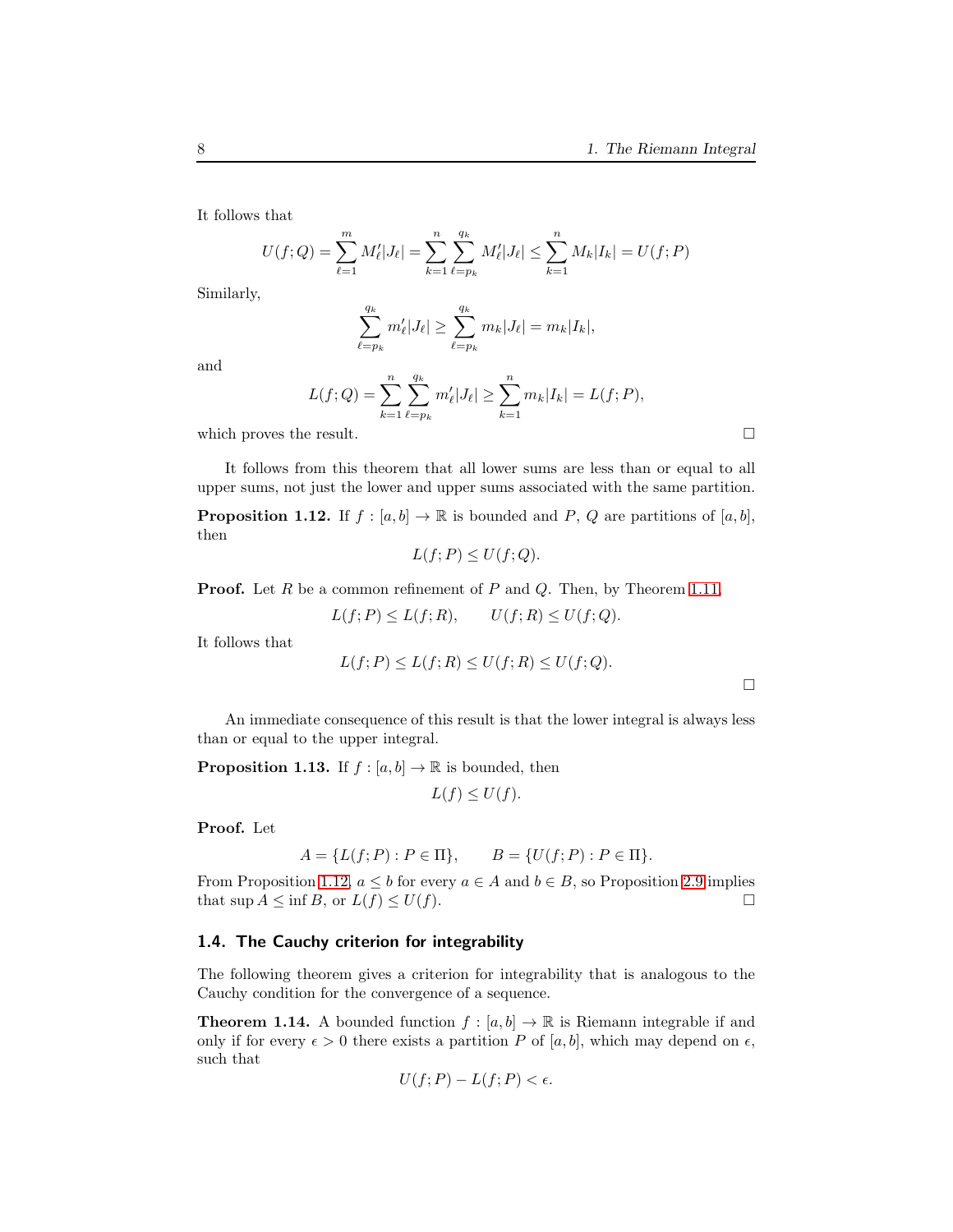**Proof.** First, suppose that the condition holds. Let  $\epsilon > 0$  and choose a partition P that satisfies the condition. Then, since  $U(f) \leq U(f; P)$  and  $L(f; P) \leq L(f)$ , we have

$$
0 \le U(f) - L(f) \le U(f; P) - L(f; P) < \epsilon.
$$

Since this inequality holds for every  $\epsilon > 0$ , we must have  $U(f) - L(f) = 0$ , and f is integrable.

Conversely, suppose that f is integrable. Given any  $\epsilon > 0$ , there are partitions Q, R such that

$$
U(f;Q) < U(f) + \frac{\epsilon}{2}, \qquad L(f;R) > L(f) - \frac{\epsilon}{2}.
$$

Let  $P$  be a common refinement of  $Q$  and  $R$ . Then, by Theorem [1.11,](#page-6-0)

$$
U(f; P) - L(f; P) \le U(f; Q) - L(f; R) < U(f) - L(f) + \epsilon.
$$

Since  $U(f) = L(f)$ , the condition follows.

If  $U(f; P) - L(f; P) < \epsilon$ , then  $U(f; Q) - L(f; Q) < \epsilon$  for every refinement Q of P, so the Cauchy condition means that a function is integrable if and only if its upper and lower sums get arbitrarily close together for all sufficiently refined partitions.

It is worth considering in more detail what the Cauchy condition in Theorem [1.14](#page-7-2) implies about the behavior of a Riemann integrable function.

**Definition 1.15.** The oscillation of a bounded function f on a set A is

$$
\underset{A}{\operatorname{osc}} f = \sup_{A} f - \inf_{A} f.
$$

If  $f : [a, b] \to \mathbb{R}$  is bounded and  $P = \{I_1, I_2, \ldots, I_n\}$  is a partition of  $[a, b]$ , then

$$
U(f;P) - L(f;P) = \sum_{k=1}^{n} \sup_{I_k} f \cdot |I_k| - \sum_{k=1}^{n} \inf_{I_k} f \cdot |I_k| = \sum_{k=1}^{n} \operatorname{osc}_{I_k} f \cdot |I_k|.
$$

A function f is Riemann integrable if we can make  $U(f; P) - L(f; P)$  as small as we wish. This is the case if we can find a sufficiently refined partition  $P$  such that the oscillation of f on most intervals is arbitrarily small, and the sum of the lengths of the remaining intervals (where the oscillation of  $f$  is large) is arbitrarily small. For example, the discontinuous function in Example [1.6](#page-4-0) has zero oscillation on every interval except the first one, where the function has oscillation one, but the length of that interval can be made as small as we wish.

Thus, roughly speaking, a function is Riemann integrable if it oscillates by an arbitrary small amount except on a finite collection of intervals whose total length is arbitrarily small. Theorem [1.87](#page-51-0) gives a precise statement.

One direct consequence of the Cauchy criterion is that a function is integrable if we can estimate its oscillation by the oscillation of an integrable function.

<span id="page-8-0"></span>**Proposition 1.16.** Suppose that  $f, g : [a, b] \to \mathbb{R}$  are bounded functions and g is integrable on [a, b]. If there exists a constant  $C \geq 0$  such that

$$
\underset{I}{\mathrm{osc}}\,f \leq C\,\underset{I}{\mathrm{osc}}\,g
$$

on every interval  $I \subset [a, b]$ , then f is integrable.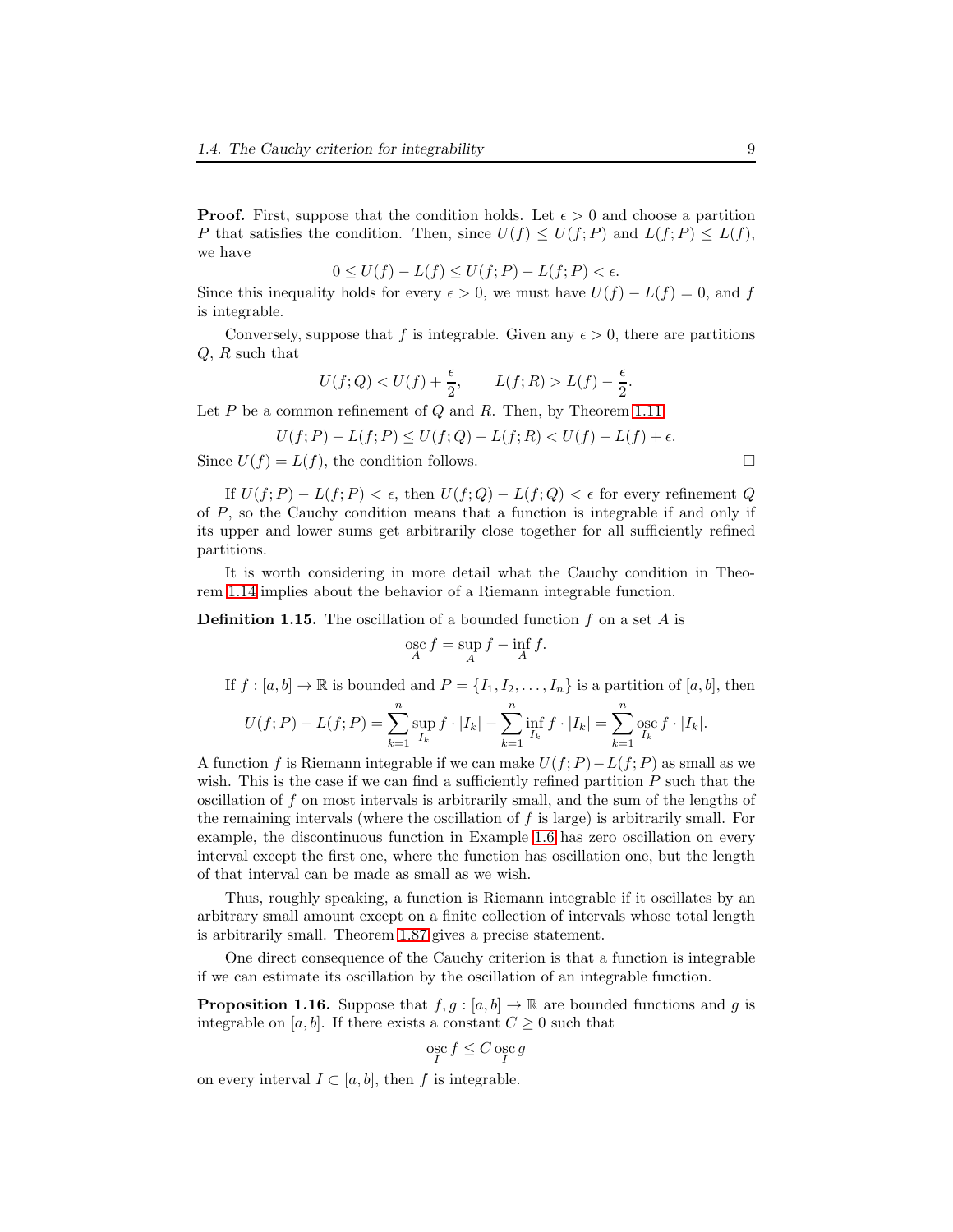**Proof.** If  $P = \{I_1, I_2, \ldots, I_n\}$  is a partition of [a, b], then

$$
U(f; P) - L(f; P) = \sum_{k=1}^{n} \left[ \sup_{I_k} f - \inf_{I_k} f \right] \cdot |I_k|
$$
  
= 
$$
\sum_{k=1}^{n} \operatorname{osc}_{I_k} f \cdot |I_k|
$$
  

$$
\leq C \sum_{k=1}^{n} \operatorname{osc}_{I_k} g \cdot |I_k|
$$
  

$$
\leq C \left[ U(g; P) - L(g; P) \right].
$$

Thus,  $f$  satisfies the Cauchy criterion in Theorem [1.14](#page-7-2) if  $g$  does, which proves that f is integrable if g is integrable.

We can also give a sequential characterization of integrability.

<span id="page-9-0"></span>**Theorem 1.17.** A bounded function  $f : [a, b] \to \mathbb{R}$  is Riemann integrable if and only if there is a sequence  $(P_n)$  of partitions such that

$$
\lim_{n \to \infty} [U(f; P_n) - L(f; P_n)] = 0.
$$

In that case,

$$
\int_a^b f = \lim_{n \to \infty} U(f; P_n) = \lim_{n \to \infty} L(f; P_n).
$$

**Proof.** First, suppose that the condition holds. Then, given  $\epsilon > 0$ , there is an  $n \in \mathbb{N}$  such that  $U(f; P_n) - L(f; P_n) < \epsilon$ , so Theorem [1.14](#page-7-2) implies that f is integrable and  $U(f) = L(f)$ .

Furthermore, since  $U(f) \leq U(f; P_n)$  and  $L(f; P_n) \leq L(f)$ , we have

$$
0 \le U(f; P_n) - U(f) = U(f; P_n) - L(f) \le U(f; P_n) - L(f; P_n).
$$

Since the limit of the right-hand side is zero, the 'squeeze' theorem implies that

$$
\lim_{n \to \infty} U(f; P_n) = U(f) = \int_a^b f
$$

It also follows that

$$
\lim_{n \to \infty} L(f; P_n) = \lim_{n \to \infty} U(f; P_n) - \lim_{n \to \infty} [U(f; P_n) - L(f; P_n)] = \int_a^b f.
$$

Conversely, if f is integrable then, by Theorem [1.14,](#page-7-2) for every  $n \in \mathbb{N}$  there exists a partition  $P_n$  such that

$$
0 \le U(f; P_n) - L(f; P_n) < \frac{1}{n},
$$

and  $U(f; P_n) - L(f; P_n) \to 0$  as  $n \to \infty$ .

Note that if the limits of  $U(f; P_n)$  and  $L(f; P_n)$  both exist and are equal, then

$$
\lim_{n \to \infty} [U(f; P_n) - L(f; P_n)] = \lim_{n \to \infty} U(f; P_n) - \lim_{n \to \infty} L(f; P_n),
$$

so the conditions of the theorem are satisfied. Conversely, the proof of the theorem shows that if the limit of  $U(f; P_n) - L(f; P_n)$  is zero, then the limits of  $U(f; P_n)$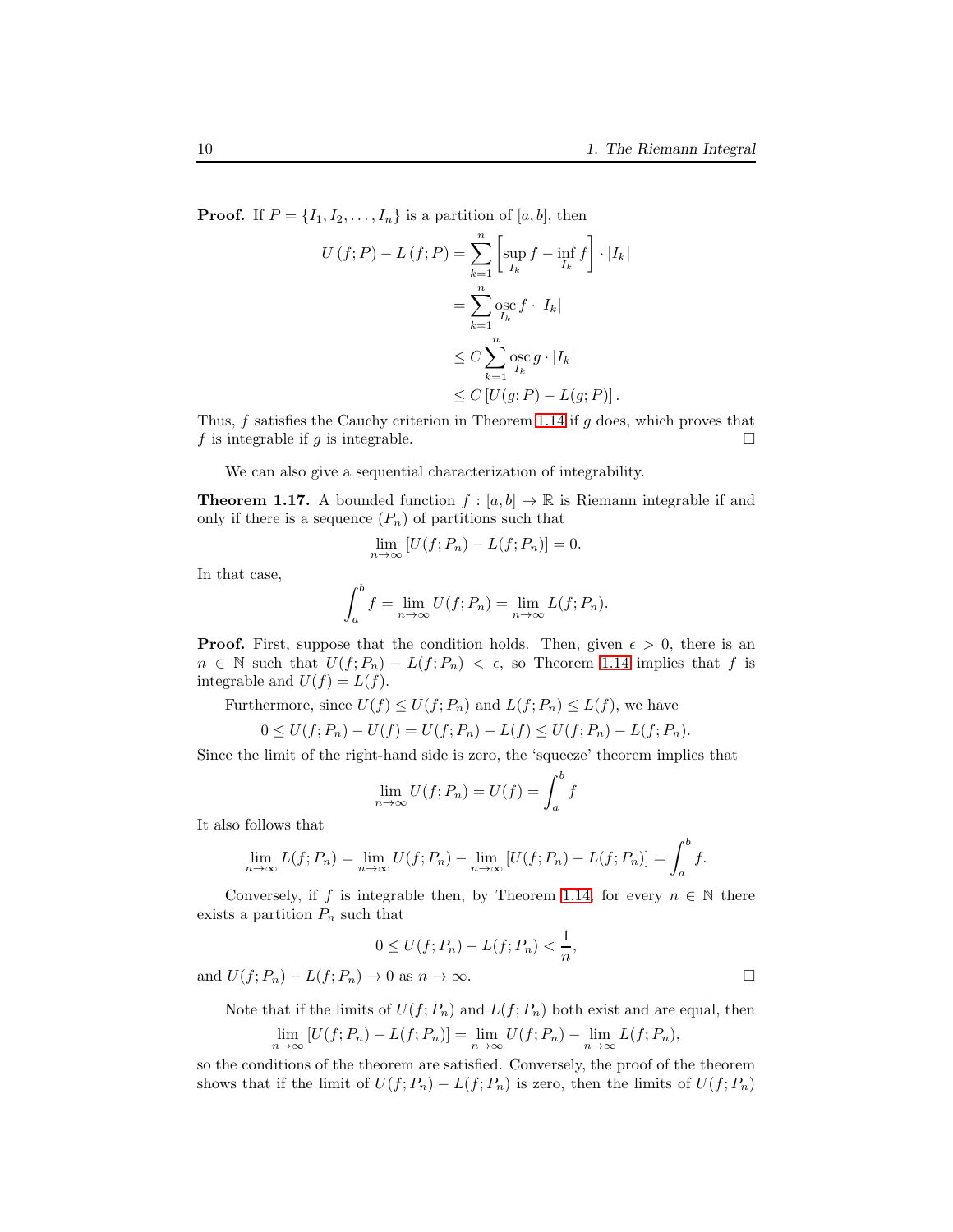and  $L(f; P_n)$  both exist and are equal. This isn't true for general sequences, where one may have  $\lim_{n \to \infty} (a_n - b_n) = 0$  even though  $\lim_{n \to \infty} a_n$  and  $\lim_{n \to \infty} b_n$  don't exist.

Theorem [1.17](#page-9-0) provides one way to prove the existence of an integral and, in some cases, evaluate it.

<span id="page-10-0"></span>**Example 1.18.** Let  $P_n$  be the partition of [0, 1] into *n*-intervals of equal length  $1/n$  with endpoints  $x_k = k/n$  for  $k = 0, 1, 2, ..., n$ . If  $I_k = [(k-1)/n, k/n]$  is the kth interval, then

$$
\sup_{I_k} f = x_k^2
$$
,  $\inf_{I_k} = x_{k-1}^2$ 

since  $f$  is increasing. Using the formula for the sum of squares

$$
\sum_{k=1}^{n} k^2 = \frac{1}{6}n(n+1)(2n+1),
$$

we get

$$
U(f; P_n) = \sum_{k=1}^{n} x_k^2 \cdot \frac{1}{n} = \frac{1}{n^3} \sum_{k=1}^{n} k^2 = \frac{1}{6} \left( 1 + \frac{1}{n} \right) \left( 2 + \frac{1}{n} \right)
$$

and

$$
L(f; P_n) = \sum_{k=1}^{n} x_{k-1}^2 \cdot \frac{1}{n} = \frac{1}{n^3} \sum_{k=1}^{n-1} k^2 = \frac{1}{6} \left( 1 - \frac{1}{n} \right) \left( 2 - \frac{1}{n} \right).
$$

(See Figure [1.18.](#page-10-0)) It follows that

$$
\lim_{n \to \infty} U(f; P_n) = \lim_{n \to \infty} L(f; P_n) = \frac{1}{3},
$$

and Theorem [1.17](#page-9-0) implies that  $x^2$  is integrable on [0, 1] with

$$
\int_0^1 x^2 dx = \frac{1}{3}.
$$

The fundamental theorem of calculus, Theorem [1.45](#page-26-0) below, provides a much easier way to evaluate this integral.

### 1.5. Integrability of continuous and monotonic functions

The Cauchy criterion leads to the following fundamental result that every continuous function is Riemann integrable. To prove this, we use the fact that a continuous function oscillates by an arbitrarily small amount on every interval of a sufficiently refined partition.

**Theorem 1.19.** A continuous function  $f : [a, b] \to \mathbb{R}$  on a compact interval is Riemann integrable.

**Proof.** A continuous function on a compact set is bounded, so we just need to verify the Cauchy condition in Theorem [1.14.](#page-7-2)

Let  $\epsilon > 0$ . A continuous function on a compact set is uniformly continuous, so there exists  $\delta > 0$  such that

$$
|f(x) - f(y)| < \frac{\epsilon}{b - a} \qquad \text{for all } x, y \in [a, b] \text{ such that } |x - y| < \delta.
$$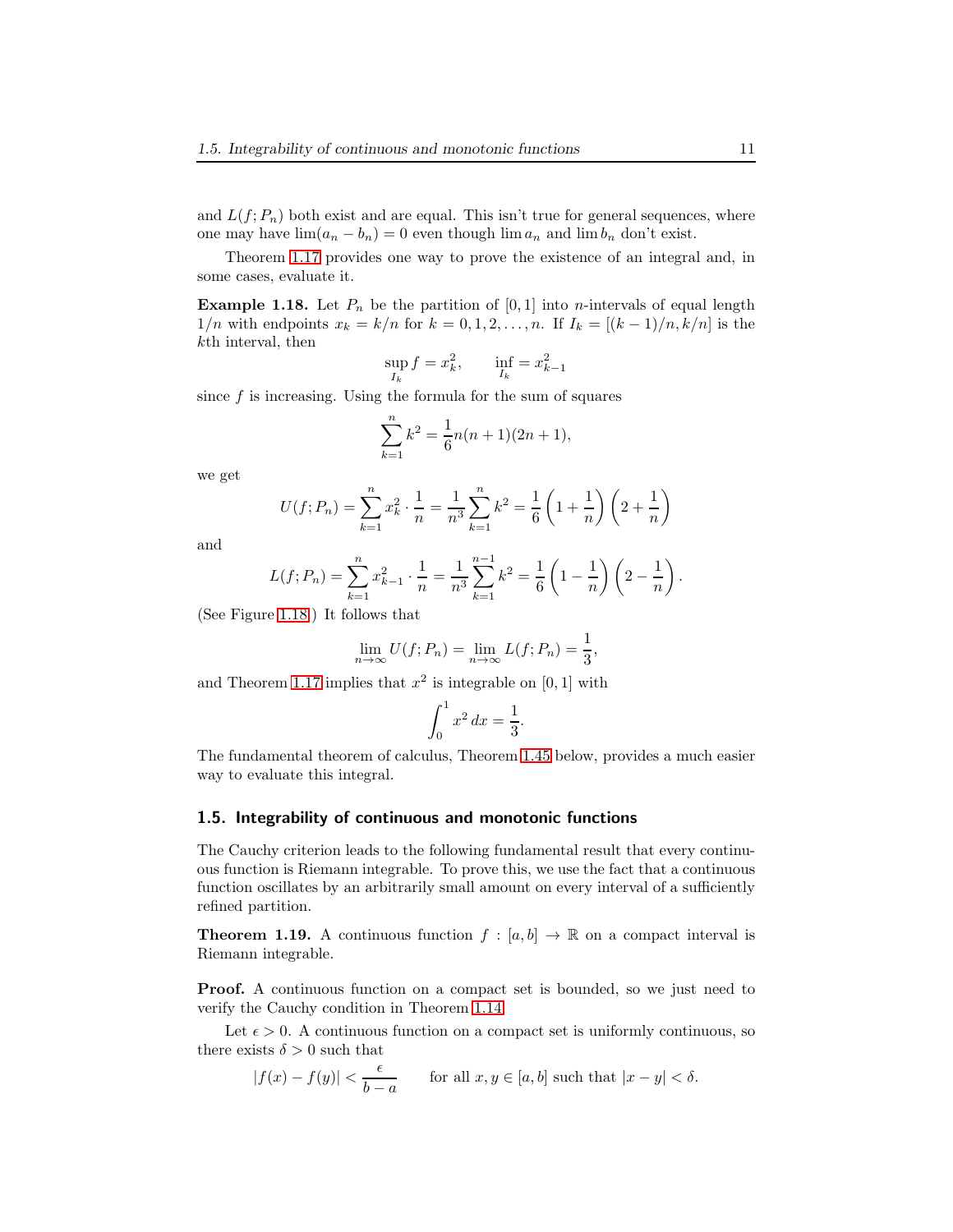

**Figure 1.** Upper and lower Riemann sums for Example [1.18](#page-10-0) with  $n = 5, 10, 50$ subintervals of equal length.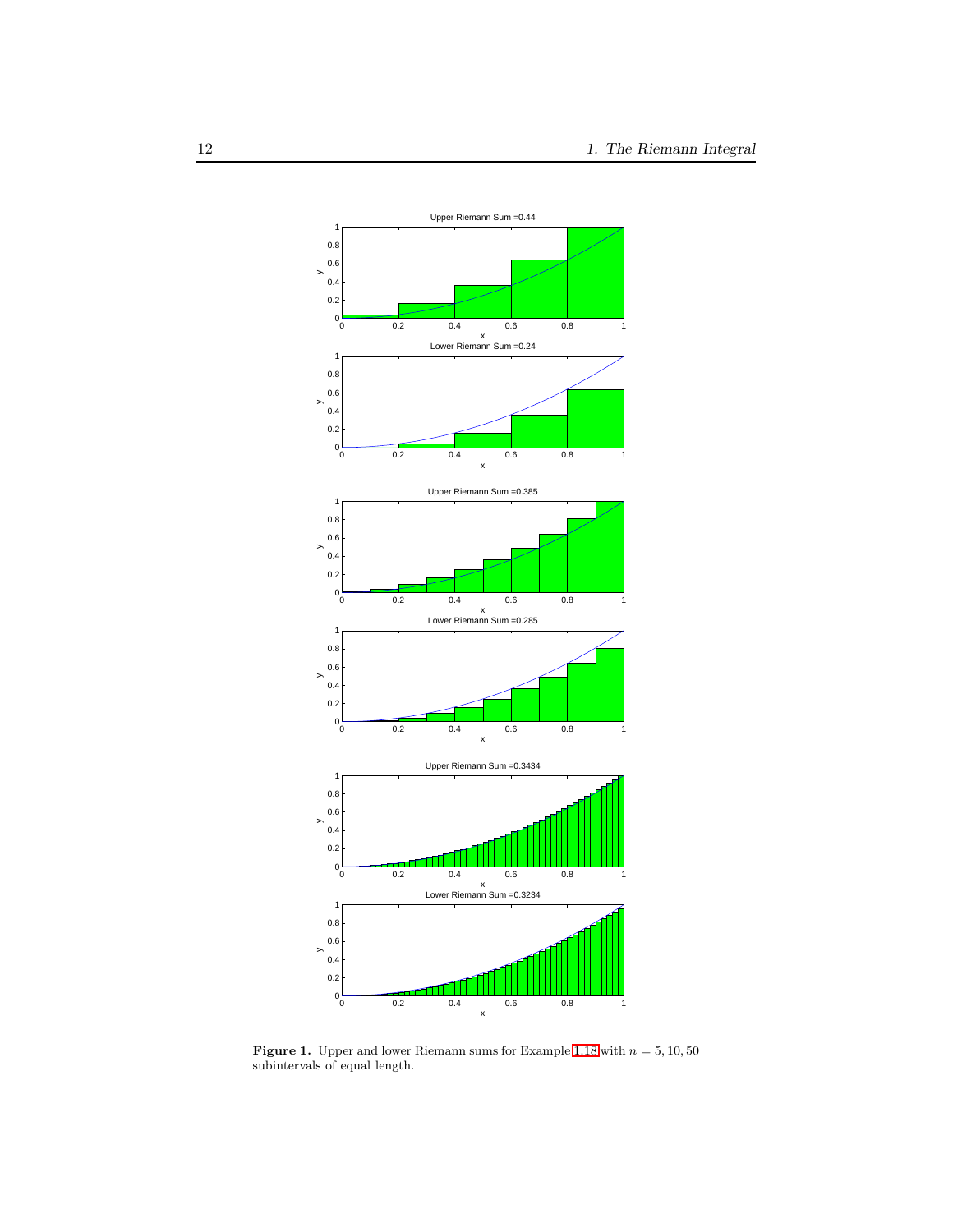Choose a partition  $P = \{I_1, I_2, \ldots, I_n\}$  of  $[a, b]$  such that  $|I_k| < \delta$  for every k; for example, we can take *n* intervals of equal length  $(b - a)/n$  with  $n > (b - a)/\delta$ .

Since f is continuous, it attains its maximum and minimum values  $M_k$  and  $m_k$  on the compact interval  $I_k$  at points  $x_k$  and  $y_k$  in  $I_k$ . These points satisfy  $|x_k - y_k| < \delta$ , so

$$
M_k - m_k = f(x_k) - f(y_k) < \frac{\epsilon}{b - a}.
$$

The upper and lower sums of  $f$  therefore satisfy

$$
U(f;P) - L(f;P) = \sum_{k=1}^{n} M_k |I_k| - \sum_{k=1}^{n} m_k |I_k|
$$
  
= 
$$
\sum_{k=1}^{n} (M_k - m_k) |I_k|
$$
  
< 
$$
< \frac{\epsilon}{b-a} \sum_{k=1}^{n} |I_k|
$$
  
< 
$$
< \epsilon,
$$

and Theorem [1.14](#page-7-2) implies that f is integrable.  $\square$ 

**Example 1.20.** The function  $f(x) = x^2$  on [0, 1] considered in Example [1.18](#page-10-0) is integrable since it is continuous.

Another class of integrable functions consists of monotonic (increasing or decreasing) functions.

<span id="page-12-0"></span>**Theorem 1.21.** A monotonic function  $f : [a, b] \to \mathbb{R}$  on a compact interval is Riemann integrable.

**Proof.** Suppose that f is monotonic increasing, meaning that  $f(x) \leq f(y)$  for  $x \leq$ y. Let  $P_n = \{I_1, I_2, \ldots, I_n\}$  be a partition of  $[a, b]$  into n intervals  $I_k = [x_{k-1}, x_k]$ , of equal length  $(b - a)/n$ , with endpoints

$$
x_k = a + (b - a)\frac{k}{n}
$$
,  $k = 0, 1, ..., n - 1, n$ .

Since  $f$  is increasing,

$$
M_k = \sup_{I_k} f = f(x_k), \qquad m_k = \inf_{I_k} f = f(x_{k-1}).
$$

Hence, summing a telescoping series, we get

$$
U(f; P_n) - L(U; P_n) = \sum_{k=1}^{n} (M_k - m_k) (x_k - x_{k-1})
$$
  
= 
$$
\frac{b-a}{n} \sum_{k=1}^{n} [f(x_k) - f(x_{k-1})]
$$
  
= 
$$
\frac{b-a}{n} [f(b) - f(a)].
$$

It follows that  $U(f; P_n) - L(U; P_n) \to 0$  as  $n \to \infty$ , and Theorem [1.17](#page-9-0) implies that  $f$  is integrable.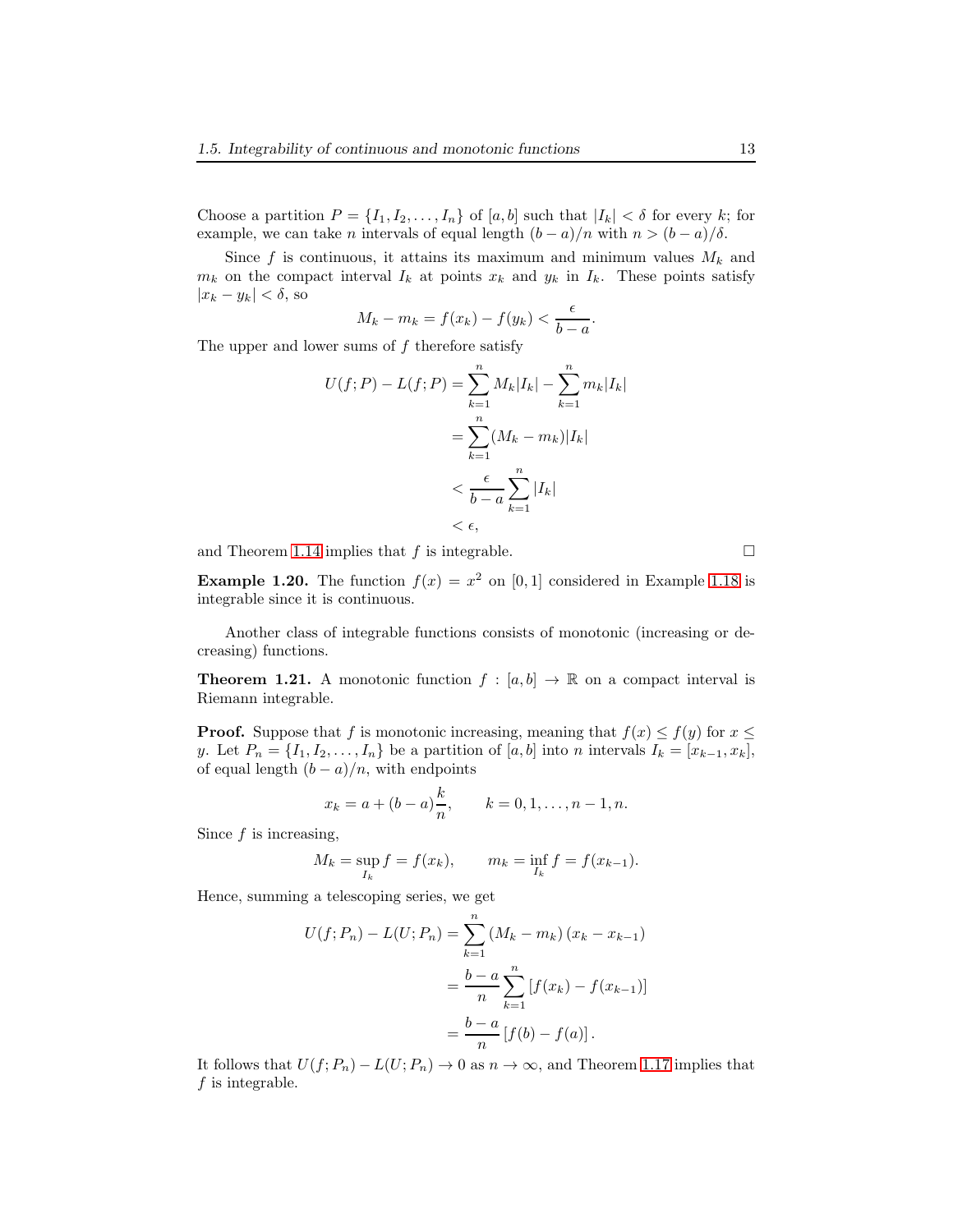

<span id="page-13-1"></span>Figure 2. The graph of the monotonic function in Example [1.22](#page-13-0) with a countably infinite, dense set of jump discontinuities.

The proof for a monotonic decreasing function  $f$  is similar, with

$$
\sup_{I_k} f = f(x_{k-1}), \qquad \inf_{I_k} f = f(x_k),
$$

or we can apply the result for increasing functions to  $-f$  and use Theorem [1.23](#page-14-0) below.  $□$ below.  $\Box$ 

Monotonic functions needn't be continuous, and they may be discontinuous at a countably infinite number of points.

<span id="page-13-0"></span>**Example 1.22.** Let  $\{q_k : k \in \mathbb{N}\}\)$  be an enumeration of the rational numbers in  $[0, 1)$  and let  $(a_k)$  be a sequence of strictly positive real numbers such that

$$
\sum_{k=1}^{\infty} a_k = 1.
$$

Define  $f : [0,1] \to \mathbb{R}$  by

$$
f(x) = \sum_{k \in Q(x)} a_k, \qquad Q(x) = \{k \in \mathbb{N} : q_k \in [0, x)\}.
$$

for  $x > 0$ , and  $f(0) = 0$ . That is,  $f(x)$  is obtained by summing the terms in the series whose indices k correspond to the rational numbers  $0 \le q_k < x$ .

For  $x = 1$ , this sum includes all the terms in the series, so  $f(1) = 1$ . For every  $0 < x < 1$ , there are infinitely many terms in the sum, since the rationals are dense in  $[0, x)$ , and f is increasing, since the number of terms increases with x. By Theorem [1.21,](#page-12-0) f is Riemann integrable on  $[0, 1]$ . Although f is integrable, it has a countably infinite number of jump discontinuities at every rational number in  $[0, 1]$ , which are dense in  $[0, 1]$ , The function is continuous elsewhere (the proof is left as an exercise).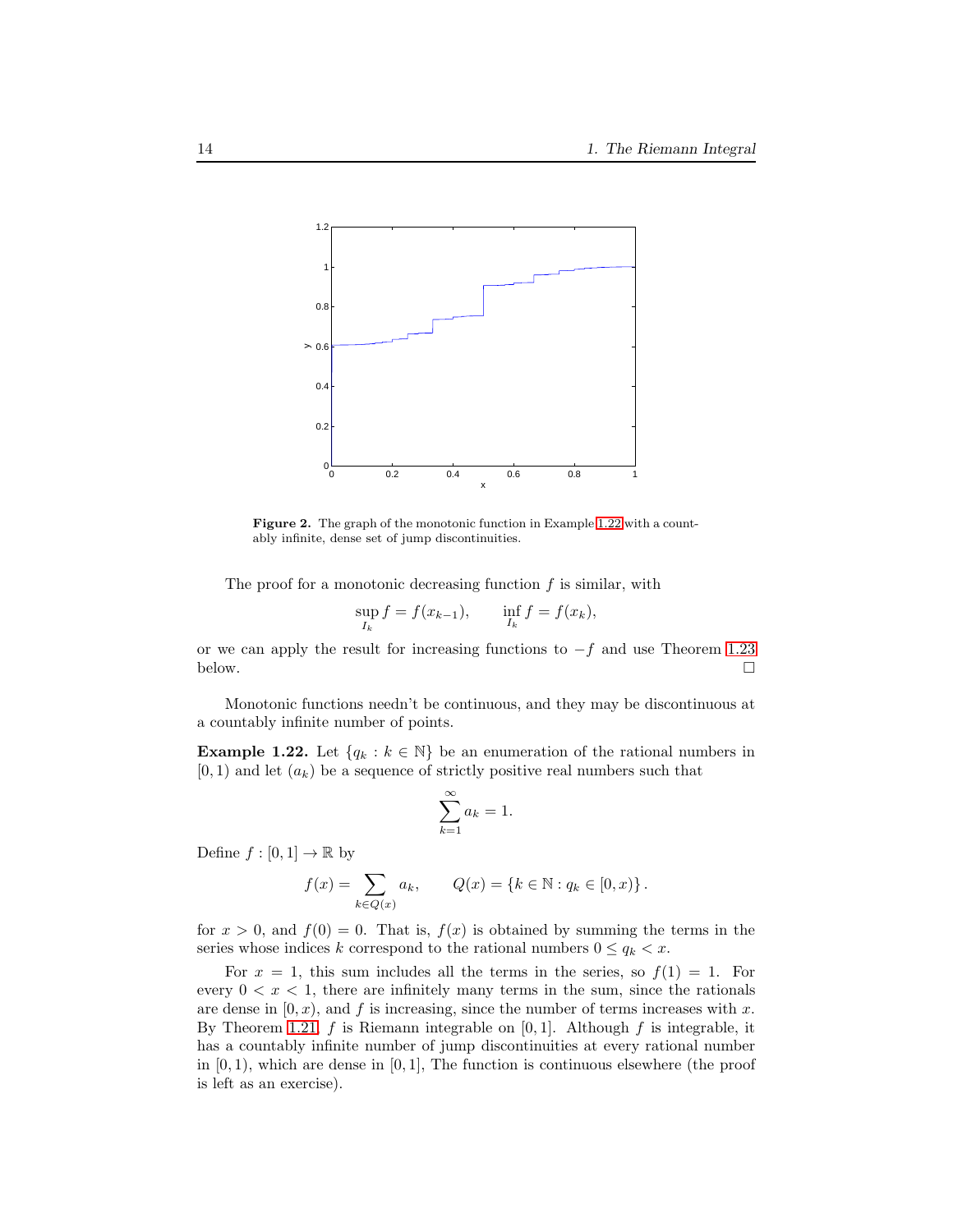Figure [2](#page-13-1) shows the graph of  $f$  corresponding to the enumeration

 $\{0, 1/2, 1/3, 2/3, 1/4, 3/4, 1/5, 2/5, 3/5, 4/5, 1/6, 5/6, 1/7, \ldots\}$ 

of the rational numbers in [0, 1) and

$$
a_k = \frac{6}{\pi^2 k^2}.
$$

## 1.6. Properties of the Riemann integral

The integral has the following three basic properties.

(1) Linearity:

$$
\int_{a}^{b} cf = c \int_{a}^{b} f, \qquad \int_{a}^{b} (f + g) = \int_{a}^{b} f + \int_{a}^{b} g.
$$

(2) Monotonicity: if  $f \leq g$ , then

$$
\int_a^b f \le \int_a^b g.
$$

(3) Additivity: if  $a < c < b$ , then

$$
\int_{a}^{c} f + \int_{c}^{b} f = \int_{a}^{b} f.
$$

In this section, we prove these properties and derive a few of their consequences.

These properties are analogous to the corresponding properties of sums (or convergent series):

$$
\sum_{k=1}^{n} ca_k = c \sum_{k=1}^{n} a_k, \qquad \sum_{k=1}^{n} (a_k + b_k) = \sum_{k=1}^{n} a_k + \sum_{k=1}^{n} b_k;
$$
  

$$
\sum_{k=1}^{n} a_k \le \sum_{k=1}^{n} b_k \qquad \text{if } a_k \le b_k;
$$
  

$$
\sum_{k=1}^{m} a_k + \sum_{k=m+1}^{n} a_k = \sum_{k=1}^{n} a_k.
$$

1.6.1. Linearity. We begin by proving the linearity. First we prove linearity with respect to scalar multiplication and then linearity with respect to sums.

<span id="page-14-0"></span>**Theorem 1.23.** If  $f : [a, b] \to \mathbb{R}$  is integrable and  $c \in \mathbb{R}$ , then  $cf$  is integrable and

$$
\int_a^b cf = c \int_a^b f.
$$

**Proof.** Suppose that  $c \geq 0$ . Then for any set  $A \subset [a, b]$ , we have

$$
\sup_A cf = c \sup_A f, \qquad \inf_A cf = c \inf_A f,
$$

so  $U(cf; P) = cU(f; P)$  for every partition P. Taking the infimum over the set  $\Pi$ of all partitions of  $[a, b]$ , we get

$$
U(cf) = \inf_{P \in \Pi} U(cf; P) = \inf_{P \in \Pi} cU(f; P) = c \inf_{P \in \Pi} U(f; P) = cU(f).
$$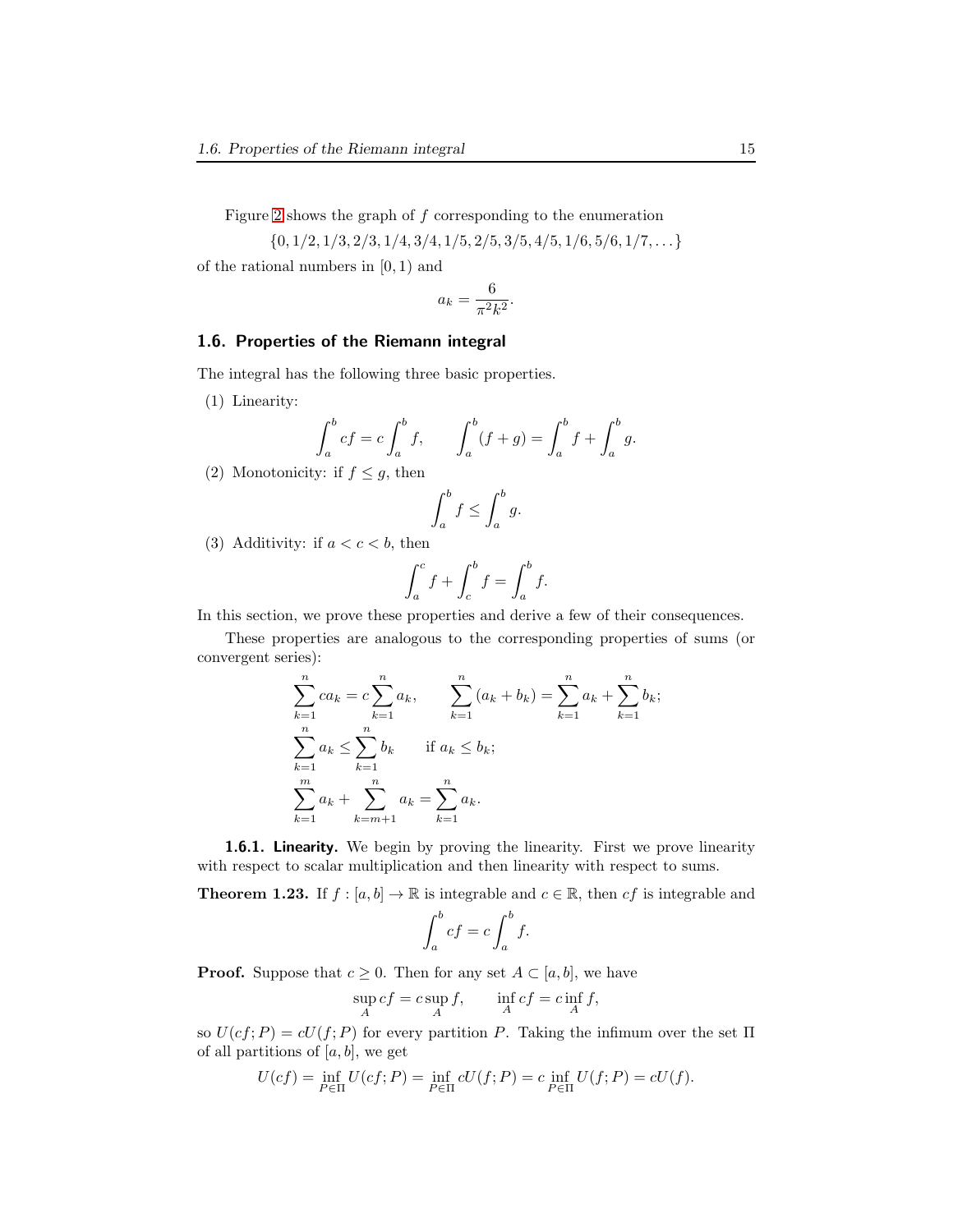Similarly,  $L(cf; P) = cL(f; P)$  and  $L(cf) = cL(f)$ . If f is integrable, then

$$
U(cf) = cU(f) = cL(f) = L(cf),
$$

which shows that  $cf$  is integrable and

$$
\int_{a}^{b} cf = c \int_{a}^{b} f.
$$

Now consider  $-f$ . Since

$$
\sup_{A}(-f) = -\inf_{A} f, \qquad \inf_{A}(-f) = -\sup_{A} f,
$$

we have

$$
U(-f; P) = -L(f; P),
$$
  $L(-f; P) = -U(f; P).$ 

Therefore

$$
U(-f) = \inf_{P \in \Pi} U(-f; P) = \inf_{P \in \Pi} [-L(f; P)] = -\sup_{P \in \Pi} L(f; P) = -L(f),
$$
  

$$
L(-f) = \sup_{P \in \Pi} L(-f; P) = \sup_{P \in \Pi} [-U(f; P)] = -\inf_{P \in \Pi} U(f; P) = -U(f).
$$

Hence,  $-f$  is integrable if f is integrable and

$$
\int_a^b (-f) = -\int_a^b f.
$$

Finally, if  $c < 0$ , then  $c = -|c|$ , and a successive application of the previous results shows that  $cf$  is integrable with  $\int_a^b cf = c \int_a^b$  $f$ .

Next, we prove the linearity of the integral with respect to sums. If  $f, g$  are bounded, then  $f + g$  is bounded and

$$
\sup_I(f+g) \le \sup_I f + \sup_I g, \qquad \inf_I(f+g) \ge \inf_I f + \inf_I g.
$$

It follows that

$$
\mathop{\rm osc}_I(f+g)\le\mathop{\rm osc}_I f+\mathop{\rm osc}_I g,
$$

so  $f + g$  is integrable if f, g are integrable. In general, however, the upper (or lower) sum of  $f + g$  needn't be the sum of the corresponding upper (or lower) sums of f and g. As a result, we don't get

$$
\int_a^b (f+g) = \int_a^b f + \int_a^b g
$$

simply by adding upper and lower sums. Instead, we prove this equality by estimating the upper and lower integrals of  $f + g$  from above and below by those of  $f$ and g.

**Theorem 1.24.** If  $f, g : [a, b] \to \mathbb{R}$  are integrable functions, then  $f + g$  is integrable, and

$$
\int_{a}^{b} (f+g) = \int_{a}^{b} f + \int_{a}^{b} g.
$$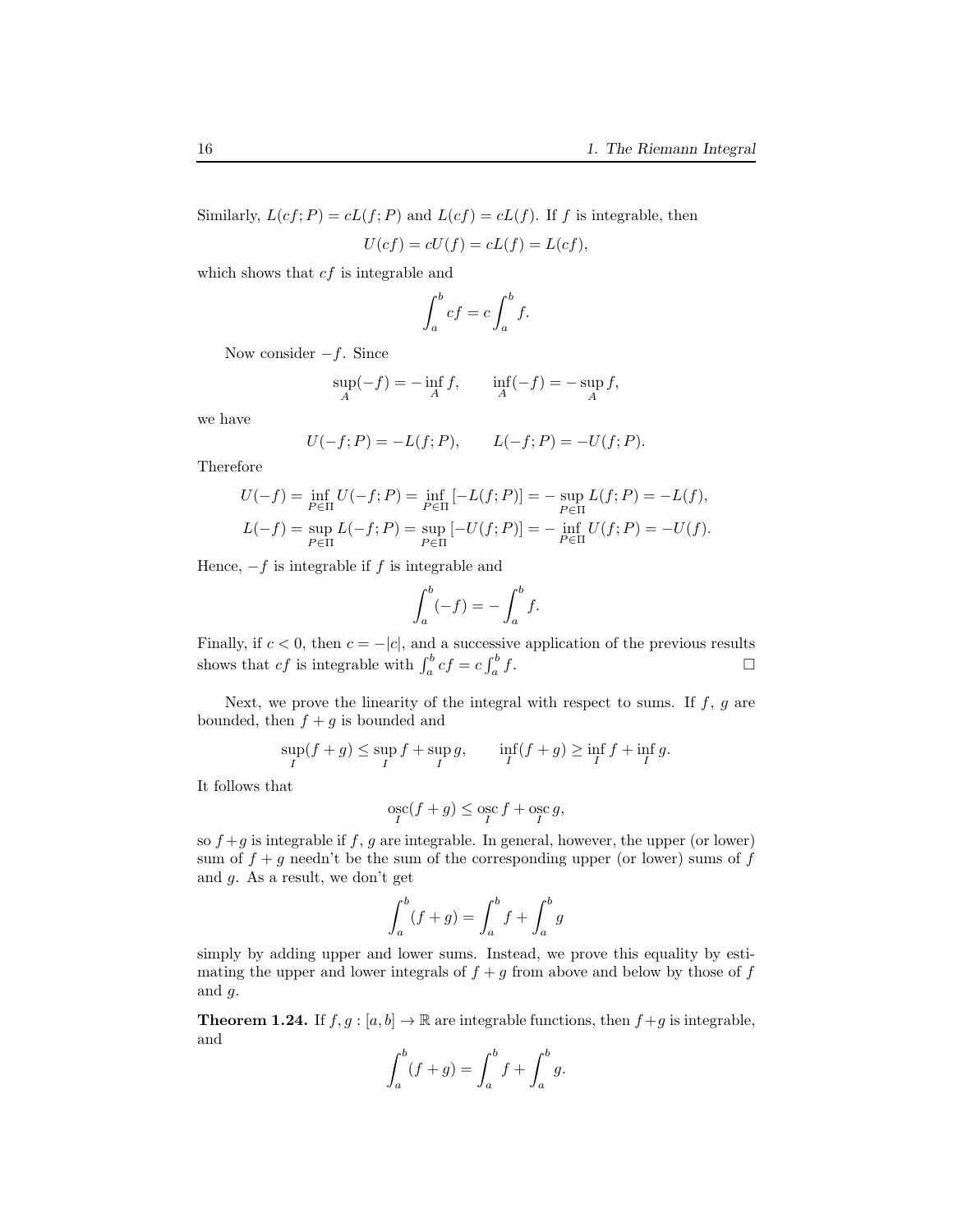**Proof.** We first prove that if  $f, g : [a, b] \to \mathbb{R}$  are bounded, but not necessarily integrable, then

$$
U(f + g) \le U(f) + U(g),
$$
  $L(f + g) \ge L(f) + L(g).$ 

Suppose that  $P = \{I_1, I_2, \ldots, I_n\}$  is a partition of [a, b]. Then

$$
U(f+g;P) = \sum_{k=1}^{n} \sup_{I_k} (f+g) \cdot |I_k|
$$
  
\n
$$
\leq \sum_{k=1}^{n} \sup_{I_k} f \cdot |I_k| + \sum_{k=1}^{n} \sup_{I_k} g \cdot |I_k|
$$
  
\n
$$
\leq U(f;P) + U(g;P).
$$

Let  $\epsilon > 0$ . Since the upper integral is the infimum of the upper sums, there are partitions  $Q$ ,  $R$  such that

$$
U(f;Q) < U(f) + \frac{\epsilon}{2}, \qquad U(g;R) < U(g) + \frac{\epsilon}{2},
$$

and if  $P$  is a common refinement of  $Q$  and  $R$ , then

$$
U(f;P) < U(f) + \frac{\epsilon}{2}, \qquad U(g;P) < U(g) + \frac{\epsilon}{2}.
$$

It follows that

$$
U(f + g) \le U(f + g; P) \le U(f; P) + U(g; P) < U(f) + U(g) + \epsilon.
$$

Since this inequality holds for arbitrary  $\epsilon > 0$ , we must have  $U(f+g) \leq U(f)+U(g)$ .

Similarly, we have  $L(f+g;P) \ge L(f;P) + L(g;P)$  for all partitions P, and for every  $\epsilon > 0$ , we get  $L(f + g) > L(f) + L(g) - \epsilon$ , so  $L(f + g) \ge L(f) + L(g)$ .

For integrable functions  $f$  and  $g$ , it follows that

$$
U(f + g) \le U(f) + U(g) = L(f) + L(g) \le L(f + g).
$$

Since  $U(f+g) \ge L(f+g)$ , we have  $U(f+g) = L(f+g)$  and  $f+g$  is integrable. Moreover, there is equality throughout the previous inequality, which proves the  $r$ esult.

Although the integral is linear, the upper and lower integrals of non-integrable functions are not, in general, linear.

**Example 1.25.** Define  $f, g : [0, 1] \to \mathbb{R}$  by

$$
f(x) = \begin{cases} 1 & \text{if } x \in [0,1] \cap \mathbb{Q}, \\ 0 & \text{if } x \in [0,1] \setminus \mathbb{Q}, \end{cases} \qquad g(x) = \begin{cases} 0 & \text{if } x \in [0,1] \cap \mathbb{Q}, \\ 1 & \text{if } x \in [0,1] \setminus \mathbb{Q}. \end{cases}
$$

That is, f is the Dirichlet function and  $g = 1 - f$ . Then

$$
U(f) = U(g) = 1,
$$
  $L(f) = L(g) = 0,$   $U(f + g) = L(f + g) = 1,$ 

so

$$
U(f + g) < U(f) + U(g), \qquad L(f + g) > L(f) + L(g).
$$

The product of integrable functions is also integrable, as is the quotient provided it remains bounded. Unlike the integral of the sum, however, there is no way to express the integral of the product  $\int f g$  in terms of  $\int f$  and  $\int g$ .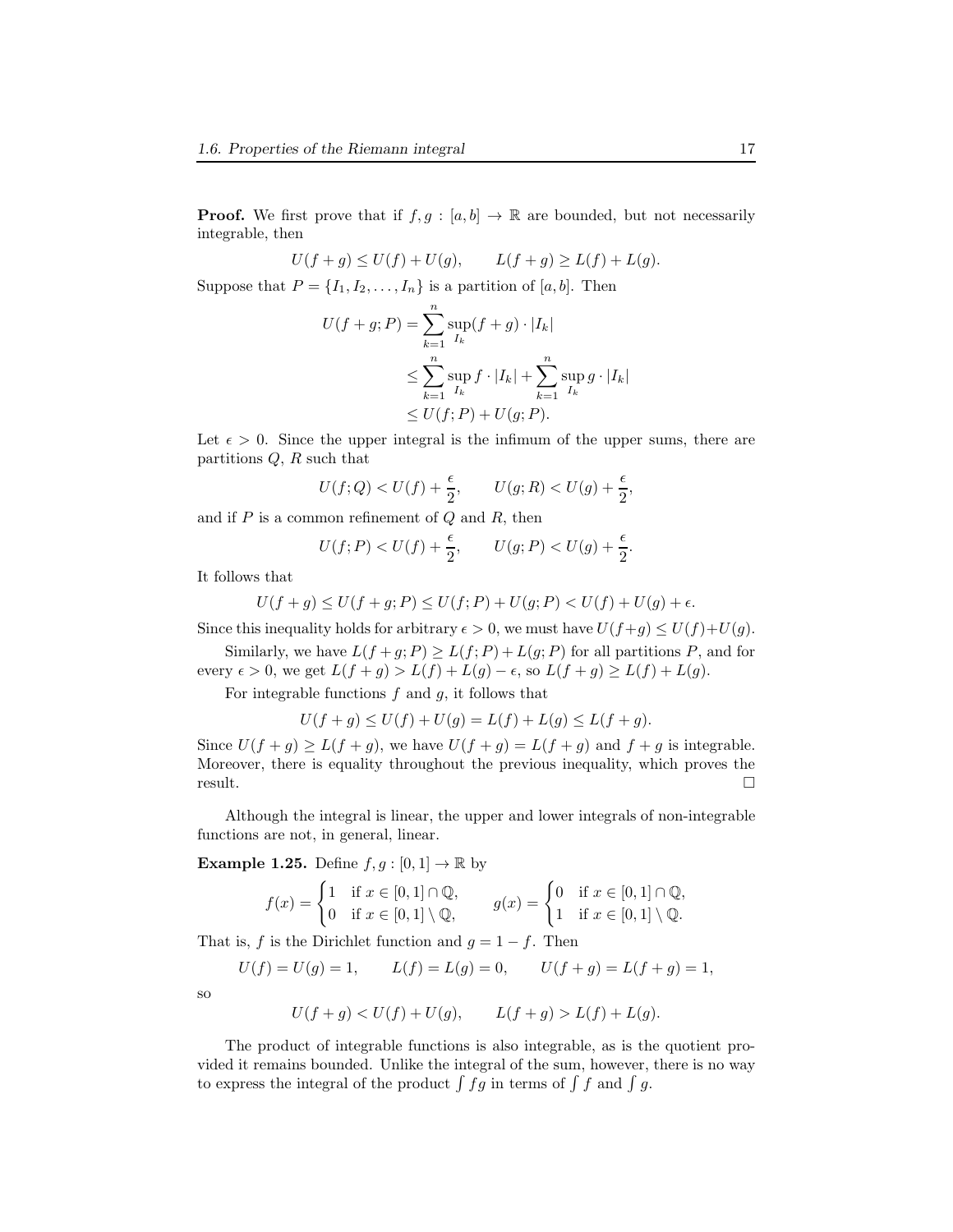<span id="page-17-1"></span>**Theorem 1.26.** If  $f, g : [a, b] \to \mathbb{R}$  are integrable, then  $fg : [a, b] \to \mathbb{R}$  is integrable. If, in addition,  $g \neq 0$  and  $1/g$  is bounded, then  $f / g : [a, b] \to \mathbb{R}$  is integrable.

**Proof.** First, we show that the square of an integrable function is integrable. If  $f$ is integrable, then f is bounded, with  $|f| \leq M$  for some  $M \geq 0$ . For all  $x, y \in [a, b]$ , we have

$$
|f^{2}(x) - f^{2}(y)| = |f(x) + f(y)| \cdot |f(x) - f(y)| \le 2M|f(x) - f(y)|.
$$

Taking the supremum of this inequality over  $x, y \in I \subset [a, b]$  and using Proposition 2.19, we get that

$$
\sup_I(f^2) - \inf_I(f^2) \le 2M \left[ \sup_I f - \inf_I f \right].
$$

meaning that

$$
\underset{I}{\mathrm{osc}}(f^2) \le 2M \underset{I}{\mathrm{osc}} f.
$$

If follows from Proposition [1.16](#page-8-0) that  $f^2$  is integrable if f is integrable.

Since the integral is linear, we then see from the identity

$$
fg = \frac{1}{4} \left[ (f+g)^2 - (f-g)^2 \right]
$$

that  $fg$  is integrable if  $f, g$  are integrable.

In a similar way, if  $q \neq 0$  and  $|1/q| \leq M$ , then

$$
\left|\frac{1}{g(x)} - \frac{1}{g(y)}\right| = \frac{|g(x) - g(y)|}{|g(x)g(y)|} \le M^2 |g(x) - g(y)|.
$$

Taking the supremum of this equation over  $x, y \in I \subset [a, b]$ , we get

$$
\sup_{I} \left( \frac{1}{g} \right) - \inf_{I} \left( \frac{1}{g} \right) \leq M^2 \left[ \sup_{I} g - \inf_{I} g \right],
$$

meaning that  $\csc_I(1/g) \leq M^2 \csc_I g$ , and Proposition [1.16](#page-8-0) implies that  $1/g$  is inte-<br>grable if g is integrable. Therefore  $f/g = f \cdot (1/g)$  is integrable. grable if g is integrable. Therefore  $f/g = f \cdot (1/g)$  is integrable.

1.6.2. Monotonicity. Next, we prove the monotonicity of the integral.

<span id="page-17-0"></span>**Theorem 1.27.** Suppose that  $f, g : [a, b] \to \mathbb{R}$  are integrable and  $f \leq g$ . Then

$$
\int_a^b f \le \int_a^b g.
$$

**Proof.** First suppose that  $f \geq 0$  is integrable. Let P be the partition consisting of the single interval  $[a, b]$ . Then

$$
L(f;P) = \inf_{[a,b]} f \cdot (b-a) \ge 0,
$$

so

$$
\int_{a}^{b} f \ge L(f; P) \ge 0.
$$

If  $f \ge g$ , then  $h = f - g \ge 0$ , and the linearity of the integral implies that

$$
\int_a^b f - \int_a^b g = \int_a^b h \ge 0,
$$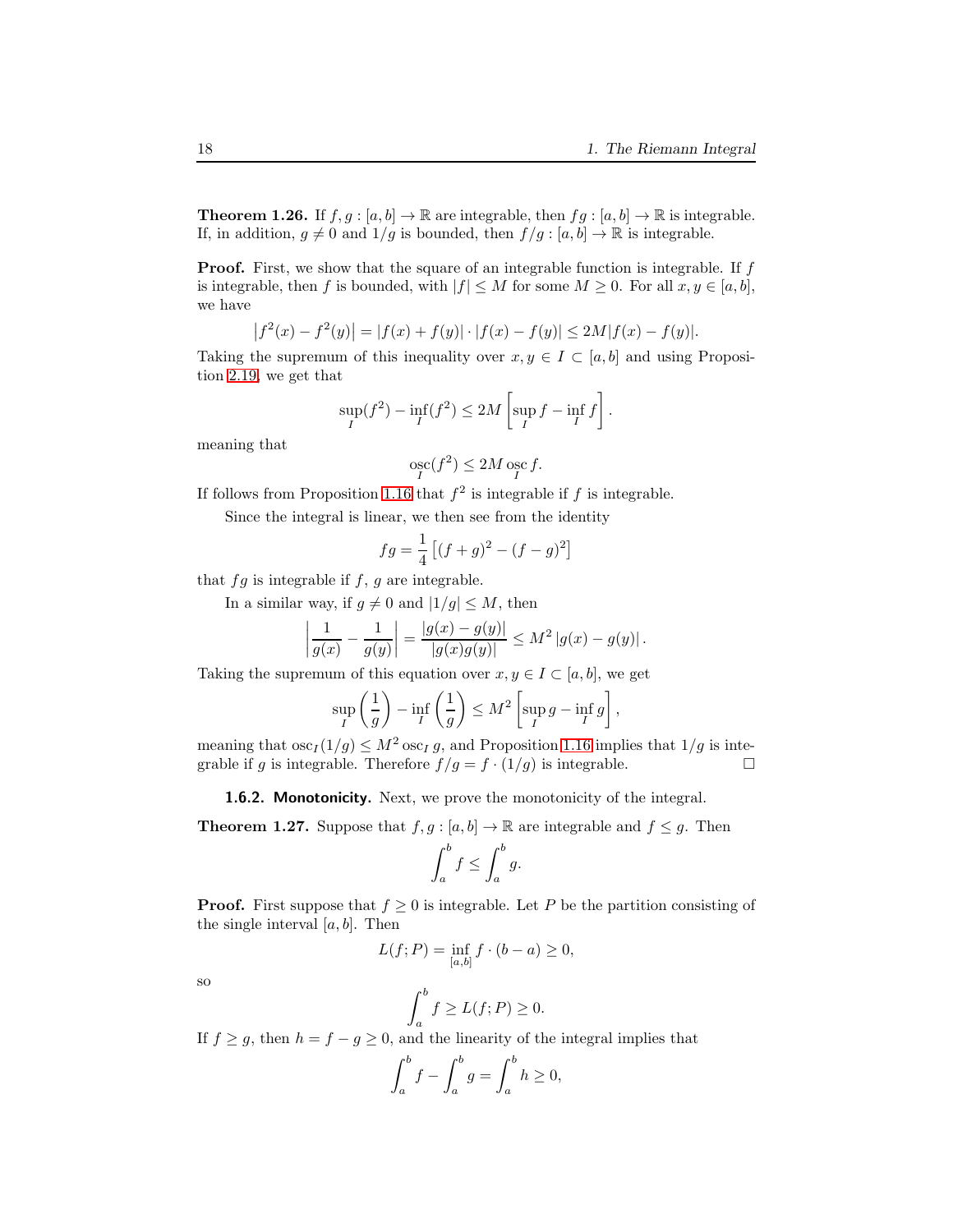which proves the theorem.  $\Box$ 

One immediate consequence of this theorem is the following simple, but useful, estimate for integrals.

<span id="page-18-0"></span>**Theorem 1.28.** Suppose that  $f : [a, b] \to \mathbb{R}$  is integrable and

$$
M = \sup_{[a,b]} f, \qquad m = \inf_{[a,b]} f.
$$

Then

$$
m(b-a) \le \int_a^b f \le M(b-a).
$$

**Proof.** Since  $m \le f \le M$  on [a, b], Theorem [1.27](#page-17-0) implies that

$$
\int_{a}^{b} m \le \int_{a}^{b} f \le \int_{a}^{b} M,
$$

which gives the result.  $\Box$ 

This estimate also follows from the definition of the integral in terms of upper and lower sums, but once we've established the monotonicity of the integral, we don't need to go back to the definition.

A further consequence is the intermediate value theorem for integrals, which states that a continuous function on an interval is equal to its average value at some point.

**Theorem 1.29.** If  $f : [a, b] \to \mathbb{R}$  is continuous, then there exists  $x \in [a, b]$  such that

$$
f(x) = \frac{1}{b-a} \int_a^b f.
$$

Proof. Since f is a continuous function on a compact interval, it attains its maximum value  $M$  and its minimum value  $m$ . From Theorem [1.28,](#page-18-0)

$$
m \le \frac{1}{b-a} \int_a^b f \le M.
$$

By the intermediate value theorem,  $f$  takes on every value between  $m$  and  $M$ , and the result follows.  $\Box$ 

As shown in the proof of Theorem [1.27,](#page-17-0) given linearity, monotonicity is equivalent to positivity,

$$
\int_{a}^{b} f \ge 0 \quad \text{if } f \ge 0.
$$

We remark that even though the upper and lower integrals aren't linear, they are monotone.

<span id="page-18-1"></span>**Proposition 1.30.** If  $f, g : [a, b] \to \mathbb{R}$  are bounded functions and  $f \leq g$ , then  $U(f) \leq U(g)$ ,  $L(f) \leq L(g)$ .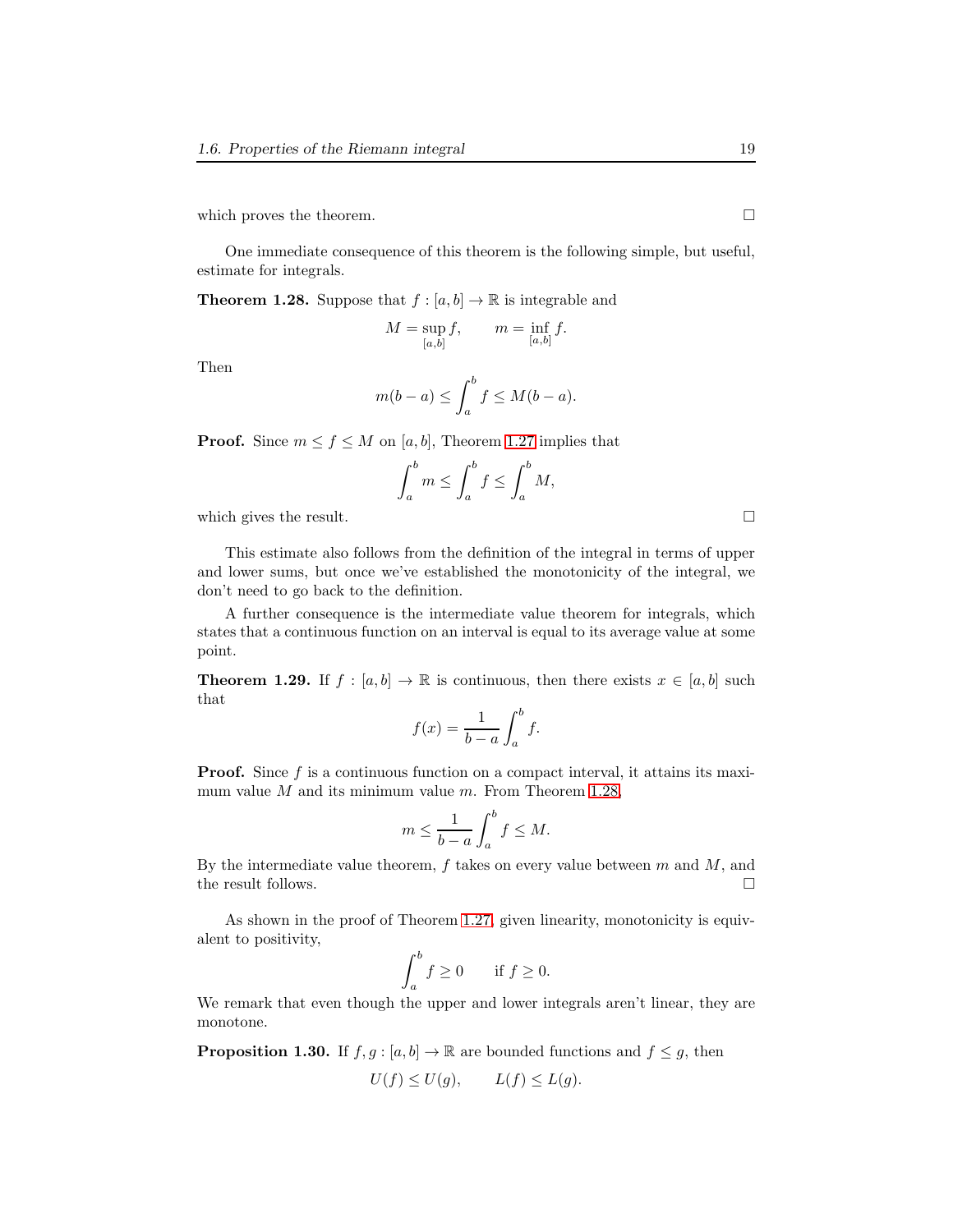**Proof.** From Proposition 2.12, we have for every interval  $I \subset [a, b]$  that

$$
\sup_I f \le \sup_I g, \qquad \inf_I f \le \inf_I g.
$$

It follows that for every partition  $P$  of  $[a, b]$ , we have

$$
U(f;P) \le U(g;P), \qquad L(f;P) \le L(g;P).
$$

Taking the infimum of the upper inequality and the supremum of the lower inequality over P, we get  $U(f) \le U(g)$  and  $L(f) \le L(g)$ .

We can estimate the absolute value of an integral by taking the absolute value under the integral sign. This is analogous to the corresponding property of sums:

$$
\left|\sum_{k=1}^n a_n\right| \leq \sum_{k=1}^n |a_k|.
$$

**Theorem 1.31.** If f is integrable, then  $|f|$  is integrable and

$$
\left| \int_a^b f \right| \leq \int_a^b |f|.
$$

**Proof.** First, suppose that  $|f|$  is integrable. Since

$$
-|f| \le f \le |f|,
$$

we get from Theorem [1.27](#page-17-0) that

$$
-\int_a^b |f| \le \int_a^b f \le \int_a^b |f|, \quad \text{or} \quad \left| \int_a^b f \right| \le \int_a^b |f|.
$$

To complete the proof, we need to show that  $|f|$  is integrable if f is integrable. For  $x, y \in [a, b]$ , the reverse triangle inequality gives

$$
| |f(x)| - |f(y)| | \le |f(x) - f(y)|.
$$

Using Proposition 2.19, we get that

$$
\sup_I|f|-\inf_I|f|\leq \sup_If-\inf_If,
$$

meaning that  $\csc_I |f| \leq \csc_I f$ . Proposition [1.16](#page-8-0) then implies that  $|f|$  is integrable if f is integrable. if  $f$  is integrable.

<span id="page-19-0"></span>In particular, we immediately get the following basic estimate for an integral. **Corollary 1.32.** If  $f : [a, b] \to \mathbb{R}$  is integrable

$$
M = \sup_{[a,b]} |f|,
$$

then

$$
\left| \int_{a}^{b} f \right| \leq M(b-a).
$$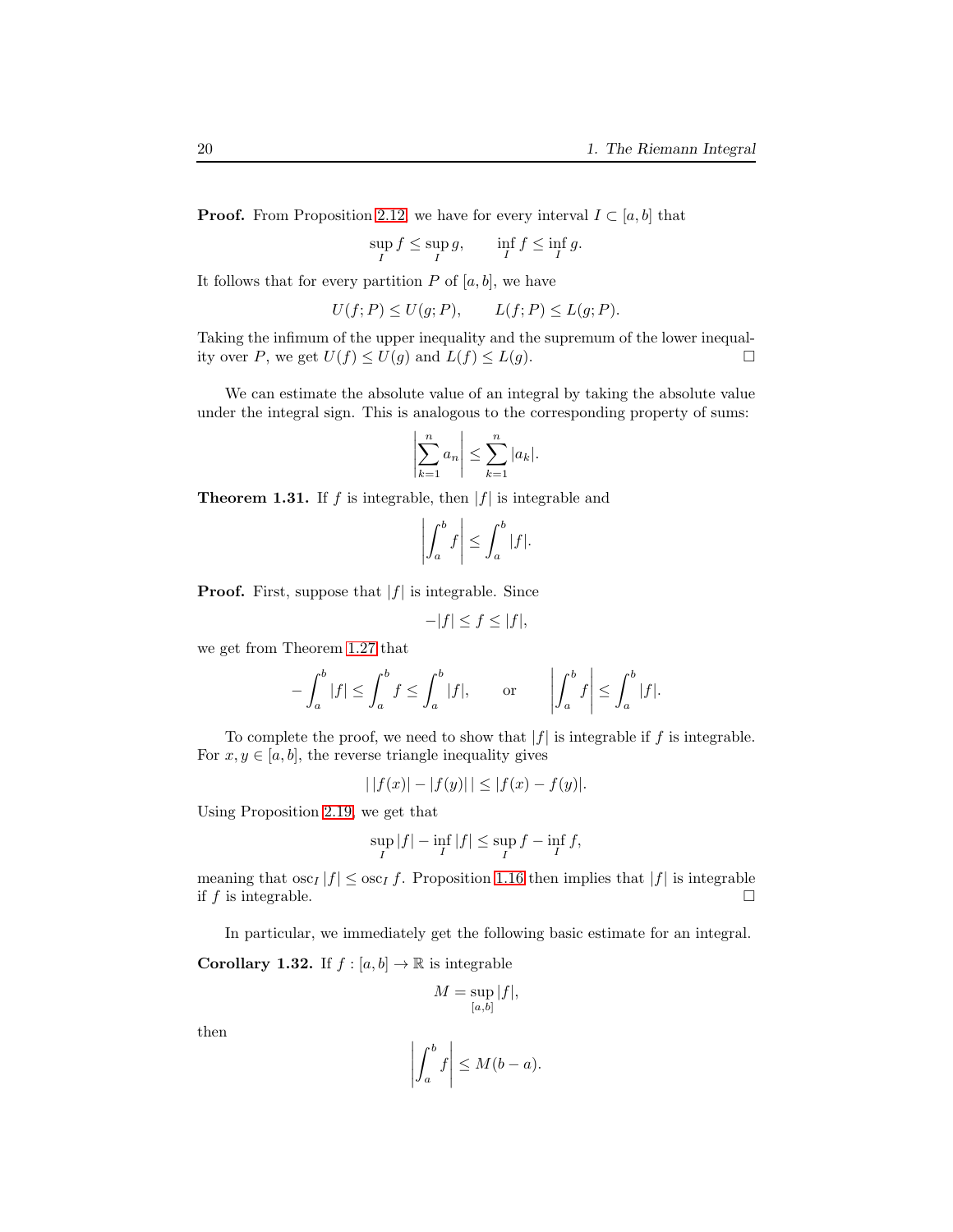1.6.3. Additivity. Finally, we prove additivity. This property refers to additivity with respect to the interval of integration, rather than linearity with respect to the function being integrated.

<span id="page-20-0"></span>**Theorem 1.33.** Suppose that  $f : [a, b] \to \mathbb{R}$  and  $a < c < b$ . Then f is Riemann integrable on [a, b] if and only if it is Riemann integrable on [a, c] and [c, b]. In that case,

$$
\int_a^b f = \int_a^c f + \int_c^b f.
$$

**Proof.** Suppose that f is integrable on [a, b]. Then, given  $\epsilon > 0$ , there is a partition P of [a, b] such that  $U(f; P) - L(f; P) < \epsilon$ . Let  $P' = P \cup \{c\}$  be the refinement of P obtained by adding c to the endpoints of P. (If  $c \in P$ , then  $P' = P$ .) Then  $P' = Q \cup R$  where  $Q = P' \cap [a, c]$  and  $R = P' \cap [c, b]$  are partitions of  $[a, c]$  and  $[c, b]$ respectively. Moreover,

$$
U(f; P') = U(f; Q) + U(f; R), \qquad L(f; P') = L(f; Q) + L(f; R).
$$

It follows that

$$
U(f; Q) - L(f; Q) = U(f; P') - L(f; P') - [U(f; R) - L(f; R)]
$$
  
\n
$$
\leq U(f; P) - L(f; P) < \epsilon,
$$

which proves that f is integrable on  $[a, c]$ . Exchanging Q and R, we get the proof for  $[c, b]$ .

Conversely, if f is integrable on [a, c] and [c, b], then there are partitions  $Q$  of  $[a, c]$  and R of  $[c, b]$  such that

$$
U(f;Q) - L(f;Q) < \frac{\epsilon}{2}, \qquad U(f;R) - L(f;R) < \frac{\epsilon}{2}.
$$

Let  $P = Q \cup R$ . Then

$$
U(f; P) - L(f; P) = U(f; Q) - L(f; Q) + U(f; R) - L(f; R) < \epsilon,
$$

which proves that  $f$  is integrable on  $[a, b]$ .

Finally, with the partitions  $P, Q, R$  as above, we have

$$
\int_{a}^{b} f \le U(f; P) = U(f; Q) + U(f; R)
$$
  

$$
< L(f; Q) + L(f; R) + \epsilon
$$
  

$$
< \int_{a}^{c} f + \int_{c}^{b} f + \epsilon.
$$

Similarly,

$$
\int_{a}^{b} f \ge L(f; P) = L(f; Q) + L(f; R)
$$

$$
> U(f; Q) + U(f; R) - \epsilon
$$

$$
> \int_{a}^{c} f + \int_{c}^{b} f - \epsilon.
$$

Since  $\epsilon > 0$  is arbitrary, we see that  $\int_a^b f = \int_a^c f + \int_c^b$ 

 $f$ .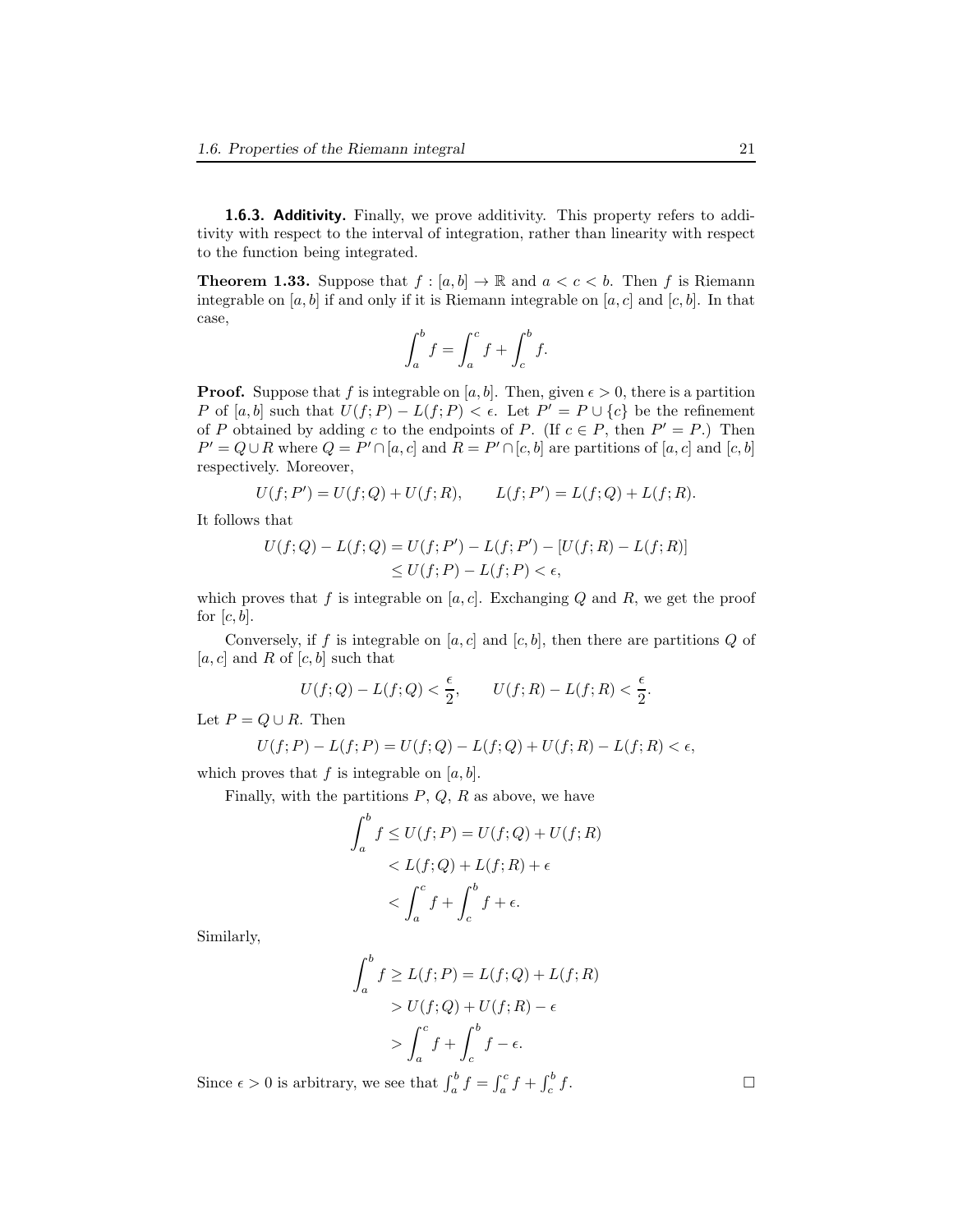We can extend the additivity property of the integral by defining an oriented Riemann integral.

**Definition 1.34.** If  $f : [a, b] \to \mathbb{R}$  is integrable, where  $a < b$ , and  $a \leq c \leq b$ , then

$$
\int_b^a f = -\int_a^b f, \qquad \int_c^c f = 0.
$$

With this definition, the additivity property in Theorem [1.33](#page-20-0) holds for all  $a, b, c \in \mathbb{R}$  for which the oriented integrals exist. Moreover, if  $|f| \leq M$ , then the estimate in Corollary [1.32](#page-19-0) becomes

$$
\left| \int_{a}^{b} f \right| \leq M|b - a|
$$

for all  $a, b \in \mathbb{R}$  (even if  $a \geq b$ ).

The oriented Riemann integral is a special case of the integral of a differential form. It assigns a value to the integral of a one-form  $f dx$  on an oriented interval.

#### 1.7. Further existence results for the Riemann integral

In this section, we prove several further useful conditions for the existences of the Riemann integral.

First, we show that changing the values of a function at finitely many points doesn't change its integrability of the value of its integral.

<span id="page-21-0"></span>**Proposition 1.35.** Suppose that  $f, g : [a, b] \to \mathbb{R}$  and  $f(x) = g(x)$  except at finitely many points  $x \in [a, b]$ . Then f is integrable if and only if g is integrable, and in that case

$$
\int_a^b f = \int_a^b g.
$$

Proof. It is sufficient to prove the result for functions whose values differ at a single point, say  $c \in [a, b]$ . The general result then follows by induction.

Since  $f, g$  differ at a single point,  $f$  is bounded if and only if  $g$  is bounded. If  $f, g$  are unbounded, then neither one is integrable. If  $f, g$  are bounded, we will show that  $f, g$  have the same upper and lower integrals because their upper and lower sums differ by an arbitrarily small amount with respect to a partition that is sufficiently refined near the point where the functions differ.

Suppose that f, g are bounded with  $|f|, |g| \leq M$  on  $[a, b]$  for some  $M > 0$ . Let  $\epsilon > 0$ . Choose a partition P of [a, b] such that

$$
U(f;P) < U(f) + \frac{\epsilon}{2}.
$$

Let  $Q = \{I_1, \ldots, I_n\}$  be a refinement of P such that  $|I_k| < \delta$  for  $k = 1, \ldots, n$ , where

$$
\delta = \frac{\epsilon}{8M}.
$$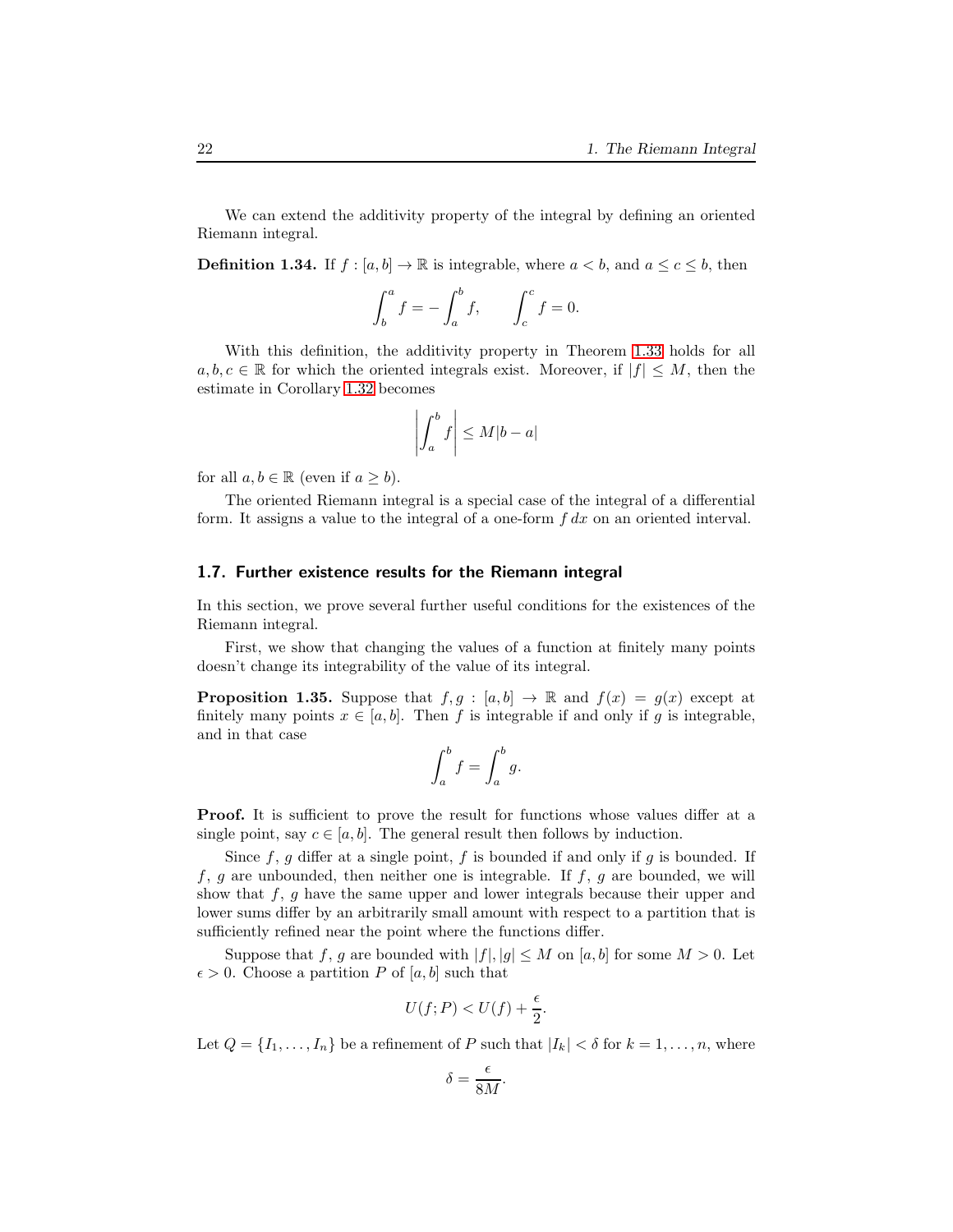Then  $g$  differs from  $f$  on at most two intervals in  $Q$ . (There could be two intervals if c is an endpoint of the partition.) On such an interval  $I_k$  we have

$$
\left|\sup_{I_k} g - \sup_{I_k} f\right| \leq \sup_{I_k} |g| + \sup_{I_k} |f| \leq 2M,
$$

and on the remaining intervals,  $\sup_{I_k} g - \sup_{I_k} f = 0$ . It follows that

$$
|U(g;Q)-U(f;Q)|<2M\cdot 2\delta<\frac{\epsilon}{2}.
$$

Using the properties of upper integrals and refinements, we obtain

$$
U(g) \le U(g;Q) < U(f;Q) + \frac{\epsilon}{2} \le U(f;P) + \frac{\epsilon}{2} < U(f) + \epsilon.
$$

Since this inequality holds for arbitrary  $\epsilon > 0$ , we get that  $U(q) \leq U(f)$ . Exchanging f and g, we see similarly that  $U(f) \leq U(g)$ , so  $U(f) = U(g)$ .

An analogous argument for lower sums (or an application of the result for upper sums to  $-f$ ,  $-g$ ) shows that  $L(f) = L(g)$ . Thus  $U(f) = L(f)$  if and only if  $U(g) = L(g)$ , in which case  $\int_a^b f = \int_a^b$  $g$ .

**Example 1.36.** The function f in Example [1.6](#page-4-0) differs from the 0-function at one point. It is integrable and its integral is equal to 0.

The conclusion of Proposition [1.35](#page-21-0) can fail if the functions differ at a countably infinite number of points. One reason is that we can turn a bounded function into an unbounded function by changing its values at an infinite number of points.

**Example 1.37.** Define  $f : [0,1] \to \mathbb{R}$  by

$$
f(x) = \begin{cases} n & \text{if } x = 1/n \text{ for } n \in \mathbb{N}, \\ 0 & \text{otherwise} \end{cases}
$$

Then f is equal to the 0-function except on the countably infinite set  $\{1/n : n \in \mathbb{N}\},$ but f is unbounded and therefore it's not Riemann integrable.

The result is still false, however, for bounded functions that differ at a countably infinite number of points.

Example 1.38. The Dirichlet function in Example [1.7](#page-5-1) is bounded and differs from the 0-function on the countably infinite set of rationals, but it isn't Riemann integrable.

The Lebesgue integral is better behaved than the Riemann intgeral in this respect: two functions that are equal almost everywhere, meaning that they differ on a set of Lebesgue measure zero, have the same Lebesgue integrals. In particular, two functions that differ on a countable set are equal almost everywhere (see Section [1.12\)](#page-52-0).

The next proposition allows us to deduce the integrability of a bounded function on an interval from its integrability on slightly smaller intervals.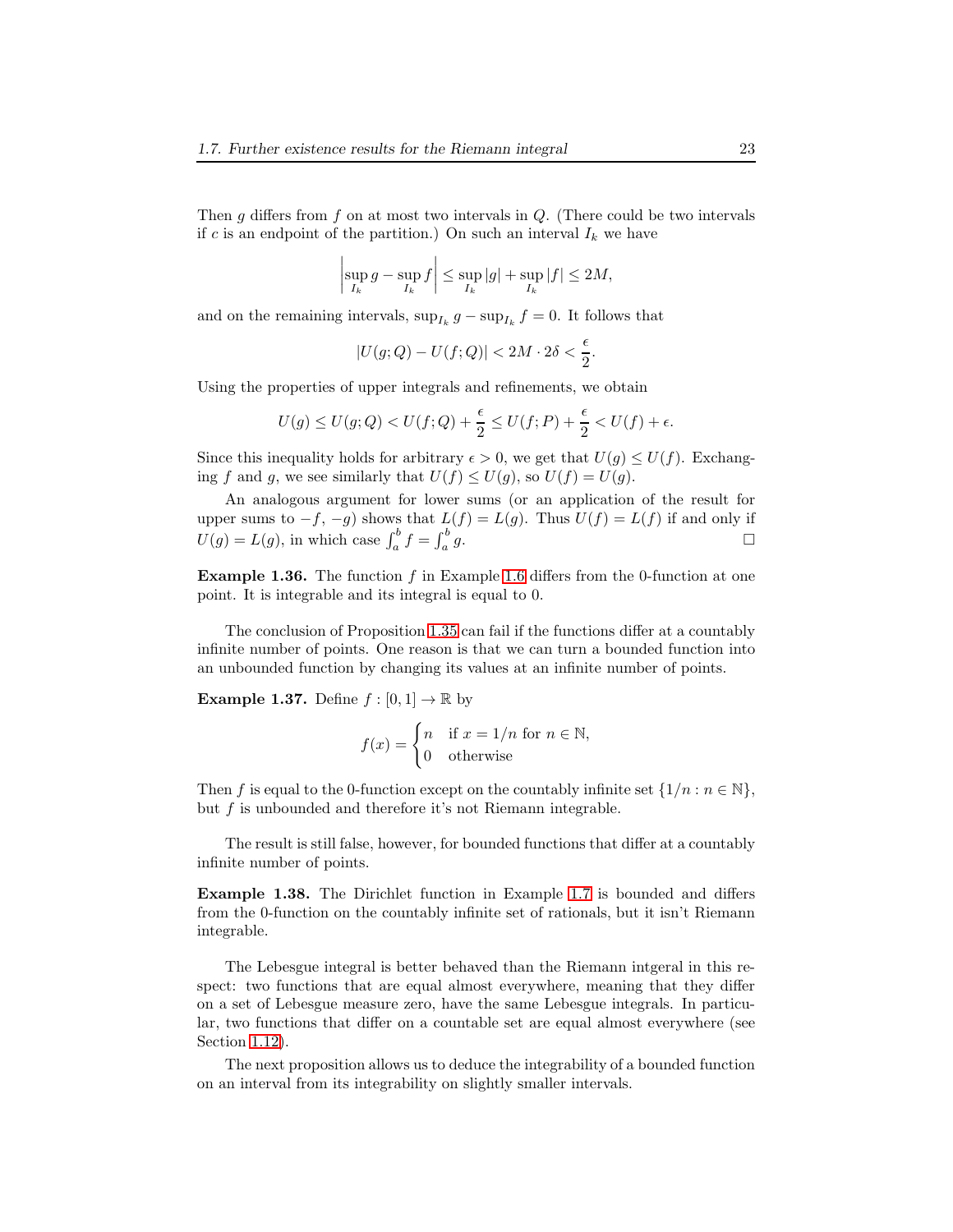$\Box$ 

<span id="page-23-0"></span>**Proposition 1.39.** Suppose that  $f : [a, b] \to \mathbb{R}$  is bounded and integrable on  $[a, r]$ for every  $a < r < b$ . Then f is integrable on [a, b] and

$$
\int_a^b f = \lim_{r \to b^-} \int_a^r f.
$$

**Proof.** Since f is bounded,  $|f| \leq M$  on  $[a, b]$  for some  $M > 0$ . Given  $\epsilon > 0$ , let

$$
r=b-\frac{\epsilon}{4M}
$$

(where we assume  $\epsilon$  is sufficiently small that  $r > a$ ). Since f is integrable on [a, r], there is a partition  $Q$  of  $[a, r]$  such that

$$
U(f;Q) - L(f;Q) < \frac{\epsilon}{2}.
$$

Then  $P = Q \cup \{b\}$  is a partition of [a, b] whose last interval is [r, b]. The boundedness of  $f$  implies that

$$
\sup_{[r,b]} f - \inf_{[r,b]} f \le 2M.
$$

Therefore

$$
U(f; P) - L(f; P) = U(f; Q) - L(f; Q) + \left(\sup_{[r,b]} f - \inf_{[r,b]} f\right) \cdot (b - r)
$$
  

$$
< \frac{\epsilon}{2} + 2M \cdot (b - r) = \epsilon,
$$

so f is integrable on  $[a, b]$  by Theorem [1.14.](#page-7-2) Moreover, using the additivity of the integral, we get

$$
\left| \int_a^b f - \int_a^r f \right| = \left| \int_r^b f \right| \le M \cdot (b - r) \to 0 \quad \text{as } r \to b^-.
$$

An obvious analogous result holds for the left endpoint.

**Example 1.40.** Define  $f : [0,1] \to \mathbb{R}$  by

$$
f(x) = \begin{cases} \sin(1/x) & \text{if } 0 < x \le 1, \\ 0 & \text{if } x = 0. \end{cases}
$$

Then  $f$  is bounded on  $[0, 1]$ . Furthemore,  $f$  is continuous and therefore integrable on [r, 1] for every  $0 < r < 1$ . It follows from Proposition [1.39](#page-23-0) that f is integrable on [0, 1].

The assumption in Proposition [1.39](#page-23-0) that f is bounded on  $[a, b]$  is essential.

**Example 1.41.** The function  $f : [0,1] \to \mathbb{R}$  defined by

$$
f(x) = \begin{cases} 1/x & \text{for } 0 < x \le 1, \\ 0 & \text{for } x = 0, \end{cases}
$$

is continuous and therefore integrable on [r, 1] for every  $0 < r < 1$ , but it's unbounded and therefore not integrable on [0, 1].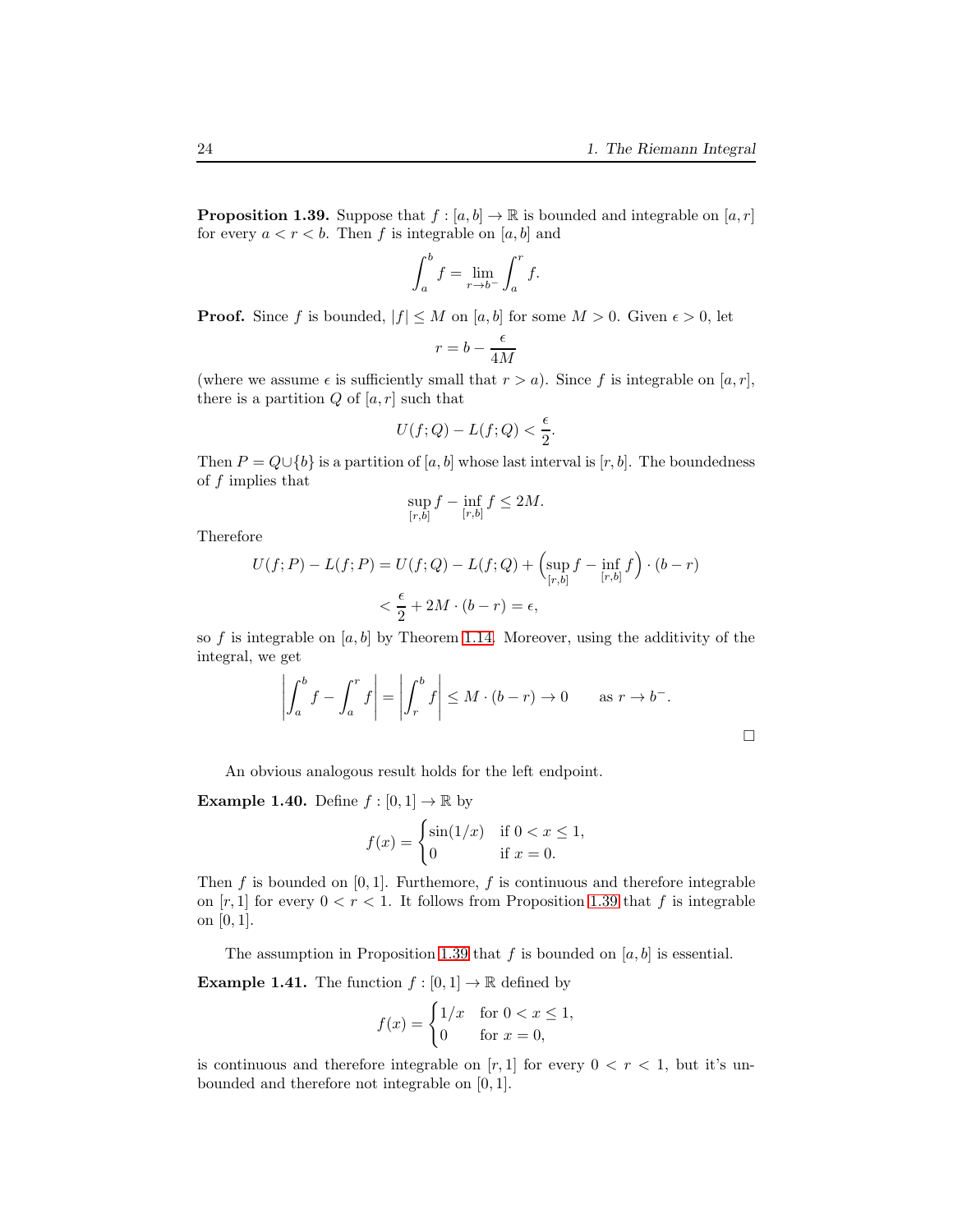

<span id="page-24-1"></span>**Figure 3.** Graph of the Riemann integrable function  $y = \sin(1/\sin x)$  in Example [1.43.](#page-24-0)

As a corollary of this result and the additivity of the integral, we prove a generalization of the integrability of continuous functions to piecewise continuous functions.

<span id="page-24-2"></span>**Theorem 1.42.** If  $f : [a, b] \to \mathbb{R}$  is a bounded function with finitely many discontinuities, then  $f$  is Riemann integrable.

**Proof.** By splitting the interval into subintervals with the discontinuities of  $f$  at an endpoint and using Theorem [1.33,](#page-20-0) we see that it is sufficient to prove the result if f is discontinuous only at one endpoint of  $[a, b]$ , say at b. In that case, f is continuous and therefore integrable on any smaller interval  $[a, r]$  with  $a < r < b$ , and Proposition [1.39](#page-23-0) implies that f is integrable on  $[a, b]$ .

<span id="page-24-0"></span>**Example 1.43.** Define  $f : [0, 2\pi] \to \mathbb{R}$  by

$$
f(x) = \begin{cases} \sin(1/\sin x) & \text{if } x \neq 0, \pi, 2\pi, \\ 0 & \text{if } x = 0, \pi, 2\pi. \end{cases}
$$

Then f is bounded and continuous except at  $x = 0, \pi, 2\pi$ , so it is integrable on  $[0, 2\pi]$ (see Figure [3\)](#page-24-1). This function doesn't have jump discontinuities, but Theorem [1.42](#page-24-2) still applies.

<span id="page-24-3"></span>**Example 1.44.** Define  $f : [0, 1/\pi] \to \mathbb{R}$  by

$$
f(x) = \begin{cases} \operatorname{sgn} \left[ \sin \left( 1/x \right) \right] & \text{if } x \neq 1/n\pi \text{ for } n \in \mathbb{N}, \\ 0 & \text{if } x = 0 \text{ or } x \neq 1/n\pi \text{ for } n \in \mathbb{N}, \end{cases}
$$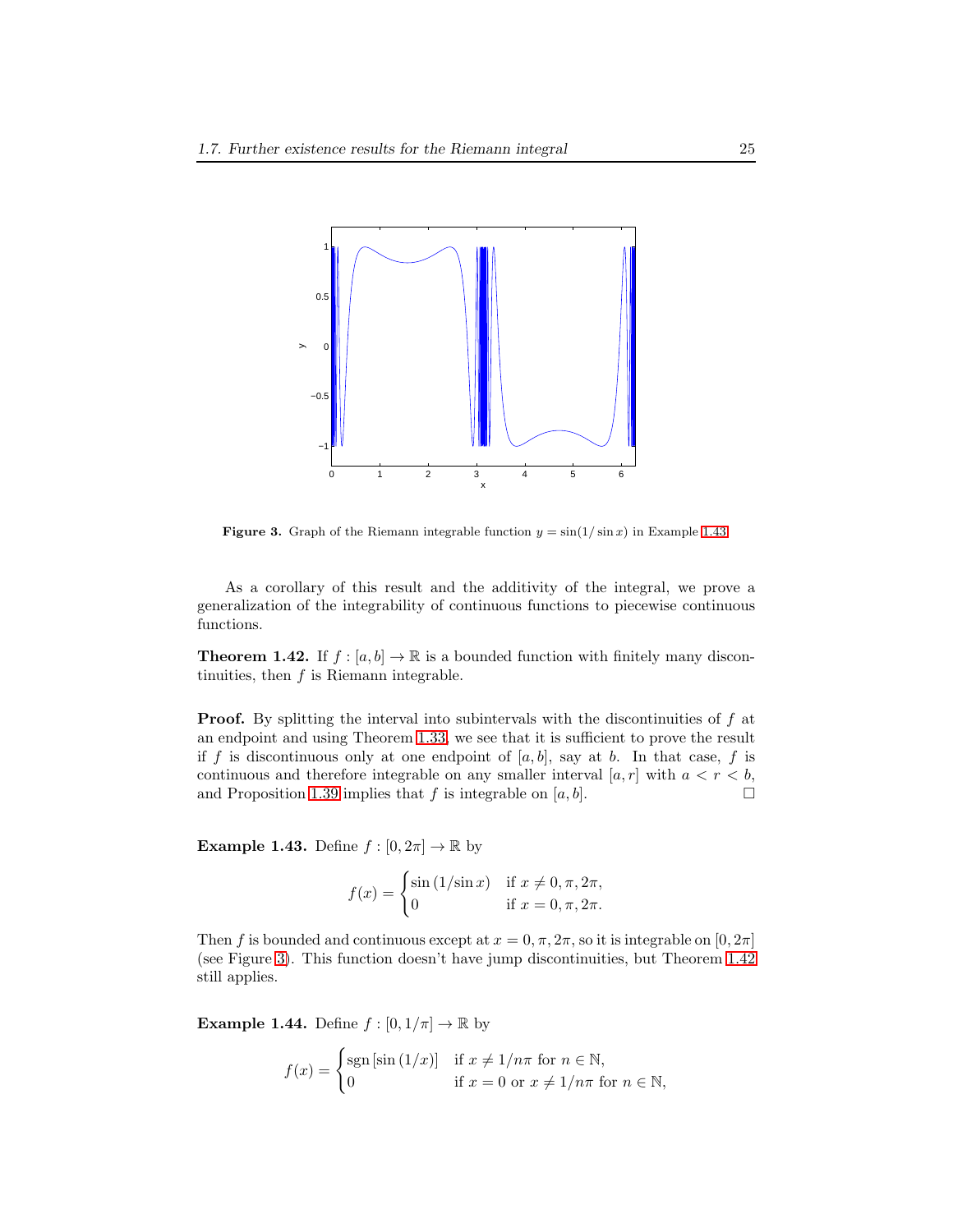

<span id="page-25-0"></span>**Figure 4.** Graph of the Riemann integrable function  $y = \text{sgn}(\sin(1/x))$  in Example [1.44.](#page-24-3)

where sgn is the sign function,

$$
sgn x = \begin{cases} 1 & \text{if } x > 0, \\ 0 & \text{if } x = 0, \\ -1 & \text{if } x < 0. \end{cases}
$$

Then f oscillates between 1 and  $-1$  a countably infinite number of times as  $x \rightarrow$  $0^+$  (see Figure [4\)](#page-25-0). It has jump discontinuities at  $x = 1/(n\pi)$  and an essential discontinuity at  $x = 0$ . Nevertheless, it is Riemann integrable. To see this, note that f is bounded on  $[0, 1]$  and piecewise continuous with finitely many discontinuities on  $[r, 1]$  for every  $0 < r < 1$ . Theorem [1.42](#page-24-2) implies that f is Riemann integrable on  $[r, 1]$ , and then Theorem [1.39](#page-23-0) implies that f is integrable on  $[0, 1]$ .

### 1.8. The fundamental theorem of calculus

In the integral calculus I find much less interesting the parts that involve only substitutions, transformations, and the like, in short, the parts that involve the known skillfully applied mechanics of reducing integrals to algebraic, logarithmic, and circular functions, than I find the careful and profound study of transcendental functions that cannot be reduced to these functions. (Gauss, 1808)

The fundamental theorem of calculus states that differentiation and integration are inverse operations in an appropriately understood sense. The theorem has two parts: in one direction, it says roughly that the integral of the derivative is the original function; in the other direction, it says that the derivative of the integral is the original function.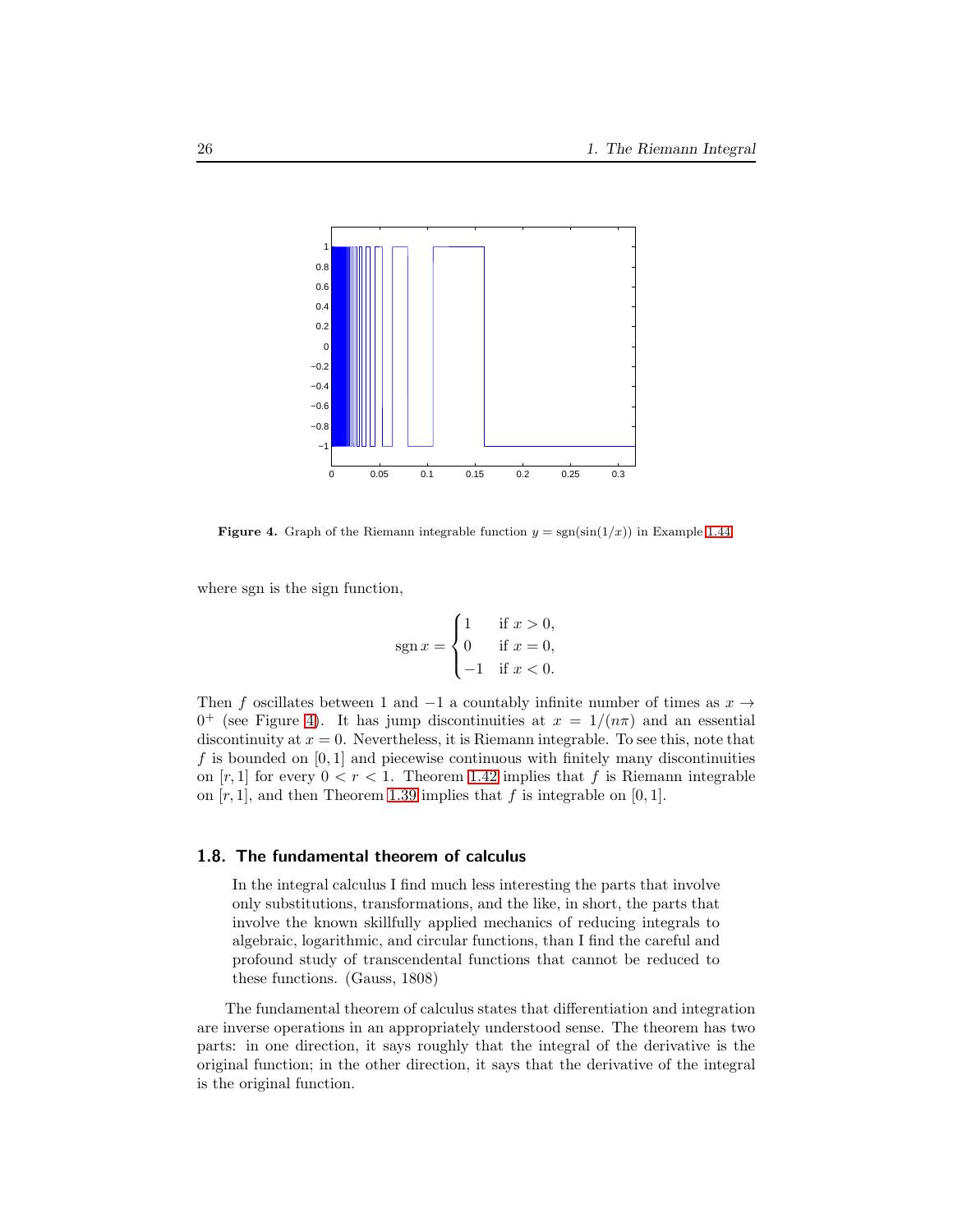$$
\int_a^b F'(x) \, dx = F(b) - F(a).
$$

This result can be thought of as a continuous analog of the corresponding identity for sums of differences,

$$
\sum_{k=1}^{n} (A_k - A_{k-1}) = A_n - A_0.
$$

The second part states that if  $f : [a, b] \to \mathbb{R}$  is continuous, then

$$
\frac{d}{dx} \int_{a}^{x} f(t) dt = f(x).
$$

This is a continuous analog of the corresponding identity for differences of sums,

$$
\sum_{j=1}^{k} a_j - \sum_{j=1}^{k-1} a_j = a_k.
$$

The proof of the fundamental theorem consists essentially of applying the identities for sums or differences to the appropriate Riemann sums or difference quotients and proving, under appropriate hypotheses, that they converge to the corresponding integrals or derivatives.

We'll split the statement and proof of the fundamental theorem into two parts. (The numbering of the parts as I and II is arbitrary.)

**1.8.1. Fundamental theorem I.** First we prove the statement about the integral of a derivative.

<span id="page-26-0"></span>**Theorem 1.45** (Fundamental theorem of calculus I). If  $F : [a, b] \to \mathbb{R}$  is continuous on  $[a, b]$  and differentiable in  $(a, b)$  with  $F' = f$  where  $f : [a, b] \to \mathbb{R}$  is Riemann integrable, then

$$
\int_a^b f(x) \, dx = F(b) - F(a).
$$

Proof. Let

$$
P = \{a = x_0, x_1, x_2, \dots, x_{n-1}, x_n = b\}
$$

be a partition of  $[a, b]$ . Then

$$
F(b) - F(a) = \sum_{k=1}^{n} [F(x_k) - F(x_{k-1})].
$$

The function F is continuous on the closed interval  $[x_{k-1}, x_k]$  and differentiable in the open interval  $(x_{k-1}, x_k)$  with  $F' = f$ . By the mean value theorem, there exists  $x_{k-1} < c_k < x_k$  such that

$$
F(x_k) - F(x_{k-1}) = f(c_k)(x_k - x_{k-1}).
$$

Since  $f$  is Riemann integrable, it is bounded, and it follows that

$$
m_k(x_k - x_{k-1}) \leq F(x_k) - F(x_{k-1}) \leq M_k(x_k - x_{k-1}),
$$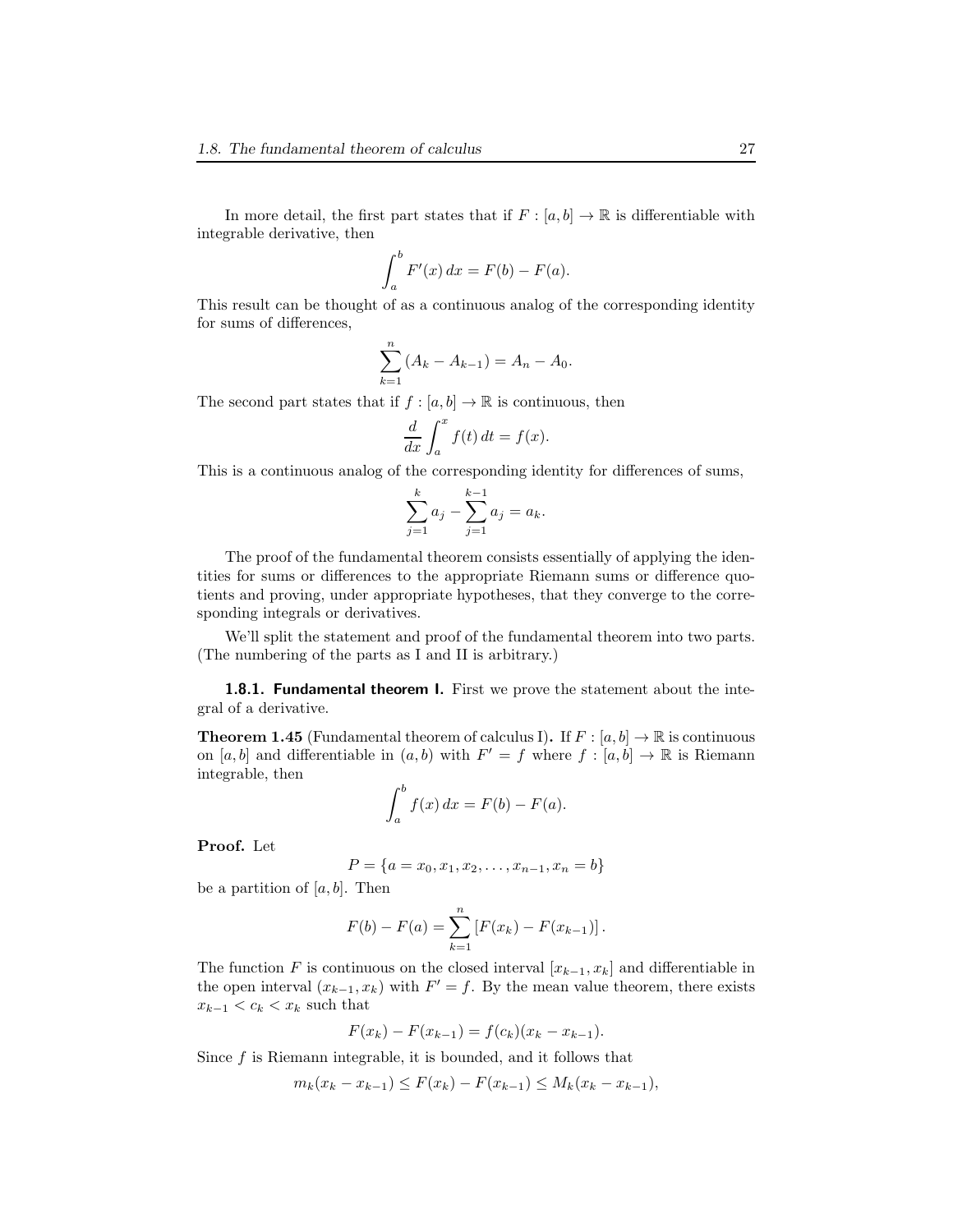where

$$
M_k = \sup_{[x_{k-1}, x_k]} f, \qquad m_k = \inf_{[x_{k-1}, x_k]} f.
$$

Hence,  $L(f; P) \leq F(b) - F(a) \leq U(f; P)$  for every partition P of [a, b], which implies that  $L(f) \leq F(b) - F(a) \leq U(f)$ . Since f is integrable,  $L(f) = U(f)$  and  $F(b) - F(a) = \int_a^b$  $f$ .

In Theorem [1.45,](#page-26-0) we assume that F is continuous on the closed interval  $[a, b]$ and differentiable in the open interval  $(a, b)$  where its usual two-sided derivative is defined and is equal to  $f$ . It isn't necessary to assume the existence of the right derivative of F at a or the left derivative at b, so the values of f at the endpoints are arbitrary. By Proposition [1.35,](#page-21-0) however, the integrability of f on  $[a, b]$  and the value of its integral do not depend on these values, so the statement of the theorem makes sense. As a result, we'll sometimes abuse terminology, and say that " $F'$  is integrable on  $[a, b]$ " even if it's only defined on  $(a, b)$ .

Theorem [1.45](#page-26-0) imposes the integrability of  $F'$  as a hypothesis. Every function  $F$ that is continuously differentiable on the closed interval  $[a, b]$  satisfies this condition, but the theorem remains true even if  $F'$  is a discontinuous, Riemann integrable function.

<span id="page-27-0"></span>**Example 1.46.** Define  $F : [0, 1] \to \mathbb{R}$  by

$$
F(x) = \begin{cases} x^2 \sin(1/x) & \text{if } 0 < x \le 1, \\ 0 & \text{if } x = 0. \end{cases}
$$

Then  $F$  is continuous on [0, 1] and, by the product and chain rules, differentiable in  $(0, 1]$ . It is also differentiable — but not continuously differentiable — at 0, with  $F'(0^+) = 0$ . Thus,

$$
F'(x) = \begin{cases} -\cos(1/x) + 2x\sin(1/x) & \text{if } 0 < x \le 1, \\ 0 & \text{if } x = 0. \end{cases}
$$

The derivative F' is bounded on [0, 1] and discontinuous only at one point  $(x = 0)$ , so Theorem [1.42](#page-24-2) implies that  $\overline{F}'$  is integrable on [0,1]. This verifies all of the hypotheses in Theorem [1.45,](#page-26-0) and we conclude that

$$
\int_0^1 F'(x) \, dx = \sin 1.
$$

There are, however, differentiable functions whose derivatives are unbounded or so discontinuous that they aren't Riemann integrable.

**Example 1.47.** Define  $F : [0,1] \to \mathbb{R}$  by  $F(x) = \sqrt{x}$ . Then F is continuous on  $[0, 1]$  and differentiable in  $(0, 1]$ , with

$$
F'(x) = \frac{1}{2\sqrt{x}}
$$
 for  $0 < x \le 1$ .

This function is unbounded, so  $F'$  is not Riemann integrable on  $[0,1]$ , however we define its value at 0, and Theorem [1.45](#page-26-0) does not apply.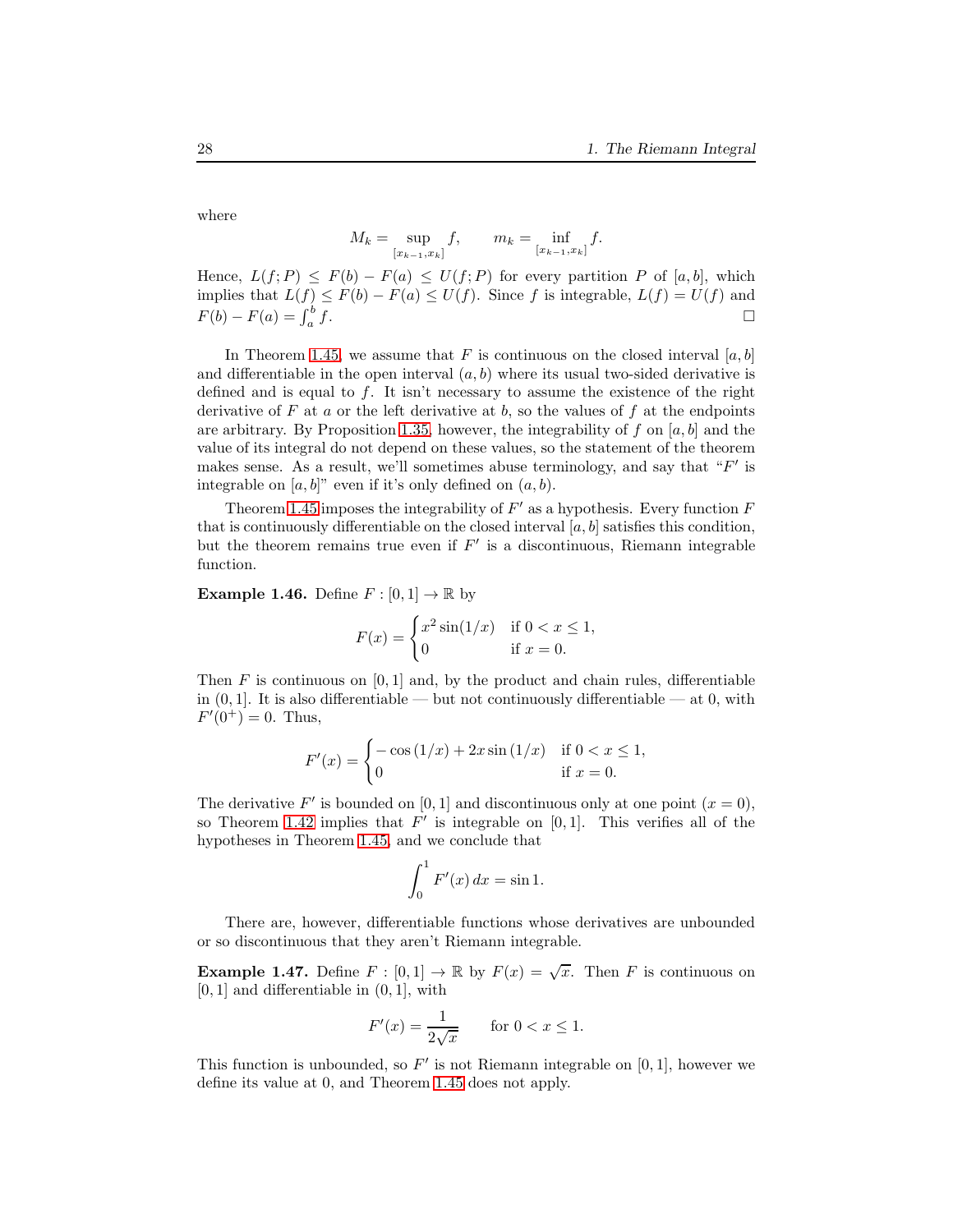We can, however, interpret the integral of  $F'$  on  $[0, 1]$  as an improper Riemann integral. The function F is continuously differentiable on  $[\epsilon, 1]$  for every  $0 < \epsilon < 1$ , so

$$
\int_{\epsilon}^{1} \frac{1}{2\sqrt{x}} dx = 1 - \sqrt{\epsilon}.
$$

Thus, we get the improper integral

$$
\lim_{\epsilon \to 0^+} \int_{\epsilon}^1 \frac{1}{2\sqrt{x}} dx = 1.
$$

The construction of a function with a bounded, non-integrable derivative is more involved. It's not sufficient to give a function with a bounded derivative that is discontinuous at finitely many points, as in Example [1.46,](#page-27-0) because such a function is Riemann integrable. Rather, one has to construct a differentiable function whose derivative is discontinuous on a set of nonzero Lebesgue measure; we won't give an example here.

Finally, we remark that Theorem [1.45](#page-26-0) remains valid for the oriented Riemann integral, since exchanging a and b reverses the sign of both sides.

**1.8.2. Fundamental theorem of calculus II.** Next, we prove the other direction of the fundamental theorem. We will use the following result, of independent interest, which states that the average of a continuous function on an interval approaches the value of the function as the length of the interval shrinks to zero. The proof uses a common trick of taking a constant inside an average.

<span id="page-28-0"></span>**Theorem 1.48.** Suppose that  $f : [a, b] \to \mathbb{R}$  is integrable on  $[a, b]$  and continuous at a. Then

$$
\lim_{h \to 0^+} \frac{1}{h} \int_{a}^{a+h} f(x) \, dx = f(a).
$$

**Proof.** If  $k$  is a constant, we have

$$
k = \frac{1}{h} \int_{a}^{a+h} k \, dx.
$$

(That is, the average of a constant is equal to the constant.) We can therefore write

$$
\frac{1}{h} \int_{a}^{a+h} f(x) dx - f(a) = \frac{1}{h} \int_{a}^{a+h} [f(x) - f(a)] dx.
$$

Let  $\epsilon > 0$ . Since f is continuous at a, there exists  $\delta > 0$  such that

$$
|f(x) - f(a)| < \epsilon \quad \text{for} \quad a \le x < a + \delta.
$$

It follows that if  $0 < h < \delta$ , then

$$
\left|\frac{1}{h}\int_{a}^{a+h}f(x)\,dx - f(a)\right| \leq \frac{1}{h} \cdot \sup_{a \leq a \leq a+h} |f(x) - f(a)| \cdot h \leq \epsilon,
$$

which proves the result.  $\Box$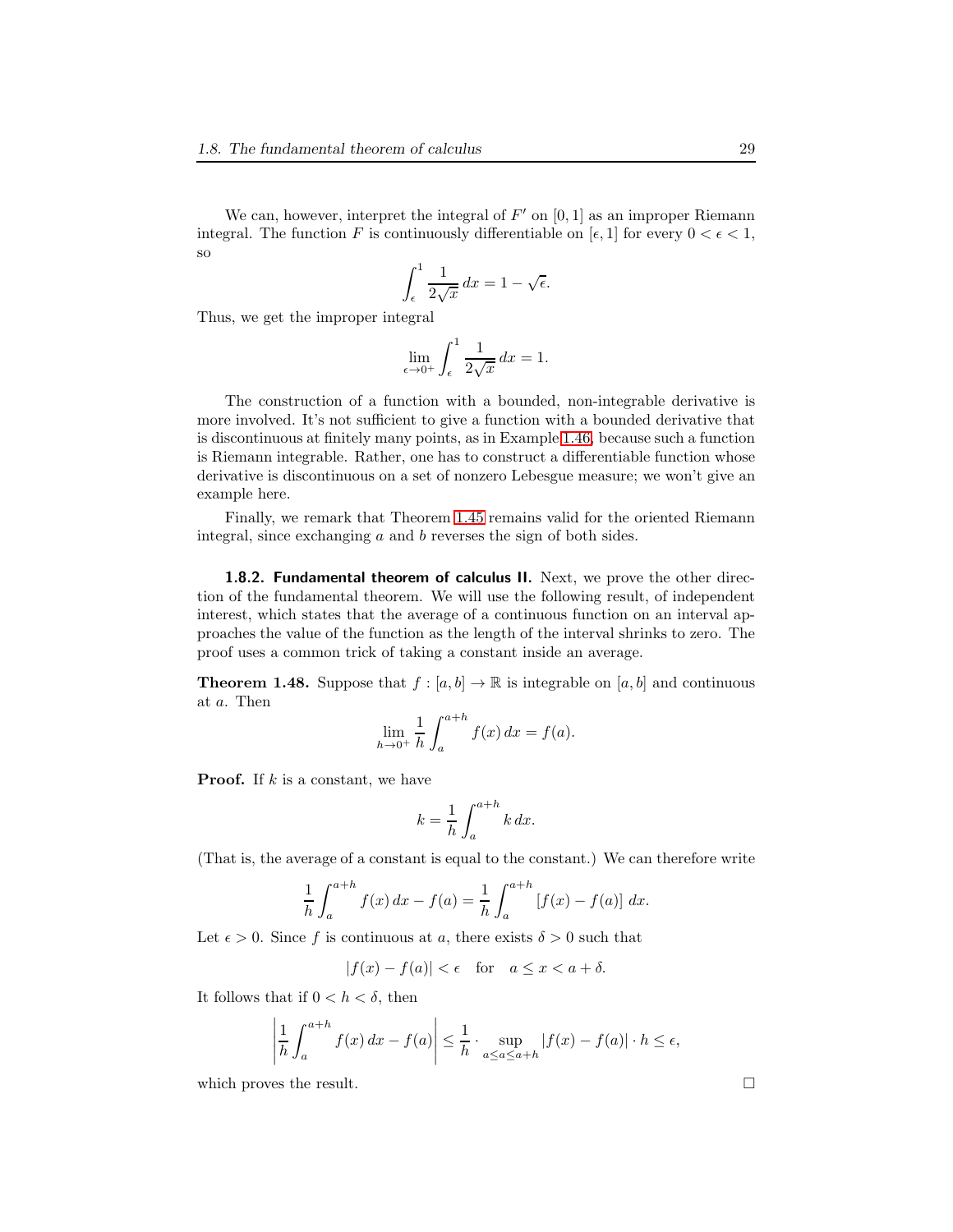A similar proof shows that if  $f$  is continuous at  $b$ , then

$$
\lim_{h \to 0^+} \frac{1}{h} \int_{b-h}^b f = f(b),
$$

and if f is continuous at  $a < c < b$ , then

$$
\lim_{h \to 0^+} \frac{1}{2h} \int_{c-h}^{c+h} f = f(c).
$$

More generally, if  $\{I_h : h > 0\}$  is any collection of intervals with  $c \in I_h$  and  $|I_h| \to 0$ as  $h \to 0^+$ , then

$$
\lim_{h \to 0^+} \frac{1}{|I_h|} \int_{I_h} f = f(c).
$$

The assumption in Theorem [1.48](#page-28-0) that  $f$  is continuous at the point about which we take the averages is essential.

**Example 1.49.** Let  $f : \mathbb{R} \to \mathbb{R}$  be the sign function

$$
f(x) = \begin{cases} 1 & \text{if } x > 0, \\ 0 & \text{if } x = 0, \\ -1 & \text{if } x < 0. \end{cases}
$$

Then

$$
\lim_{h \to 0^+} \frac{1}{h} \int_0^h f(x) \, dx = 1, \qquad \lim_{h \to 0^+} \frac{1}{h} \int_{-h}^0 f(x) \, dx = -1,
$$

and neither limit is equal to  $f(0)$ . In this example, the limit of the symmetric averages

$$
\lim_{h \to 0^+} \frac{1}{2h} \int_{-h}^{h} f(x) \, dx = 0
$$

is equal to  $f(0)$ , but this equality doesn't hold if we change  $f(0)$  to a nonzero value, since the limit of the symmetric averages is still 0.

The second part of the fundamental theorem follows from this result and the fact that the difference quotients of  $F$  are averages of  $f$ .

<span id="page-29-0"></span>**Theorem 1.50** (Fundamental theorem of calculus II). Suppose that  $f : [a, b] \to \mathbb{R}$ is integrable and  $F : [a, b] \to \mathbb{R}$  is defined by

$$
F(x) = \int_{a}^{x} f(t) dt.
$$

Then F is continuous on [a, b]. Moreover, if f is continuous at  $a \leq c \leq b$ , then F is differentiable at c and  $F'(c) = f(c)$ .

**Proof.** First, note that Theorem [1.33](#page-20-0) implies that f is integrable on  $[a, x]$  for every  $a \leq x \leq b$ , so F is well-defined. Since f is Riemann integrable, it is bounded, and  $|f| \leq M$  for some  $M \geq 0$ . It follows that

$$
|F(x+h) - F(x)| = \left| \int_x^{x+h} f(t) dt \right| \le M|h|,
$$

which shows that F is continuous on  $[a, b]$  (in fact, Lipschitz continuous).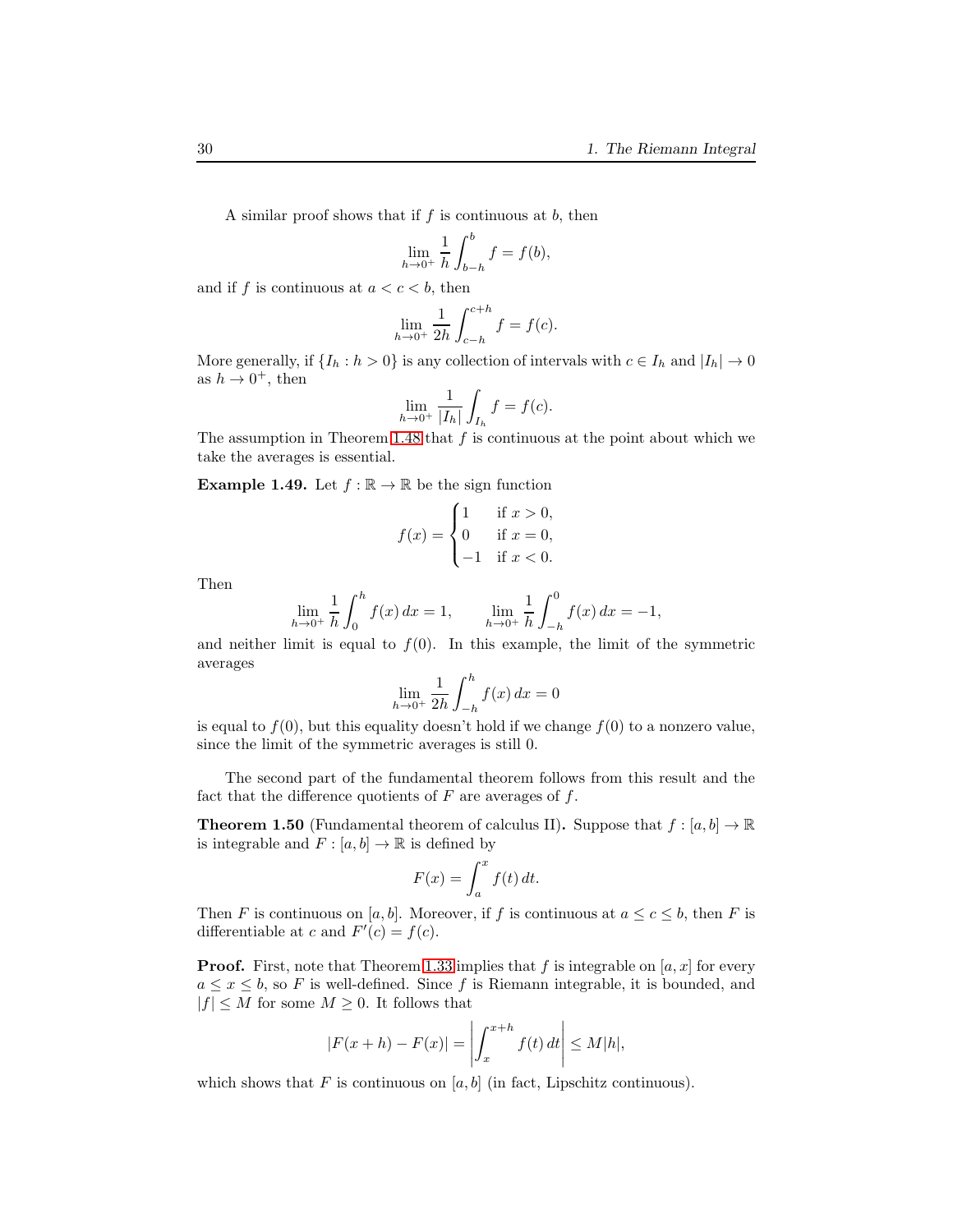Moreover, we have

$$
\frac{F(c+h) - F(c)}{h} = \frac{1}{h} \int_{c}^{c+h} f(t) dt.
$$

It follows from Theorem [1.48](#page-28-0) that if f is continuous at c, then  $F$  is differentiable at c with

$$
F'(c) = \lim_{h \to 0} \left[ \frac{F(c+h) - F(c)}{h} \right] = \lim_{h \to 0} \frac{1}{h} \int_{c}^{c+h} f(t) dt = f(c),
$$

where we use the appropriate right or left limit at an endpoint.  $\Box$ 

The assumption that  $f$  is continuous is needed to ensure that  $F$  is differentiable.

#### <span id="page-30-0"></span>Example 1.51. If

$$
f(x) = \begin{cases} 1 & \text{for } x \ge 0, \\ 0 & \text{for } x < 0, \end{cases}
$$

then

$$
F(x) = \int_0^x f(t) dt = \begin{cases} x & \text{for } x \ge 0, \\ 0 & \text{for } x < 0. \end{cases}
$$

The function F is continuous but not differentiable at  $x = 0$ , where f is discontinuous, since the left and right derivatives of F at 0, given by  $F'(0^-) = 0$  and  $F'(0^+) = 1$ , are different.

1.8.3. Consequences of the fundamental theorem. The first part of the fundamental theorem, Theorem [1.45,](#page-26-0) is the basic computational tool in integration. It allows us to compute the integral of of a function  $f$  if we can find an antiderivative; that is, a function F such that  $F' = f$ . There is no systematic procedure for finding antiderivatives. Moreover, even if one exists, an antiderivative of an elementary function (constructed from power, trigonometric, and exponential functions and their inverses) may not be — and often  $\sin t$  — expressible in terms of elementary functions.

**Example 1.52.** For  $p = 0, 1, 2, ...$ , we have

$$
\frac{d}{dx}\left[\frac{1}{p+1}x^{p+1}\right] = x^p,
$$

and it follows that

$$
\int_0^1 x^p dx = \frac{1}{p+1}.
$$

We remark that once we have the fundamental theorem, we can use the definition of the integral backwards to evaluate a limit such as

$$
\lim_{n \to \infty} \left[ \frac{1}{n^{p+1}} \sum_{k=1}^{n} k^p \right] = \frac{1}{p+1},
$$

since the sum is the upper sum of  $x^p$  on a partition of [0, 1] into n intervals of equal length. Example [1.18](#page-10-0) illustrates this result explicitly for  $p = 2$ .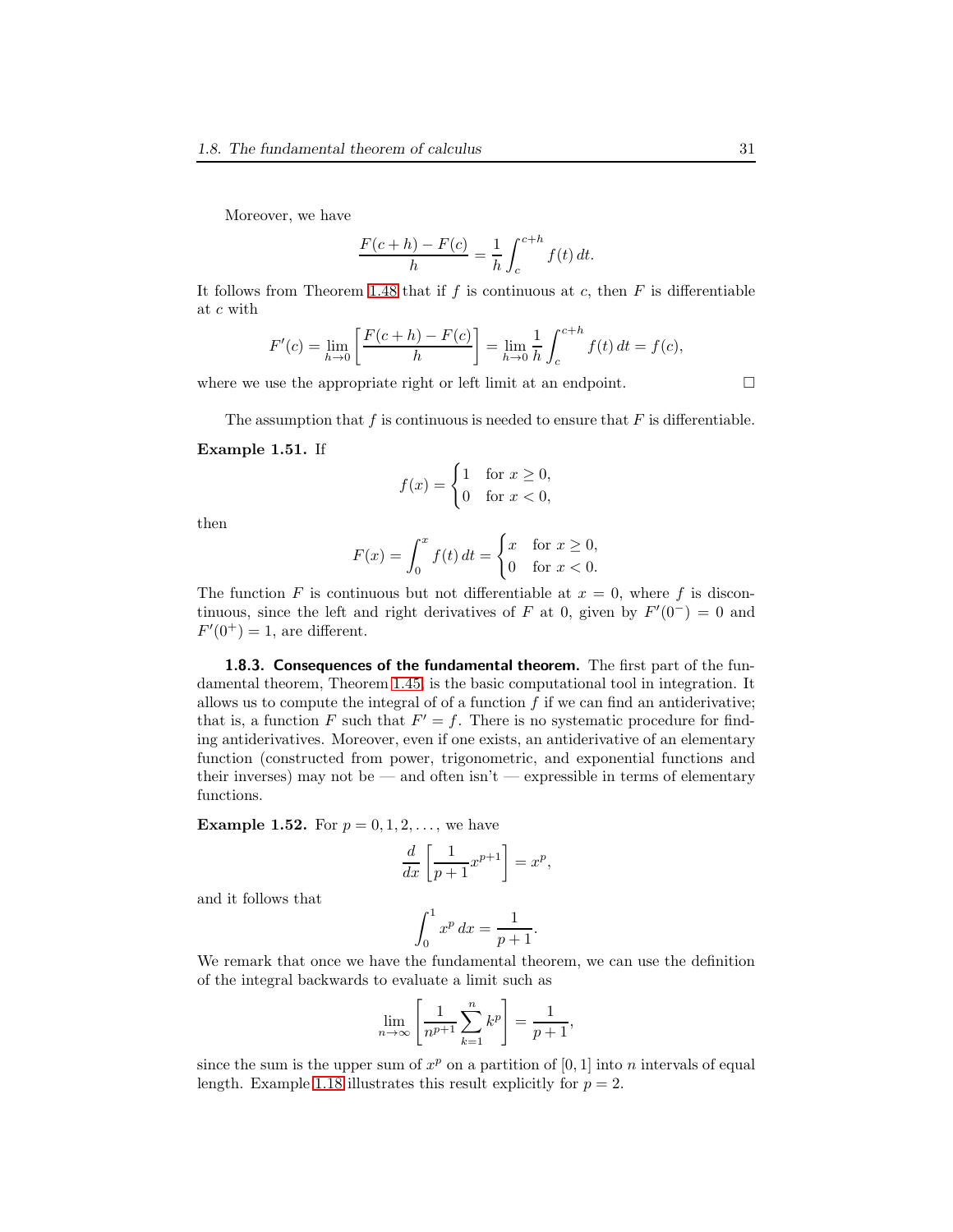Two important general consequences of the first part of the fundamental theorem are integration by parts and substitution (or change of variable), which come from inverting the product rule and chain rule for derivatives, respectively.

**Theorem 1.53** (Integration by parts). Suppose that  $f, g : [a, b] \to \mathbb{R}$  are continuous on  $[a, b]$  and differentiable in  $(a, b)$ , and  $f'$ ,  $g'$  are integrable on  $[a, b]$ . Then

$$
\int_{a}^{b} f g' dx = f(b)g(b) - f(a)g(a) - \int_{a}^{b} f' g dx.
$$

**Proof.** The function  $fg$  is continuous on [a, b] and, by the product rule, differentiable in  $(a, b)$  with derivative

$$
(fg)' = fg' + f'g.
$$

Since f, g, f', g' are integrable on [a, b], Theorem [1.26](#page-17-1) implies that  $fg'$ ,  $f'g$ , and  $(fg)'$ , are integrable. From Theorem [1.45,](#page-26-0) we get that

$$
\int_a^b f g' dx + \int_a^b f' g dx = \int_a^b f' g dx = f(b)g(b) - f(a)g(a),
$$
  
which proves the result.

Integration by parts says that we can move a derivative from one factor in an integral onto the other factor, with a change of sign and the appearance of a boundary term. The product rule for derivatives expresses the derivative of a product in terms of the derivatives of the factors. By contrast, integration by parts doesn't give an explicit expression for the integral of a product, it simply replaces one integral by another. This can sometimes be used to simplify an integral and evaluate it, but the importance of integration by parts goes far beyond its use as an integration technique.

**Example 1.54.** For  $n = 0, 1, 2, 3, ...$ , let

$$
I_n(x) = \int_0^x t^n e^{-t} dt.
$$

If  $n \geq 1$ , integration by parts with  $f(t) = t^n$  and  $g'(t) = e^{-t}$  gives

$$
I_n(x) = -x^n e^{-x} + n \int_0^x t^{n-1} e^{-t} dt = -x^n e^{-x} + n I_{n-1}(x).
$$

Also, by the fundamental theorem,

$$
I_0(x) = \int_0^x e^{-t} dt = 1 - e^{-x}.
$$

It then follows by induction that

$$
I_n(x) = n! \left[ 1 - e^{-x} \sum_{k=0}^n \frac{x^k}{k!} \right],
$$

where, as usual,  $0! = 1$ .

Since  $x^k e^{-x} \to 0$  as  $x \to \infty$  for every  $k = 0, 1, 2, \ldots$ , we get the improper integral

$$
\int_0^\infty t^n e^{-t} dt = \lim_{r \to \infty} \int_0^r t^n e^{-t} dt = n!.
$$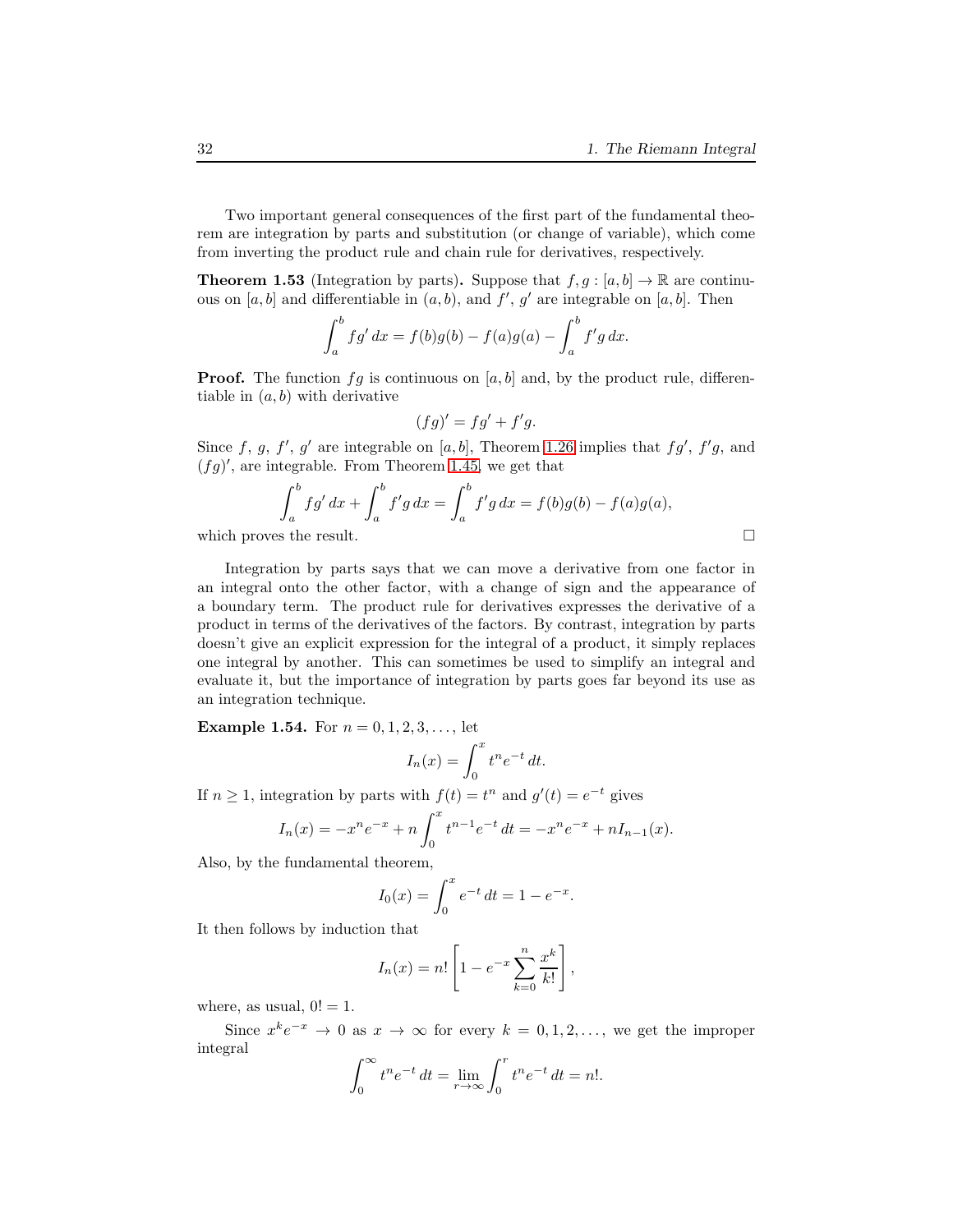This formula suggests an extension of the factorial function to complex numbers  $z \in \mathbb{C}$ , called the Gamma function, which is defined for  $\Re z > 0$  by the improper, complex-valued integral

$$
\Gamma(z) = \int_0^\infty t^{z-1} e^{-t} dt.
$$

In particular,  $\Gamma(n) = (n-1)!$  for  $n \in \mathbb{N}$ . The Gama function is an important special function, which is studied further in complex analysis.

Next we consider the change of variable formula for integrals.

**Theorem 1.55** (Change of variable). Suppose that  $g: I \to \mathbb{R}$  differentiable on an open interval I and g' is integrable on I. Let  $J = g(I)$ . If  $f : J \to \mathbb{R}$  continuous, then for every  $a, b \in I$ ,

$$
\int_{a}^{b} f(g(x)) g'(x) dx = \int_{g(a)}^{g(b)} f(u) du.
$$

Proof. Let

$$
F(x) = \int_{a}^{x} f(u) \, du.
$$

Since f is continuous, Theorem [1.50](#page-29-0) implies that F is differentiable in J with  $F' = f$ . The chain rule implies that the composition  $F \circ g : I \to \mathbb{R}$  is differentiable in  $I$ , with

$$
(F \circ g)'(x) = f(g(x)) g'(x).
$$

This derivative is integrable on  $[a, b]$  since  $f \circ g$  is continuous and  $g'$  is integrable. Theorem [1.45,](#page-26-0) the definition of  $F$ , and the additivity of the integral then imply that

$$
\int_a^b f(g(x)) g'(x) dx = \int_a^b (F \circ g)' dx
$$
  
=  $F(g(b)) - F(g(a))$   
=  $\int_{g(a)}^{g(b)} F'(u) du$ ,

which proves the result.

A continuous function maps an interval to an interval, and it is one-to-one if and only if it is strictly monotone. An increasing function preserves the orientation of the interval, while a decreasing function reverses it, in which case the integrals are understood as appropriate oriented integrals. There is no assumption in this theorem that  $g$  is invertible, and the result remains valid if  $g$  is not monotone.

**Example 1.56.** For every  $a > 0$ , the increasing, differentiable function  $g : \mathbb{R} \to \mathbb{R}$ defined by  $g(x) = x^3$  maps  $(-a, a)$  one-to-one and onto  $(-a^3, a^3)$  and preserves orientation. Thus, if  $f:[-a,a]\rightarrow \mathbb{R}$  is continuous,

$$
\int_{-a}^{a} f(x^3) \cdot 3x^2 dx = \int_{-a^3}^{a^3} f(u) du.
$$

$$
\qquad \qquad \Box
$$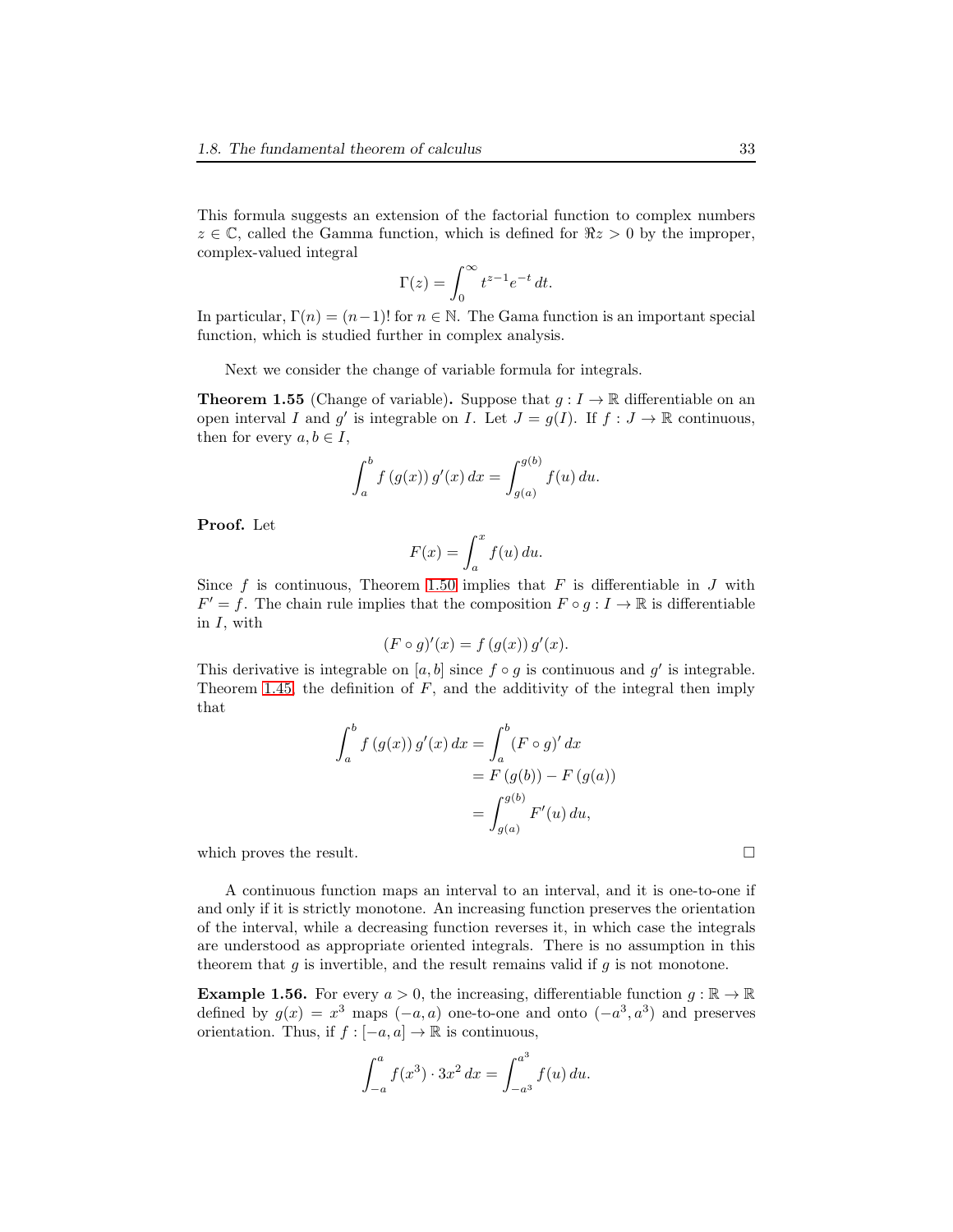

<span id="page-33-0"></span>**Figure 5.** Graphs of the error function  $y = F(x)$  (blue) and its derivative, the Gaussian function  $y = f(x)$  (green), from Example [1.58.](#page-34-0)

The decreasing, differentiable function  $g : \mathbb{R} \to \mathbb{R}$  defined by  $g(x) = -x^3$  maps  $(-a, a)$  one-to-one and onto  $(-a^3, a^3)$  and reverses orientation. Thus,

$$
\int_{-a}^{a} f(-x^3) \cdot (-3x^2) \, dx = \int_{a^3}^{-a^3} f(u) \, du = -\int_{-a^3}^{a^3} f(u) \, du.
$$

The non-monotone, differentiable function  $g : \mathbb{R} \to \mathbb{R}$  defined by  $g(x) = x^2$  maps  $(-a, a)$  onto  $[0, a^2)$ . It is two-to-one, except at  $x = 0$ . The change of variables formula gives

$$
\int_{-a}^{a} f(x^2) \cdot 2x \, dx = \int_{a^2}^{a^2} f(u) \, du = 0.
$$

The contributions to the original integral from [0, a] and  $[-a, 0]$  cancel since the integrand is an odd function of  $x$ .

One consequence of the second part of the fundamental theorem, Theorem [1.50,](#page-29-0) is that every continuous function has an antiderivative, even if it can't be expressed explicitly in terms of elementary functions. This provides a way to define transcendental functions as integrals of elementary functions.

**Example 1.57.** One way to define the logarithm ln :  $(0, \infty) \rightarrow \mathbb{R}$  in terms of algebraic functions is as the integral

$$
\ln x = \int_1^x \frac{1}{t} \, dt.
$$

The integral is well-defined for every  $0 < x < \infty$  since  $1/t$  is continuous on the interval  $[1, x]$  (or  $[x, 1]$  if  $0 < x < 1$ ). The usual properties of the logarithm follow from this representation. We have  $(\ln x)' = 1/x$  by definition, and, for example, making the substitution  $s = xt$  in the second integral in the following equation,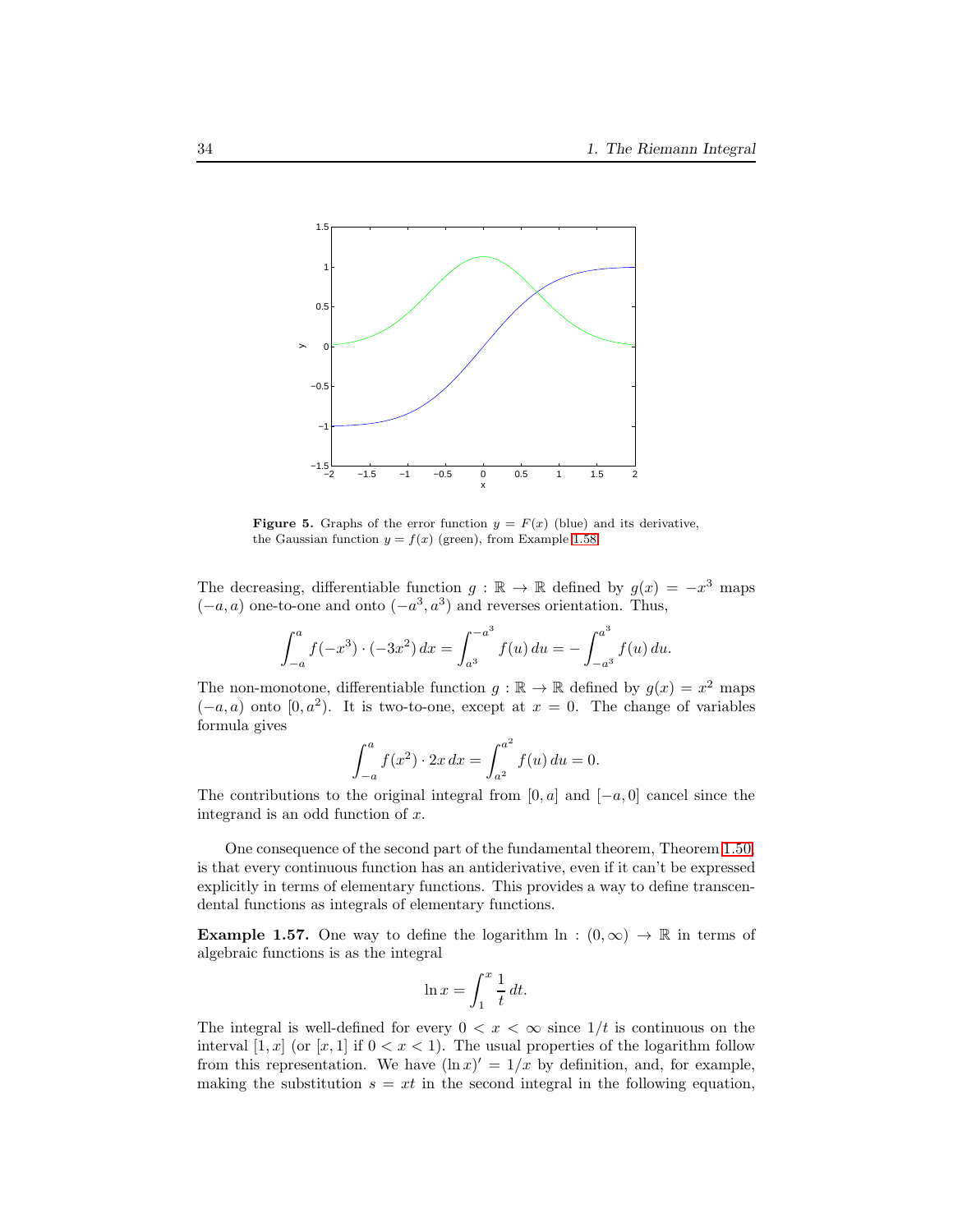

<span id="page-34-2"></span>**Figure 6.** Graphs of the Fresnel integral  $y = S(x)$  (blue) and its derivative  $y = \sin(\pi x^2/2)$  (green) from Example [1.59.](#page-34-1)

when  $dt/t = ds/s$ , we get

$$
\ln x + \ln y = \int_1^x \frac{1}{t} dt + \int_1^y \frac{1}{t} dt = \int_1^x \frac{1}{t} dt + \int_x^{xy} \frac{1}{s} ds = \int_1^{xy} \frac{1}{t} dt = \ln(xy).
$$

We can also define many non-elementary functions as integrals.

<span id="page-34-0"></span>Example 1.58. The error function

$$
\operatorname{erf}(x) = \frac{2}{\sqrt{\pi}} \int_0^x e^{-t^2} dt
$$

is an anti-derivative on R of the Gaussian function

$$
f(x) = \frac{2}{\sqrt{\pi}} e^{-x^2}.
$$

The error function isn't expressible in terms of elementary functions. Nevertheless, it is defined as a limit of Riemann sums for the integral. Figure [5](#page-33-0) shows the graphs of  $f$  and  $F$ . The name "error function" comes from the fact that the probability of a Gaussian random variable deviating by more than a given amount from its mean can be expressed in terms of  $F$ . Error functions also arise in other applications; for example, in modeling diffusion processes such as heat flow.

<span id="page-34-1"></span>**Example 1.59.** The Fresnel sine function  $S$  is defined by

$$
S(x) = \int_0^x \sin\left(\frac{\pi t^2}{2}\right) dt.
$$

The function S is an antiderivative of  $\sin(\pi t^2/2)$  on R (see Figure [6\)](#page-34-2), but it can't be expressed in terms of elementary functions. Fresnel integrals arise, among other places, in analysing the diffraction of waves, such as light waves. From the perspective of complex analysis, they are closely related to the error function through the Euler formula  $e^{i\theta} = \cos \theta + i \sin \theta$ .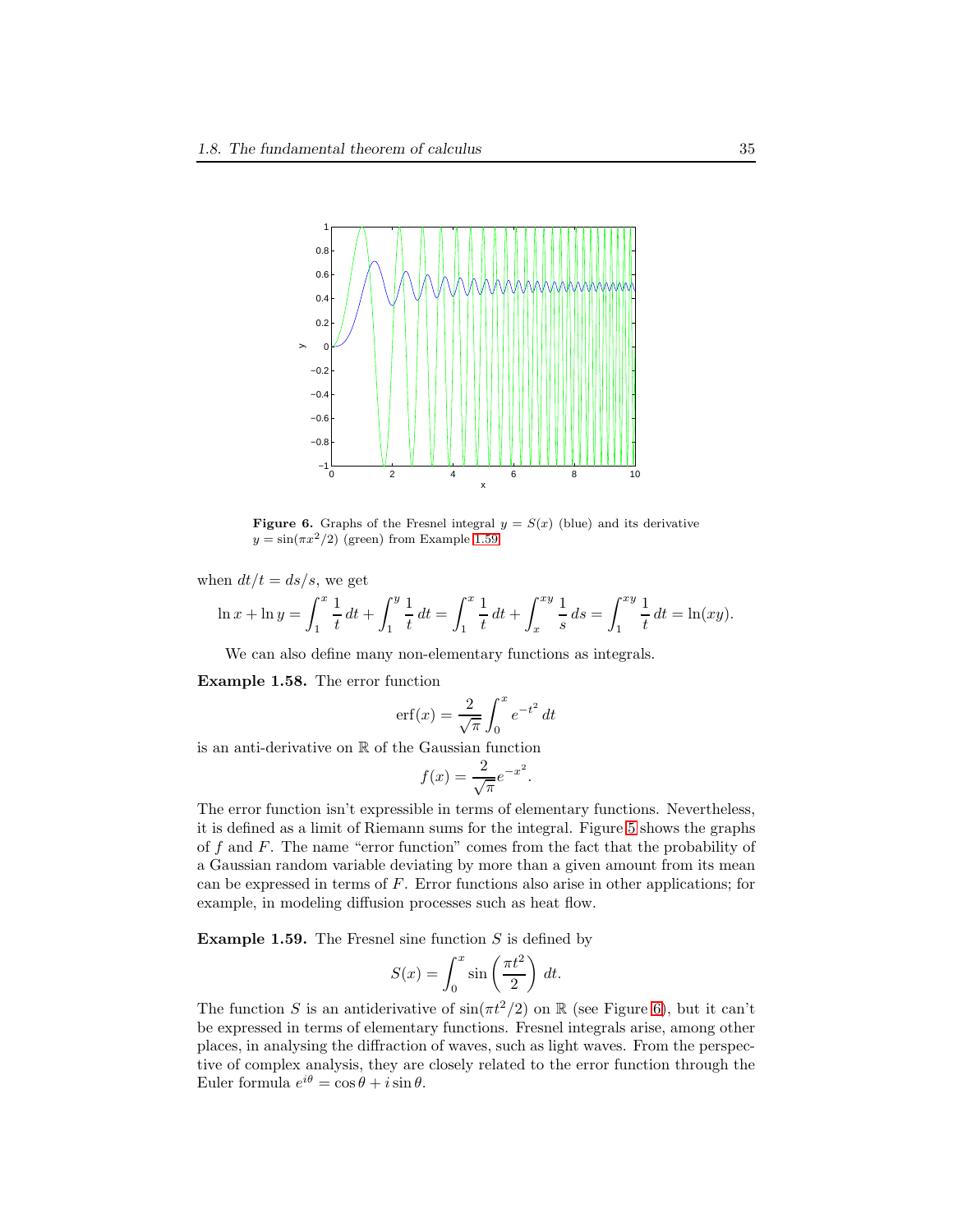

<span id="page-35-1"></span>**Figure 7.** Graphs of the exponential integral  $y = \text{Ei}(x)$  (blue) and its derivative  $y = e^x/x$  (green) from Example [1.60.](#page-35-0)

<span id="page-35-0"></span>Example 1.60. The exponential integral Ei is a non-elementary function defined by

$$
Ei(x) = \int_{-\infty}^{x} \frac{e^t}{t} dt.
$$

Its graph is shown in Figure [7.](#page-35-1) This integral has to be understood, in general, as an improper, principal value integral, and the function has a logarithmic singularity at  $x = 0$  (see Example [1.83](#page-47-0) below for further explanation). The exponential integral arises in physical applications such as heat flow and radiative transfer. It is also related to the logarithmic integral

$$
\operatorname{li}(x) = \int_0^x \frac{dt}{\ln t}
$$

by  $\text{li}(x) = \text{Ei}(\ln x)$ . The logarithmic integral is important in number theory, and it gives an asymptotic approximation for the number of primes less than x as  $x \to \infty$ . Roughly speaking, the density of the primes near a large number x is close to  $1/\ln x$ .

Discontinuous functions may or may not have an antiderivative, and typically they don't. Darboux proved that every function  $f : (a, b) \to \mathbb{R}$  that is the derivative of a function  $F : (a, b) \to \mathbb{R}$ , where  $F' = f$  at every point of  $(a, b)$ , has the intermediate value property. That is, if  $a < c < d < b$ , then for every y between  $f(c)$  and  $f(d)$  there exists an x between c and d such that  $f(x) = y$ . A continuous derivative has this property by the intermediate value theorem, but a discontinuous derivative also has it. Thus, functions without the intermediate value property, such as ones with a jump discontinuity or the Dirichlet function, don't have an antiderivative. For example, the function  $F$  in Example [1.51](#page-30-0) is not an antiderivative of the step function f on  $\mathbb R$  since it isn't differentiable at 0.

In dealing with functions that are not continuously differentiable, it turns out to be more useful to abandon the idea of a derivative that is defined pointwise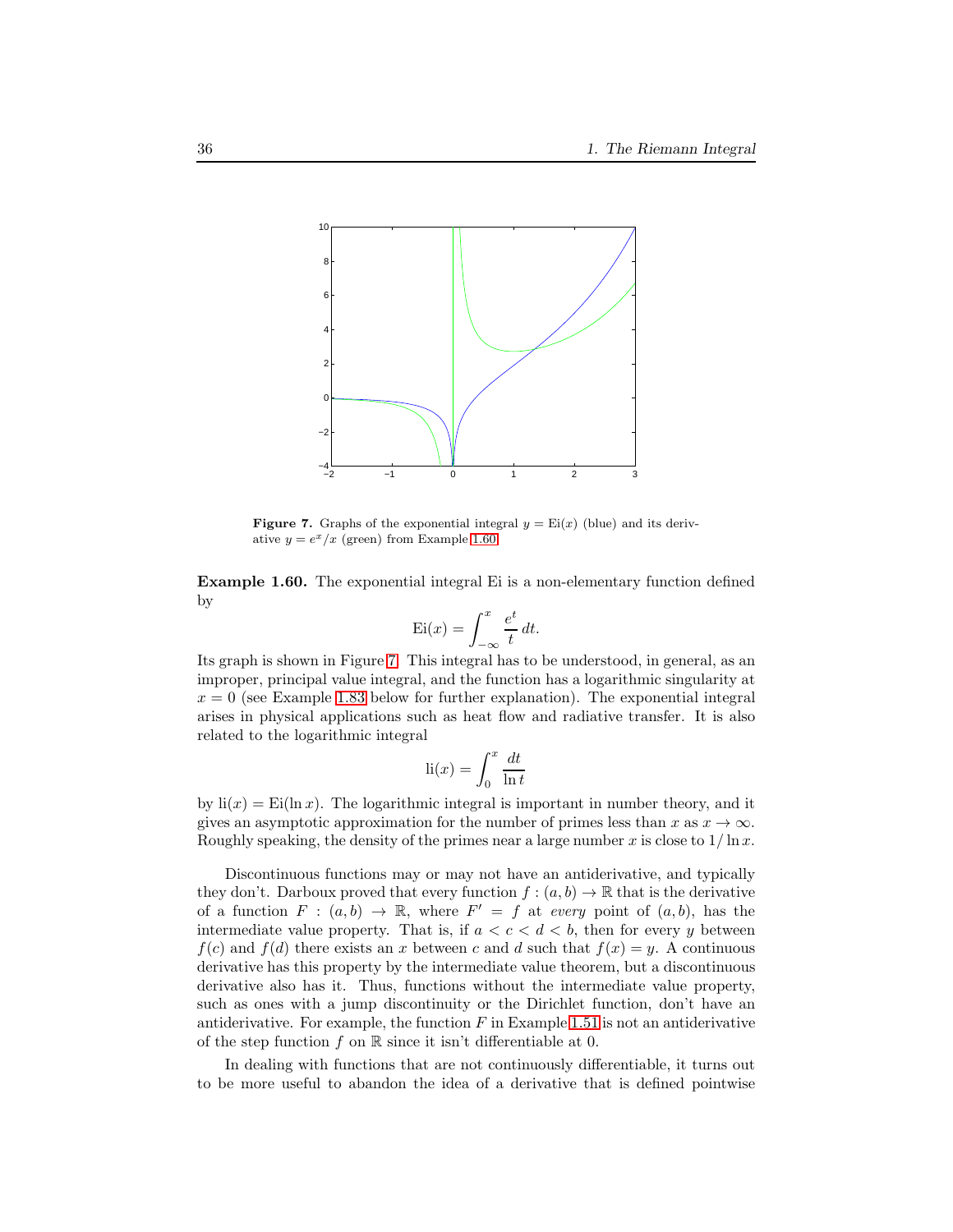everywhere (pointwise values of discontinuous functions are somewhat arbitrary) and introduce the notion of a weak derivative. We won't define or study weak derivatives here.

### 1.9. Integrals and sequences of functions

A fundamental question that arises throughout analysis is the validity of an exchange in the order of limits. Some sort of condition is always required.

In this section, we consider the question of when the convergence of a sequence of functions  $f_n \to f$  implies the convergence of their integrals  $\int f_n \to \int f$ . There are many inequivalent notions of the convergence of functions. The two we'll discuss here are pointwise and uniform convergence.

Recall that if  $f_n, f : A \to \mathbb{R}$ , then  $f_n \to f$  pointwise on A as  $n \to \infty$  if  $f_n(x) \to f(x)$  for every  $x \in A$ . On the other hand,  $f_n \to f$  uniformly on A if for every  $\epsilon > 0$  there exists  $N \in \mathbb{N}$  such that

$$
n > N
$$
 implies that  $|f_n(x) - f(x)| < \epsilon$  for every  $x \in A$ .

Equivalently,  $f_n \to f$  uniformly on A if  $||f_n - f|| \to 0$  as  $n \to \infty$ , where

$$
||f|| = \sup\{|f(x)| : x \in A\}
$$

denotes the sup-norm of a function  $f : A \to \mathbb{R}$ . Uniform convergence implies pointwise convergence, but not conversely.

As we show first, the Riemann integral is well-behaved with respect to uniform convergence. The drawback to uniform convergence is that it's a strong form of convergence, and we often want to use a weaker form, such as pointwise convergence, in which case the Riemann integral may not be suitable.

1.9.1. Uniform convergence. The uniform limit of continuous functions is continuous and therefore integrable. The next result shows, more generally, that the uniform limit of integrable functions is integrable. Furthermore, the limit of the integrals is the integral of the limit.

**Theorem 1.61.** Suppose that  $f_n : [a, b] \to \mathbb{R}$  is Riemann integrable for each  $n \in \mathbb{N}$ and  $f_n \to f$  uniformly on  $[a, b]$  as  $n \to \infty$ . Then  $f : [a, b] \to \mathbb{R}$  is Riemann integrable on  $[a, b]$  and

$$
\int_a^b f = \lim_{n \to \infty} \int_a^b f_n.
$$

**Proof.** The uniform limit of bounded functions is bounded, so f is bounded. The main statement we need to prove is that  $f$  is integrable.

Let  $\epsilon > 0$ . Since  $f_n \to f$  uniformly, there is an  $N \in \mathbb{N}$  such that if  $n > N$  then

$$
f_n(x) - \frac{\epsilon}{b-a} < f(x) < f_n(x) + \frac{\epsilon}{b-a}
$$
 for all  $a \le x \le b$ .

It follows from Proposition [1.30](#page-18-1) that

$$
L\left(f_n - \frac{\epsilon}{b-a}\right) \le L(f), \qquad U(f) \le U\left(f_n + \frac{\epsilon}{b-a}\right).
$$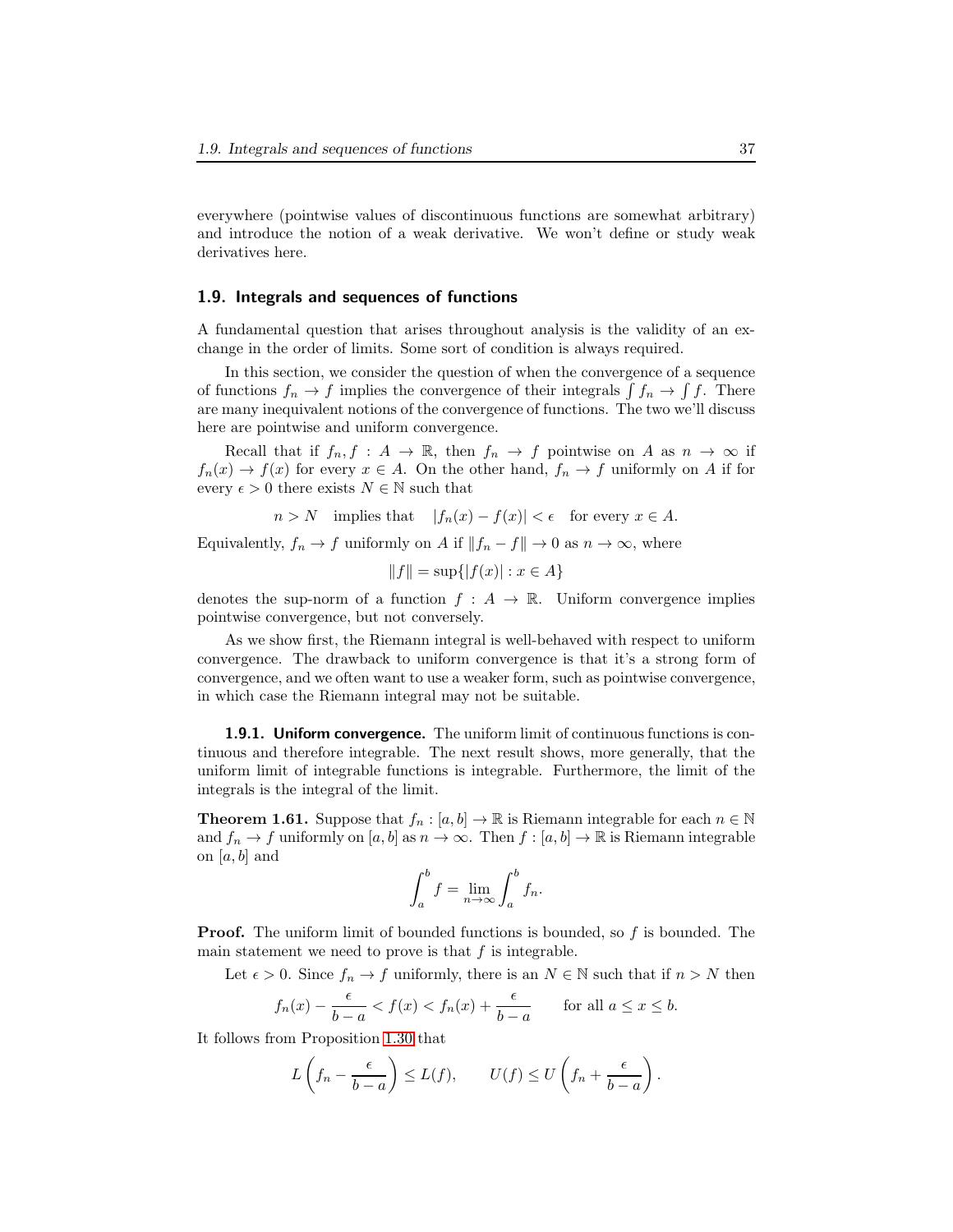Since  $f_n$  is integrable and upper integrals are greater than lower integrals, we get that

$$
\int_a^b f_n - \epsilon \le L(f) \le U(f) \le \int_a^b f_n + \epsilon,
$$

which implies that

$$
0 \le U(f) - L(f) \le 2\epsilon.
$$

Since  $\epsilon > 0$  is arbitrary, we conclude that  $L(f) = U(f)$ , so f is integrable. Moreover, it follows that for all  $n > N$  we have

$$
\left| \int_a^b f_n - \int_a^b f \right| \le \epsilon,
$$

which shows that  $\int_a^b f_n \to \int_a^b f$  as  $n \to \infty$ .

Once we know that the uniform limit of integrable functions is integrable, the convergence of the integrals also follows directly from the estimate

$$
\left| \int_a^b f_n - \int_a^b f \right| = \left| \int_a^b (f_n - f) \right| \le ||f_n - f|| \cdot (b - a) \to 0 \quad \text{as } n \to \infty.
$$

**Example 1.62.** The function  $f_n : [0,1] \to \mathbb{R}$  defined by

$$
f_n(x) = \frac{n + \cos x}{ne^x + \sin x}
$$

converges uniformly on [0, 1] to

$$
f(x) = e^{-x},
$$

since for  $0 \leq x \leq 1$ 

$$
\left|\frac{n+\cos x}{n e^x + \sin x} - e^{-x}\right| = \left|\frac{\cos x - e^{-x} \sin x}{n e^x + \sin x}\right| \le \frac{2}{n}.
$$

It follows that

$$
\lim_{n \to \infty} \int_0^1 \frac{n + \cos x}{ne^x + \sin x} dx = \int_0^1 e^{-x} dx = 1 - \frac{1}{e}.
$$

Example 1.63. Every power series

$$
f(x) = a_0 + a_1 x + a^2 x^2 + \dots + a_n x^n + \dots
$$

with radius of convergence  $R > 0$  converges uniformly on compact intervals inside the interval  $|x| < R$ , so we can integrate it term-by-term to get

$$
\int_0^x f(t) dt = a_0 x + \frac{1}{2} a_1 x^2 + \frac{1}{3} a_2 x^3 + \dots + \frac{1}{n+1} a_n x^{n+1} + \dots \quad \text{for } |x| < R.
$$

As one example, if we integrate the geometric series

$$
\frac{1}{1-x} = 1 + x + x^2 + \dots + x^n + \dots \quad \text{for } |x| < 1,
$$

we get a power series for ln,

$$
\ln\left(\frac{1}{1-x}\right) = x + \frac{1}{2}x^2 + \frac{1}{3}x^3 + \dots + \frac{1}{n}x^n + \dots \quad \text{for } |x| < 1.
$$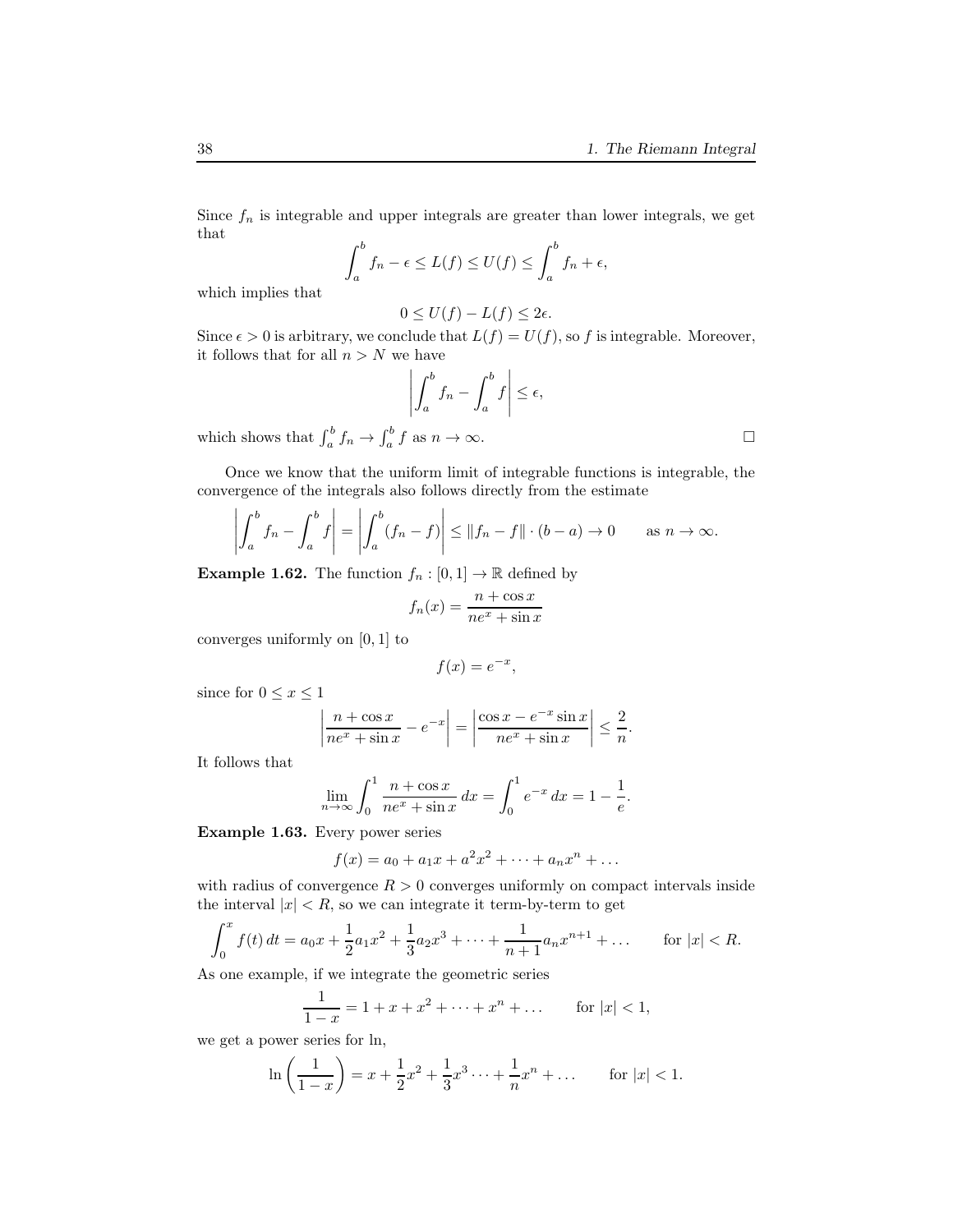For instance, taking  $x = 1/2$ , we get the rapidly convergent series

$$
\ln 2 = \sum_{n=1}^{\infty} \frac{1}{n2^n}
$$

for the irrational number  $\ln 2 \approx 0.6931$ . This series was known and used by Euler.

Although we can integrate uniformly convergent sequences, we cannot in general differentiate them. In fact, it's often easier to prove results about the convergence of derivatives by using results about the convergence of integrals, together with the fundamental theorem of calculus. The following theorem provides sufficient conditions for  $f_n \to f$  to imply that  $f'_n \to f'$ .

<span id="page-38-0"></span>**Theorem 1.64.** Let  $f_n : (a, b) \to \mathbb{R}$  be a sequence of differentiable functions whose derivatives  $f'_n : (a, b) \to \mathbb{R}$  are integrable on  $(a, b)$ . Suppose that  $f_n \to f$  pointwise and  $f'_n \to g$  uniformly on  $(a, b)$  as  $n \to \infty$ , where  $g : (a, b) \to \mathbb{R}$  is continuous. Then  $f:(a,b)\to\mathbb{R}$  is continuously differentiable on  $(a,b)$  and  $f'=g$ .

**Proof.** Choose some point  $a < c < b$ . Since  $f'_n$  is integrable, the fundamental theorem of calculus, Theorem [1.45,](#page-26-0) implies that

$$
f_n(x) = f_n(c) + \int_c^x f'_n \quad \text{for } a < x < b.
$$

Since  $f_n \to f$  pointwise and  $f'_n \to g$  uniformly on  $[a, x]$ , we find that

$$
f(x) = f(c) + \int_c^x g.
$$

Since  $q$  is continuous, the other direction of the fundamental theorem, Theo-rem [1.50,](#page-29-0) implies that f is differentiable in  $(a, b)$  and  $f' = g$ .

In particular, this theorem shows that the limit of a uniformly convergent sequence of continuously differentiable functions whose derivatives converge uniformly is also continuously differentiable.

The key assumption in Theorem [1.64](#page-38-0) is that the derivatives  $f'_n$  converge uniformly, not just pointwise; the result is false if we only assume pointwise convergence of the  $f'_n$ . In the proof of the theorem, we only use the assumption that  $f_n(x)$  converges at a single point  $x = c$ . This assumption together with the assumption that  $f'_n \to g$  uniformly implies that  $f_n \to f$  pointwise (and, in fact, uniformly) where

$$
f(x) = \lim_{n \to \infty} f_n(c) + \int_c^x g.
$$

Thus, the theorem remains true if we replace the assumption that  $f_n \to f$  pointwise on  $(a, b)$  by the weaker assumption that  $\lim_{n\to\infty} f_n(c)$  exists for some  $c \in (a, b)$ . This isn't an important change, however, because the restrictive assumption in the theorem is the uniform convergence of the derivatives  $f'_n$ , not the pointwise (or uniform) convergence of the functions  $f_n$ .

The assumption that  $g = \lim f'_n$  is continuous is needed to show the differentiability of f by the fundamental theorem, but the result result true even if  $q$ isn't continuous. In that case, however, a different (and more complicated) proof is required.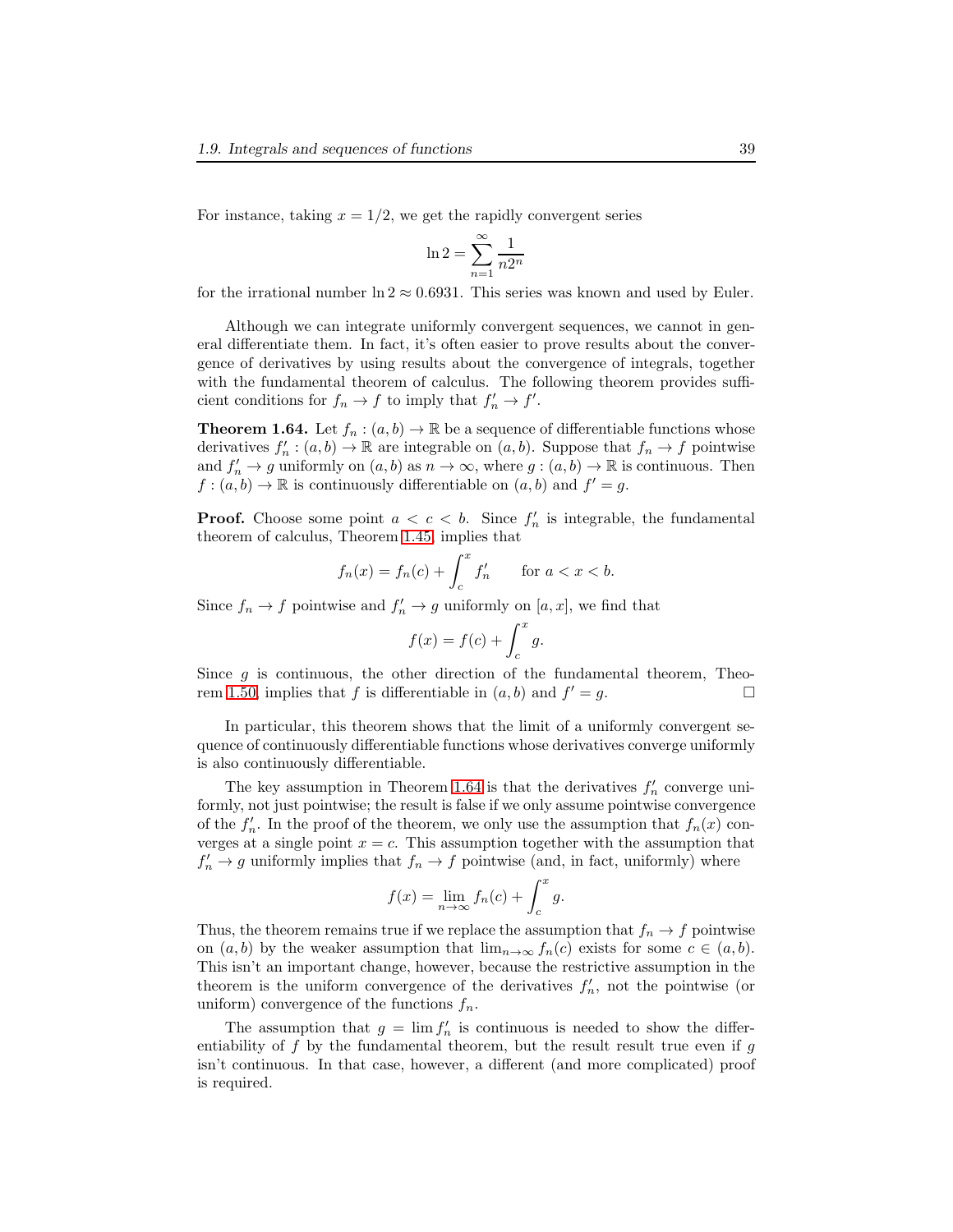**1.9.2. Pointwise convergence.** On its own, the pointwise convergence of functions is never sufficient to imply convergence of their integrals.

<span id="page-39-1"></span>**Example 1.65.** For  $n \in \mathbb{N}$ , define  $f_n : [0,1] \to \mathbb{R}$  by

$$
f_n(x) = \begin{cases} n & \text{if } 0 < x < 1/n, \\ 0 & \text{if } x = 0 \text{ or } 1/n \le x \le 1. \end{cases}
$$

Then  $f_n \to 0$  pointwise on [0, 1] but

$$
\int_0^1 f_n = 1
$$

for every  $n \in \mathbb{N}$ . By slightly modifying these functions to

$$
f_n(x) = \begin{cases} n^2 & \text{if } 0 < x < 1/n, \\ 0 & \text{if } x = 0 \text{ or } 1/n \le x \le 1, \end{cases}
$$

we get a sequence that converges pointwise to 0 but whose integrals diverge to  $\infty$ . The fact that the  $f_n$  are discontinuous is not important; we could replace the step functions by continuous "tent" functions or smooth "bump" functions.

The behavior of the integral under pointwise convergence in the previous example is unavoidable. A much worse feature of the Riemann integral is that the pointwise limit of integrable functions needn't be integrable at all, even if it is bounded.

**Example 1.66.** Let  $\{q_k : k \in \mathbb{N}\}$  be an enumeration of the rationals in [0, 1] and define  $f_n : [0,1] \to \mathbb{R}$  by

$$
f_n(x) = \begin{cases} 1 & \text{if } x = q_k \text{ for } k \le n, \\ 0 & \text{otherwise.} \end{cases}
$$

The each  $f_n$  is Riemann integrable since it differs from the zero function at finitely many points. However,  $f_n \to f$  pointwise on [0, 1] to the Dirichlet function f, which is not Riemann integrable.

This is another place where the Lebesgue integral has better properties than the Riemann integral. The pointwise (or pointwise almost everywhere) limit of Lebesgue integrable functions is Lebesgue integrable. As Example [1.65](#page-39-1) shows, we still need conditions to ensure the convergence of the integrals, but there are quite simple and general conditions for the Lebesgue integral (such as the monotone convergence and dominated convergence theorems).

#### <span id="page-39-0"></span>1.10. Improper Riemann integrals

The Riemann integral is only defined for a bounded function on a compact interval (or a finite union of such intervals). Nevertheless, we frequently want to integrate an unbounded function or a function on an infinite interval. One way to interpret such an integral is as a limit of Riemann integrals; this limit is called an improper Riemann integral.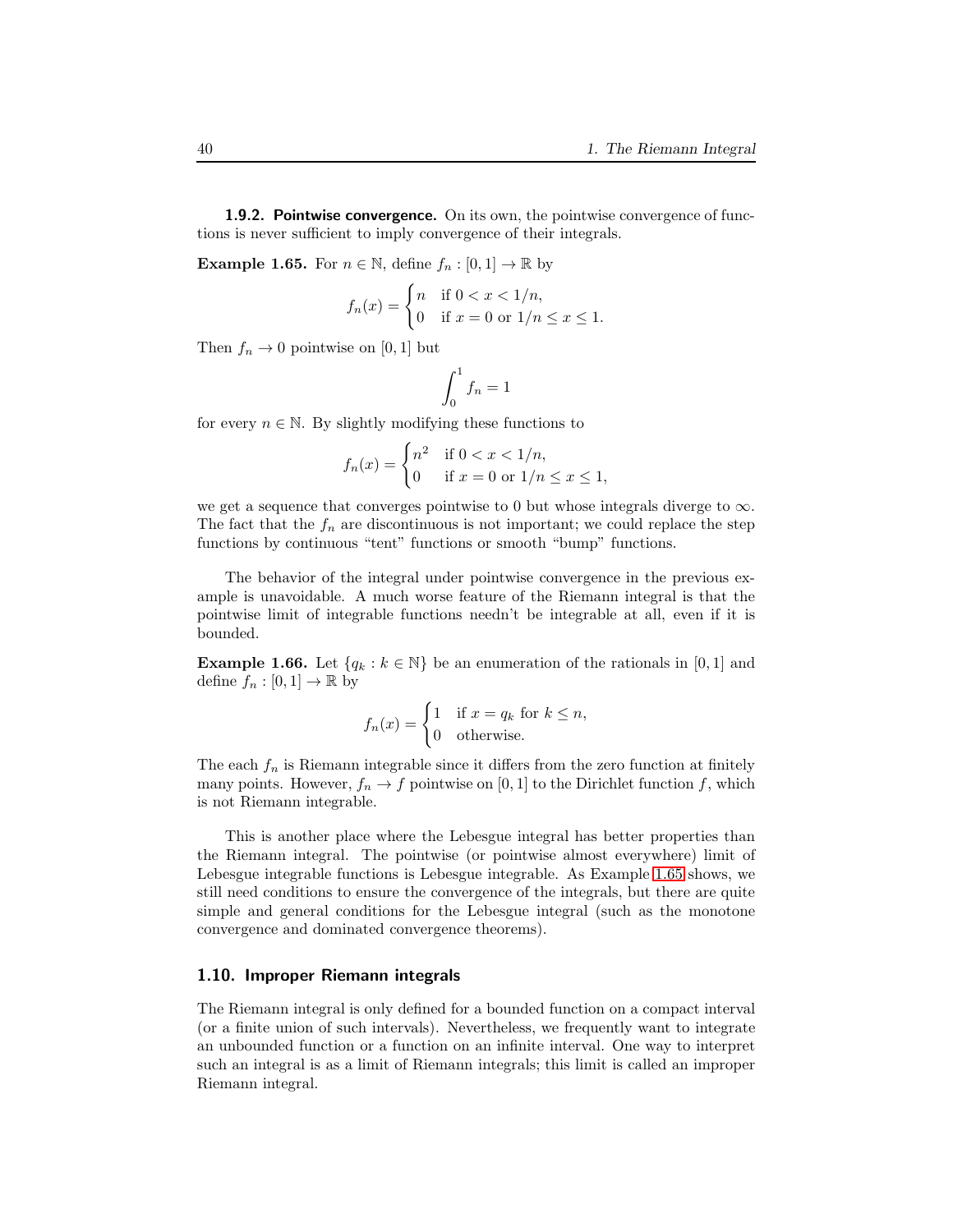1.10.1. Improper integrals. First, we define the improper integral of a function that fails to be integrable at one endpoint of a bounded interval.

**Definition 1.67.** Suppose that  $f : (a, b] \rightarrow \mathbb{R}$  is integrable on  $[c, b]$  for every  $a < c < b$ . Then the improper integral of f on [a, b] is

$$
\int_{a}^{b} f = \lim_{\epsilon \to 0^{+}} \int_{a+\epsilon}^{b} f.
$$

The improper integral converges if this limit exists (as a finite real number), otherwise it diverges. Similarly, if  $f : [a, b] \to \mathbb{R}$  is integrable on  $[a, c]$  for every  $a < c < b$ , then

$$
\int_a^b f = \lim_{\epsilon \to 0^+} \int_a^{b-\epsilon} f.
$$

We use the same notation to denote proper and improper integrals; it should be clear from the context which integrals are proper Riemann integrals (i.e., ones given by Definition [1.3\)](#page-3-0) and which are improper. If  $f$  is Riemann integrable on  $[a, b]$ , then Proposition [1.39](#page-23-0) shows that its improper and proper integrals agree, but an improper integral may exist even if f isn't integrable.

<span id="page-40-0"></span>**Example 1.68.** If  $p > 0$ , the integral

$$
\int_0^1 \frac{1}{x^p} \, dx
$$

isn't defined as a Riemann integral since  $1/x^p$  is unbounded on  $(0, 1]$ . The corresponding improper integral is

$$
\int_0^1 \frac{1}{x^p} dx = \lim_{\epsilon \to 0^+} \int_{\epsilon}^1 \frac{1}{x^p} dx.
$$

For  $p \neq 1$ , we have

$$
\int_{\epsilon}^{1} \frac{1}{x^p} dx = \frac{1 - \epsilon^{1-p}}{1 - p},
$$

so the improper integral converges if  $0 < p < 1$ , with

$$
\int_0^1 \frac{1}{x^p} \, dx = \frac{1}{p-1},
$$

and diverges to  $\infty$  if  $p > 1$ . The integral also diverges (more slowly) to  $\infty$  if  $p = 1$ since

$$
\int_{\epsilon}^{1} \frac{1}{x} \, dx = \ln \frac{1}{\epsilon}.
$$

Thus, we get a convergent improper integral if the integrand  $1/x^p$  does not grow too rapidly as  $x \to 0^+$  (slower than  $1/x$ ).

We define improper integrals on an unbounded interval as limits of integrals on bounded intervals.

**Definition 1.69.** Suppose that  $f : [a, \infty) \to \mathbb{R}$  is integrable on  $[a, r]$  for every  $r > a$ . Then the improper integral of f on  $[a, \infty)$  is

$$
\int_{a}^{\infty} f = \lim_{r \to \infty} \int_{a}^{r} f.
$$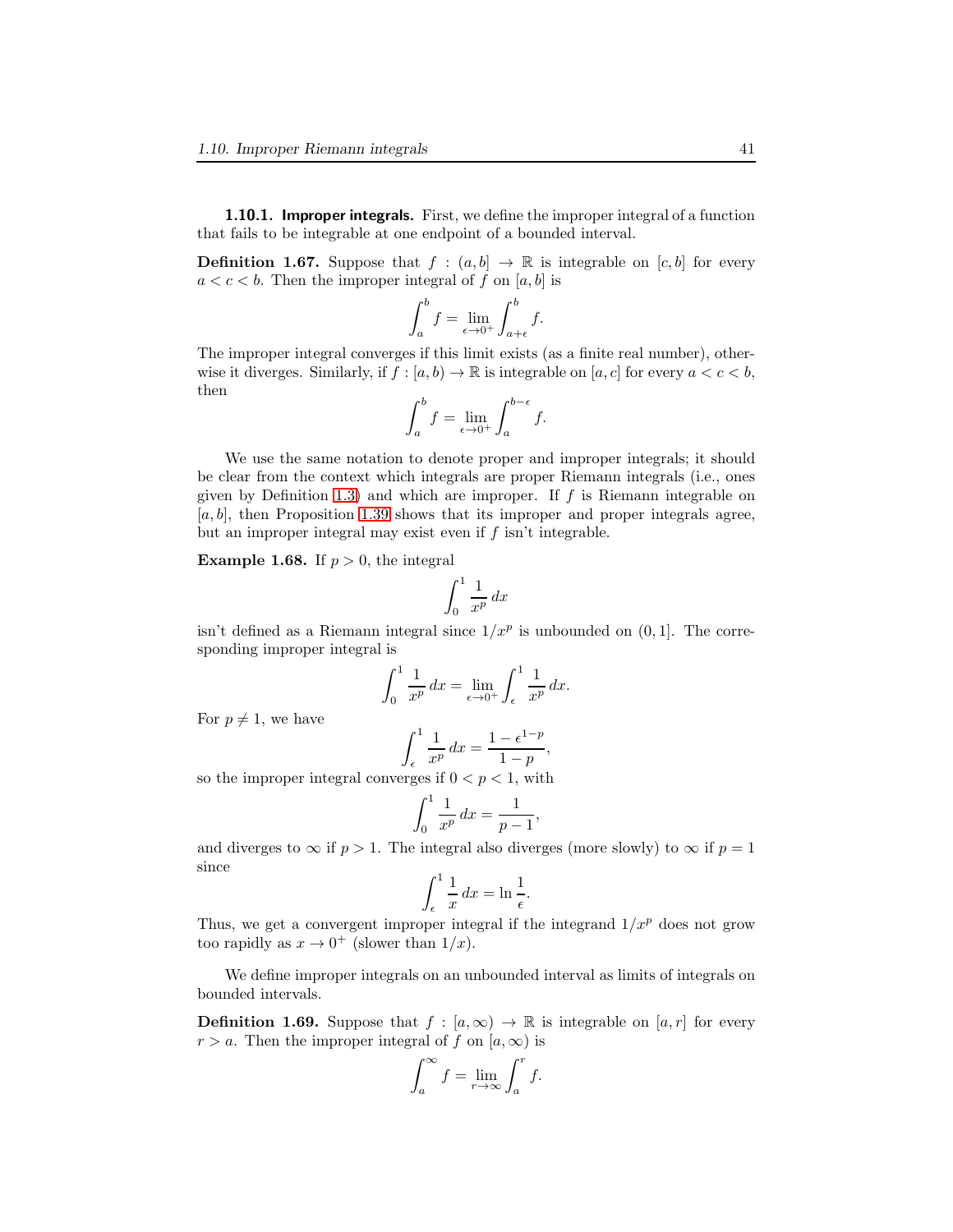Similarly, if  $f: (-\infty, b] \to \mathbb{R}$  is integrable on  $[r, b]$  for every  $r < b$ , then

$$
\int_{-\infty}^{b} f = \lim_{r \to \infty} \int_{-r}^{b} f.
$$

Let's consider the convergence of the integral of the power function in Example [1.68](#page-40-0) at infinity rather than at zero.

**Example 1.70.** Suppose  $p > 0$ . The improper integral

$$
\int_{1}^{\infty} \frac{1}{x^p} dx = \lim_{r \to \infty} \int_{1}^{r} \frac{1}{x^p} dx = \lim_{r \to \infty} \left( \frac{r^{1-p} - 1}{1 - p} \right)
$$

converges to  $1/(p-1)$  if  $p > 1$  and diverges to  $\infty$  if  $0 < p < 1$ . It also diverges (more slowly) if  $p = 1$  since

$$
\int_{1}^{\infty} \frac{1}{x} dx = \lim_{r \to \infty} \int_{1}^{r} \frac{1}{x} dx = \lim_{r \to \infty} \ln r = \infty.
$$

Thus, we get a convergent improper integral if the integrand  $1/x^p$  decays sufficiently rapidly as  $x \to \infty$  (faster than  $1/x$ ).

A divergent improper integral may diverge to  $\infty$  (or  $-\infty$ ) as in the previous examples, or — if the integrand changes sign — it may oscillate.

**Example 1.71.** Define  $f : [0, \infty) \to \mathbb{R}$  by

$$
f(x) = (-1)^n
$$
 for  $n \le x < n + 1$  where  $n = 0, 1, 2, ...$ 

Then  $0 \leq \int_0^r f \leq 1$  and

$$
\int_0^n f = \begin{cases} 1 & \text{if } n \text{ is an odd integer,} \\ 0 & \text{if } n \text{ is an even integer.} \end{cases}
$$

Thus, the improper integral  $\int_0^\infty f$  doesn't converge.

More general improper integrals may be defined as finite sums of improper integrals of the previous forms. For example, if  $f : [a, b] \setminus \{c\} \to \mathbb{R}$  is integrable on closed intervals not including  $a < c < b$ , then

$$
\int_{a}^{b} f = \lim_{\delta \to 0^{+}} \int_{a}^{c-\delta} f + \lim_{\epsilon \to 0^{+}} \int_{c+\epsilon}^{b} f;
$$

and if  $f : \mathbb{R} \to \mathbb{R}$  is integrable on every compact interval, then

$$
\int_{-\infty}^{\infty} f = \lim_{s \to \infty} \int_{-s}^{c} f + \lim_{r \to \infty} \int_{c}^{r} f,
$$

where we split the integral at an arbitrary point  $c \in \mathbb{R}$ . Note that each limit is required to exist separately.

**Example 1.72.** If  $f : [0,1] \to \mathbb{R}$  is continuous and  $0 < c < 1$ , then we define as an improper integral

$$
\int_0^1 \frac{f(x)}{|x-c|^{1/2}} dx = \lim_{\delta \to 0^+} \int_0^{c-\delta} \frac{f(x)}{|x-c|^{1/2}} dx + \lim_{\epsilon \to 0^+} \int_{c+\epsilon}^1 \frac{f(x)}{|x-c|^{1/2}} dx.
$$

Integrals like this one appear in the theory of integral equations.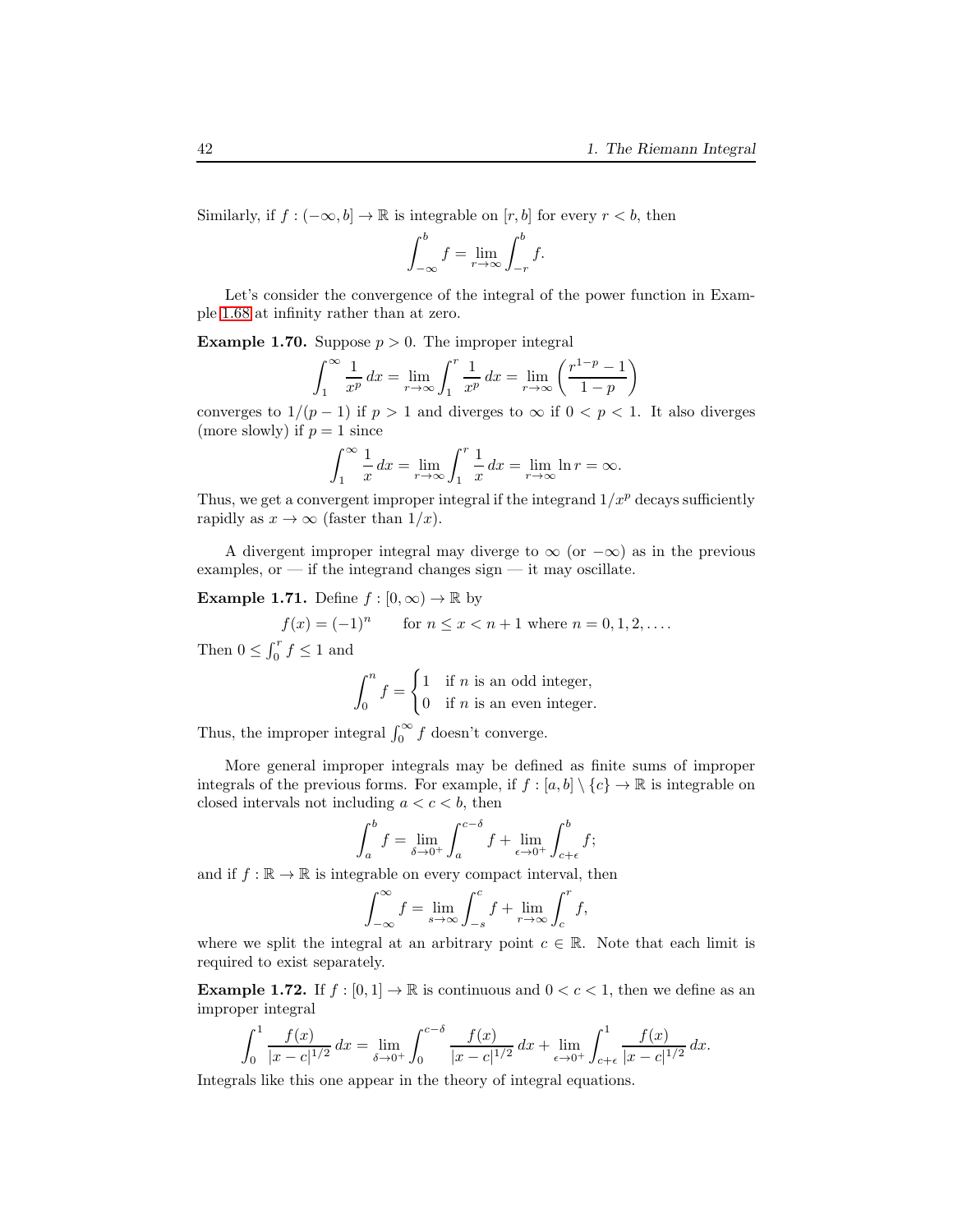Example 1.73. Consider the following integral, called a Frullani integral,

$$
I = \int_0^\infty \frac{f(ax) - f(bx)}{x} dx.
$$

We assume that  $a, b > 0$  and  $f : [0, \infty) \to \mathbb{R}$  is a continuous function whose limit as  $x \to \infty$  exists; we write this limit as

$$
f(\infty) = \lim_{x \to \infty} f(x).
$$

We interpret the integral as an improper integral  $I = I_1 + I_2$  where

$$
I_1 = \lim_{\epsilon \to 0^+} \int_{\epsilon}^1 \frac{f(ax) - f(bx)}{x} dx, \qquad I_2 = \lim_{r \to \infty} \int_1^r \frac{f(ax) - f(bx)}{x} dx.
$$

Consider  $I_1$ . After making the substitutions  $s = ax$  and  $t = bx$  and using the additivity property of the integral, we get that

$$
I_1 = \lim_{\epsilon \to 0^+} \left( \int_{\epsilon a}^a \frac{f(s)}{s} ds - \int_{\epsilon b}^b \frac{f(t)}{t} dt \right) = \lim_{\epsilon \to 0^+} \int_{\epsilon a}^{\epsilon b} \frac{f(t)}{t} dt - \int_a^b \frac{f(t)}{t} dt.
$$

To evaluate the limit, we write

$$
\int_{\epsilon a}^{\epsilon b} \frac{f(t)}{t} dt = \int_{\epsilon a}^{\epsilon b} \frac{f(t) - f(0)}{t} dt + f(0) \int_{\epsilon a}^{\epsilon b} \frac{1}{t} dt
$$

$$
= \int_{\epsilon a}^{\epsilon b} \frac{f(t) - f(0)}{t} dt + f(0) \ln\left(\frac{b}{a}\right).
$$

Assuming for definiteness that  $0 < a < b$ , we have

$$
\left| \int_{\epsilon a}^{\epsilon b} \frac{f(t) - f(0)}{t} dt \right| \le \left( \frac{b - a}{a} \right) \cdot \max\{|f(t) - f(0)| : \epsilon a \le t \le \epsilon b\} \to 0
$$

as  $\epsilon \to 0^+$ , since f is continuous at 0. It follows that

$$
I_1 = f(0) \ln \left(\frac{b}{a}\right) - \int_a^b \frac{f(t)}{t} dt.
$$

A similar argument gives

$$
I_2 = -f(\infty) \ln\left(\frac{b}{a}\right) + \int_a^b \frac{f(t)}{t} dt.
$$

Adding these results, we conclude that

$$
\int_0^\infty \frac{f(ax) - f(bx)}{x} dx = \{f(0) - f(\infty)\} \ln\left(\frac{b}{a}\right)
$$

.

1.10.2. Absolutely convergent improper integrals. The convergence of improper integrals is analogous to the convergence of series. A series  $\sum a_n$  converges absolutely if  $\sum |a_n|$  converges, and conditionally if  $\sum a_n$  converges but  $\sum |a_n|$  diverges. We introduce a similar definition for improper integrals and provide a test for the absolute convergence of an improper integral that is analogous to the comparison test for series.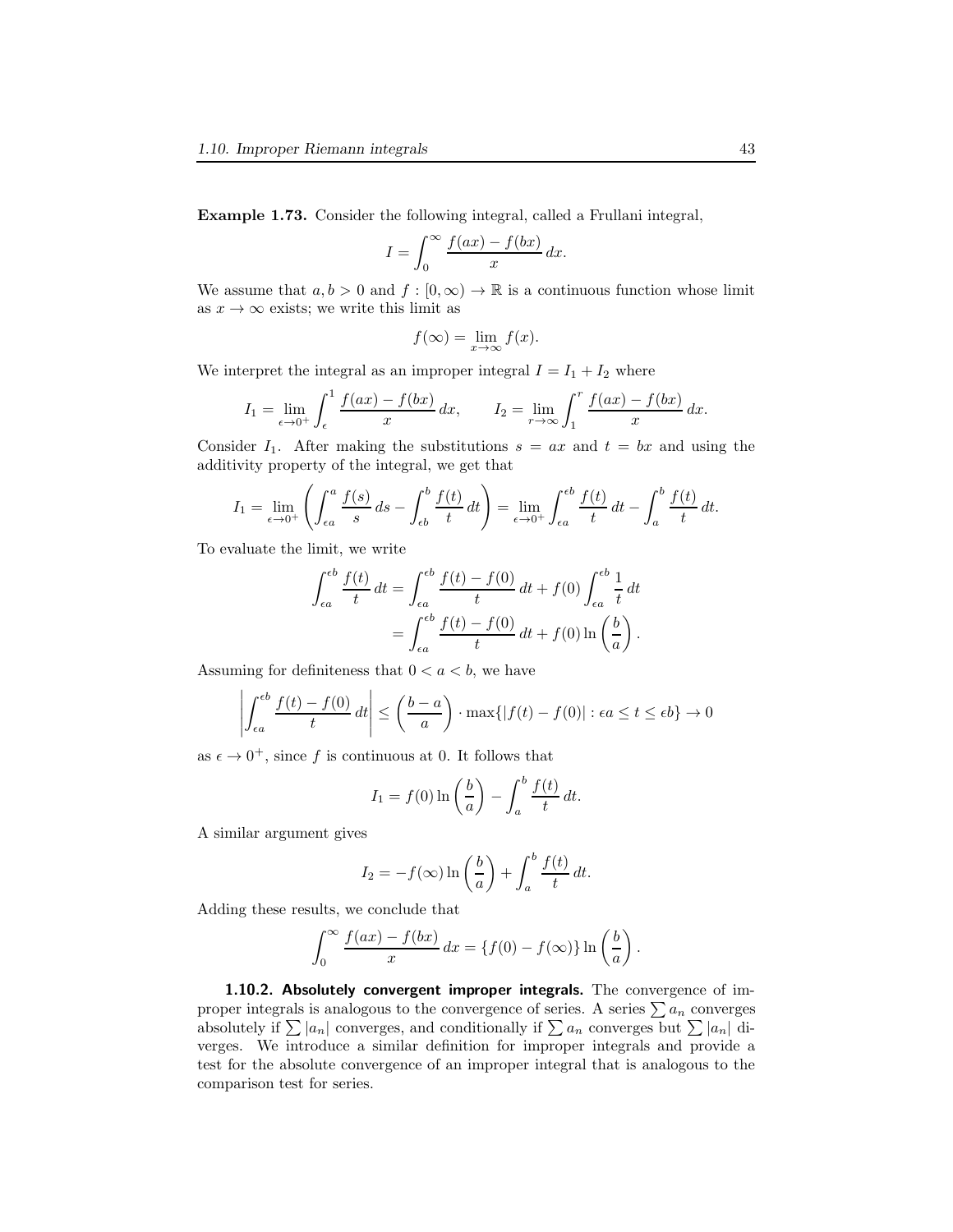**Definition 1.74.** An improper integral  $\int_a^b f$  is absolutely convergent if the improper integral  $\int_a^b |f|$  converges, and conditionally convergent if  $\int_a^b f$  converges but  $\int_a^b |f|$  diverges.

As part of the next theorem, we prove that an absolutely convergent improper integral converges (similarly, an absolutely convergent series converges).

**Theorem 1.75.** Suppose that  $f, g: I \to \mathbb{R}$  are defined on some finite or infinite interval I. If  $|f| \leq g$  and the improper integral  $\int_I g$  converges, then the improper integral  $\int_I f$  converges absolutely. Moreover, an absolutely convergent improper integral converges.

**Proof.** To be specific, we suppose that  $f, g : [a, \infty) \to \mathbb{R}$  are integrable on  $[a, r]$  for  $r > a$  and consider the improper integral

$$
\int_{a}^{\infty} f = \lim_{r \to \infty} \int_{a}^{r} f.
$$

A similar argument applies to other types of improper integrals.

First, suppose that  $f \geq 0$ . Then

$$
\int_a^r f \le \int_a^r g \le \int_a^\infty g,
$$

so  $\int_a^r f$  is a monotonic increasing function of r that is bounded from above. Therefore it converges as  $r \to \infty$ .

In general, we decompose  $f$  into its positive and negative parts,

$$
f = f_{+} - f_{-}
$$
,  $|f| = f_{+} + f_{-}$ ,  
\n $f_{+} = \max\{f, 0\}$ ,  $f_{-} = \max\{-f, 0\}$ .

We have  $0 \leq f_{\pm} \leq g$ , so the improper integrals of  $f_{\pm}$  converge by the previous argument, and therefore so does the improper integral of  $f$ :

$$
\int_{a}^{\infty} f = \lim_{r \to \infty} \left( \int_{a}^{r} f_{+} - \int_{a}^{r} f_{-} \right)
$$

$$
= \lim_{r \to \infty} \int_{a}^{r} f_{+} - \lim_{r \to \infty} \int_{a}^{r} f_{-}
$$

$$
= \int_{a}^{\infty} f_{+} - \int_{a}^{\infty} f_{-}.
$$

Moreover, since  $0 \le f_{\pm} \le |f|$ , we see that  $\int_{a}^{\infty} f_{+}$  and  $\int_{a}^{\infty} f_{-}$  converge if  $\int_{a}^{\infty} |f|$ converges, and therefore so does  $\int_a^\infty$  $f.$ 

**Example 1.76.** Consider the limiting behavior of the error function erf(x) in Example [1.58](#page-34-0) as  $x \to \infty$ , which is given by

$$
\frac{2}{\sqrt{\pi}} \int_0^\infty e^{-x^2} \, dx = \frac{2}{\sqrt{\pi}} \lim_{r \to \infty} \int_0^r e^{-x^2} \, dx.
$$

The convergence of this improper integral follows by comparison with  $e^{-x}$ , for example, since

$$
0 \le e^{-x^2} \le e^{-x} \qquad \text{for } x \ge 1,
$$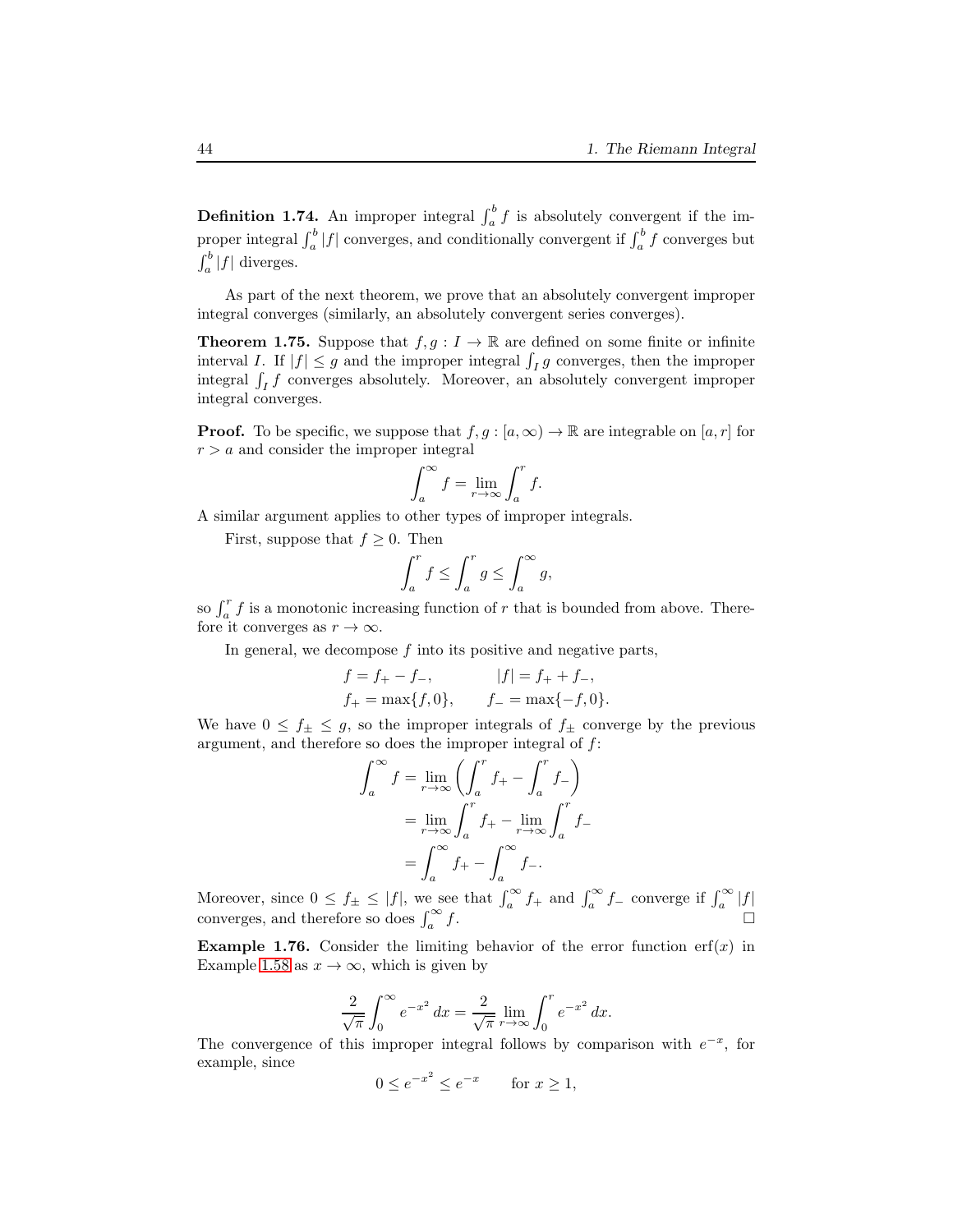

<span id="page-44-1"></span>**Figure 8.** Graph of  $y = (\sin x)/(1 + x^2)$  from Example [1.77.](#page-44-0) The dashed green lines are the graphs of  $y = \pm 1/x^2$ .

and

$$
\int_{1}^{\infty} e^{-x} dx = \lim_{r \to \infty} \int_{1}^{r} e^{-x} dx = \lim_{r \to \infty} (e^{-1} - e^{-r}) = \frac{1}{e}.
$$

This argument proves that the error function approaches a finite limit as  $x \to \infty$ , but it doesn't give the exact value, only an upper bound

$$
\frac{2}{\sqrt{\pi}} \int_0^\infty e^{-x^2} \, dx \le M, \qquad M = \frac{2}{\sqrt{\pi}} \int_0^1 e^{-x^2} \, dx + \frac{1}{e}.
$$

Numerically,  $M \approx 1.2106$ . In fact, one can show that

$$
\frac{2}{\sqrt{\pi}} \int_0^\infty e^{-x^2} \, dx = 1.
$$

The standard trick (apparently introduced by Laplace) uses double integration, polar coordinates, and the substitution  $u = r^2$ :

$$
\left(\int_0^\infty e^{-x^2} dx\right)^2 = \int_0^\infty \int_0^\infty e^{-x^2 - y^2} dx dy
$$

$$
= \int_0^{\pi/2} \left(\int_0^\infty e^{-r^2} r dr\right) d\theta
$$

$$
= \frac{\pi}{4} \int_0^\infty e^{-u} du = \frac{\pi}{4}.
$$

This formal computation can be justified rigorously, but we won't do that here.

<span id="page-44-0"></span>Example 1.77. The improper integral

$$
\int_0^\infty \frac{\sin x}{1+x^2} dx = \lim_{r \to \infty} \int_0^r \frac{\sin x}{1+x^2} dx
$$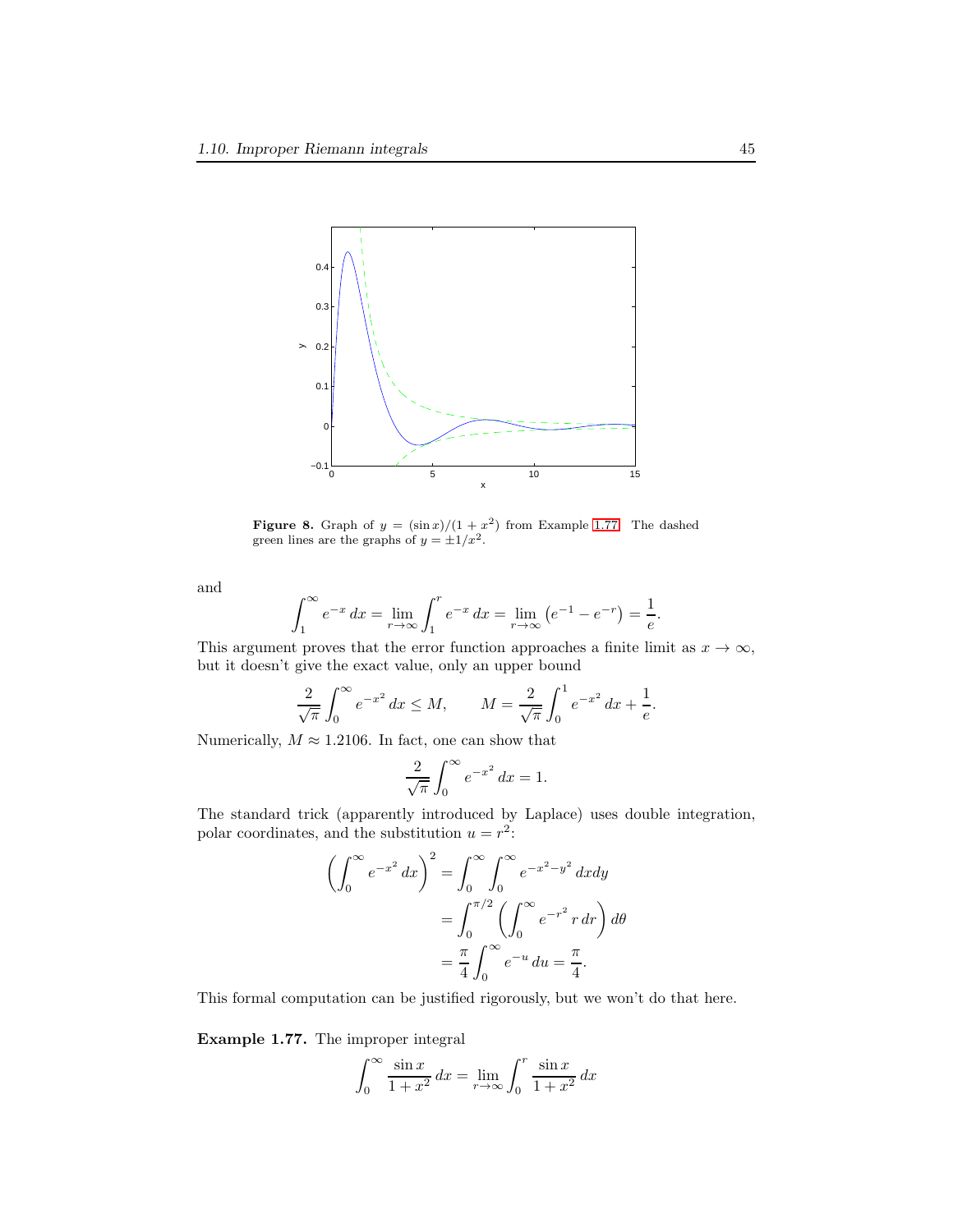converges absolutely, since

$$
\int_0^\infty \frac{\sin x}{1+x^2} \, dx = \int_0^1 \frac{\sin x}{1+x^2} \, dx + \int_1^\infty \frac{\sin x}{1+x^2} \, dx
$$

and (see Figure [8\)](#page-44-1)

$$
\left|\frac{\sin x}{1+x^2}\right| \le \frac{1}{x^2} \quad \text{for } x \ge 1, \qquad \int_1^\infty \frac{1}{x^2} \, dx < \infty.
$$

The value of this integral doesn't have an elementary expression, but by using contour integration from complex analysis one can show that

$$
\int_0^\infty \frac{\sin x}{1 + x^2} dx = \frac{1}{2e} \operatorname{Ei}(1) - \frac{e}{2} \operatorname{Ei}(-1) \approx 0.6468,
$$

where Ei is the exponential integral function defined in Example [1.60.](#page-35-0)

Improper integrals, and the principal value integrals discussed below, arise frequently in complex analysis, and many such integrals can be evaluated by contour integration.

Example 1.78. The improper integral

$$
\int_0^\infty \frac{\sin x}{x} dx = \lim_{r \to \infty} \int_0^r \frac{\sin x}{x} dx = \frac{\pi}{2}
$$

converges conditionally. We leave the proof as an exercise. Comparison with the function  $1/x$  doesn't imply absolute convergence at infinity because the improper integral  $\int_1^{\infty} 1/x dx$  diverges. There are many ways to show that the exact value of the improper integral is  $\pi/2$ . The standard method uses contour integration.

**Example 1.79.** Consider the limiting behavior of the Fresnel sine function  $S(x)$ in Example [1.59](#page-34-1) as  $x \to \infty$ . The improper integral

$$
\int_0^\infty \sin\left(\frac{\pi x^2}{2}\right) dx = \lim_{r \to \infty} \int_0^r \sin\left(\frac{\pi x^2}{2}\right) dx = \frac{1}{2}.
$$

converges conditionally. This example may seem surprising since the integrand  $\sin(\pi x^2/2)$  doesn't converge to 0 as  $x \to \infty$ . The explanation is that the integrand oscillates more rapidly with increasing  $x$ , leading to a more rapid cancelation between positive and negative values in the integral (see Figure [6\)](#page-34-2). The exact value can be found by contour integration, again, which shows that

$$
\int_0^\infty \sin\left(\frac{\pi x^2}{2}\right) dx = \frac{1}{\sqrt{2}} \int_0^\infty \exp\left(-\frac{\pi x^2}{2}\right) dx.
$$

Evaluation of the resulting Gaussian integral gives 1/2.

**1.10.3. Principal value integrals.** Some integrals have a singularity that is too strong for them to converge as improper integrals but, due to cancelation, they have a finite limit as a principal value integral. We begin with an example.

<span id="page-45-0"></span>**Example 1.80.** Consider  $f : [-1,1] \setminus \{0\}$  defined by

$$
f(x) = \frac{1}{x}.
$$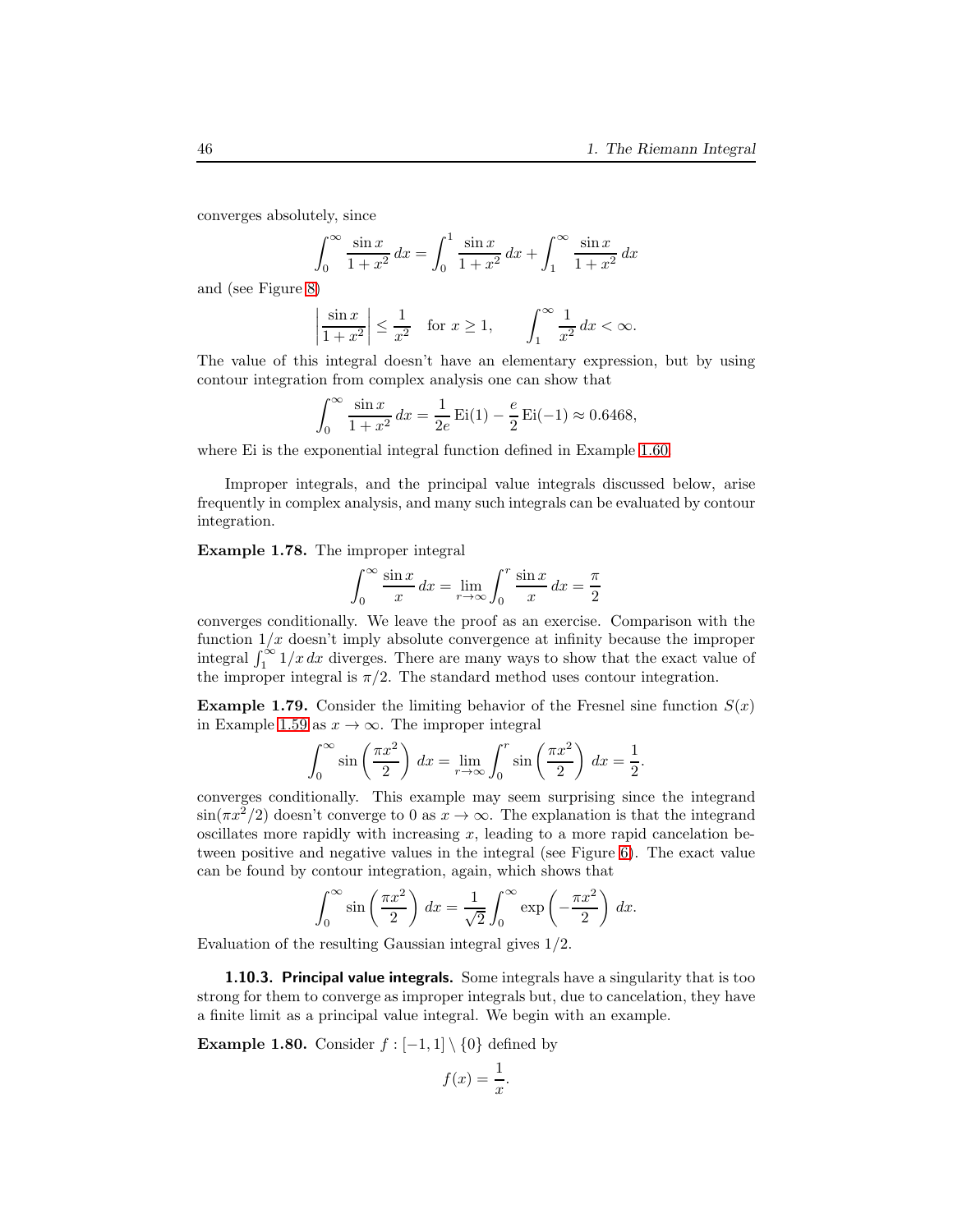The definition of the integral of f on  $[-1, 1]$  as an improper integral is

$$
\int_{-1}^{1} \frac{1}{x} dx = \lim_{\delta \to 0^{+}} \int_{-1}^{-\delta} \frac{1}{x} dx + \lim_{\epsilon \to 0^{+}} \int_{\epsilon}^{1} \frac{1}{x} dx
$$

$$
= \lim_{\delta \to 0^{+}} \ln \delta - \lim_{\epsilon \to 0^{+}} \ln \epsilon.
$$

Neither limit exists, so the improper integral diverges. (Formally, we get  $\infty - \infty$ .) If, however, we take  $\delta = \epsilon$  and combine the limits, we get a convergent principal value integral, which is defined by

$$
\text{p.v.} \int_{-1}^{1} \frac{1}{x} \, dx = \lim_{\epsilon \to 0^+} \left( \int_{-1}^{-\epsilon} \frac{1}{x} \, dx + \int_{\epsilon}^{1} \frac{1}{x} \, dx \right) = \lim_{\epsilon \to 0^+} \left( \ln \epsilon - \ln \epsilon \right) = 0.
$$

The value of 0 is what one might expect from the oddness of the integrand. A cancelation in the contributions from either side of the singularity is essentially to obtain a finite limit.

The principal value integral of  $1/x$  on a non-symmetric interval about 0 still exists but is non-zero. For example, if  $b > 0$ , then

$$
\text{p.v.} \int_{-1}^{b} \frac{1}{x} \, dx = \lim_{\epsilon \to 0^+} \left( \int_{-1}^{-\epsilon} \frac{1}{x} \, dx + \int_{\epsilon}^{b} \frac{1}{x} \, dx \right) = \lim_{\epsilon \to 0^+} \left( \ln \epsilon + \ln b - \ln \epsilon \right) = \ln b.
$$

The crucial feature if a principal value integral is that we remove a symmetric interval around a singular point, or infinity. The resulting cancelation in the integral of a non-integrable function that changes sign across the singularity may lead to a finite limit.

**Definition 1.81.** If  $f : [a, b] \setminus \{c\} \to \mathbb{R}$  is integrable on closed intervals not including  $a < c < b$ , then the principal value integral of f is

$$
\text{p.v.} \int_a^b f = \lim_{\epsilon \to 0^+} \left( \int_a^{c-\epsilon} f + \int_{c+\epsilon}^b f \right).
$$

If  $f : \mathbb{R} \to \mathbb{R}$  is integrable on compact intervals, then the principal value integral is

$$
p.v. \int_{-\infty}^{\infty} f = \lim_{r \to \infty} \int_{-r}^{r} f.
$$

If the improper integral exists, then the principal value integral exists and is equal to the improper integral. As Example [1.80](#page-45-0) shows, the principal value integral may exist even if the improper integral does not. Of course, a principal value integral may also diverge.

Example 1.82. Consider the principal value integral

p.v. 
$$
\int_{-1}^{1} \frac{1}{x^2} dx = \lim_{\epsilon \to 0^+} \left( \int_{-1}^{-\epsilon} \frac{1}{x^2} dx + \int_{\epsilon}^{1} \frac{1}{x^2} dx \right)
$$

$$
= \lim_{\epsilon \to 0^+} \left( \frac{2}{\epsilon} - 2 \right) = \infty.
$$

In this case, the function  $1/x^2$  is positive and approaches  $\infty$  on both sides of the singularity at  $x = 0$ , so there is no cancelation and the principal value integral diverges to  $\infty$ .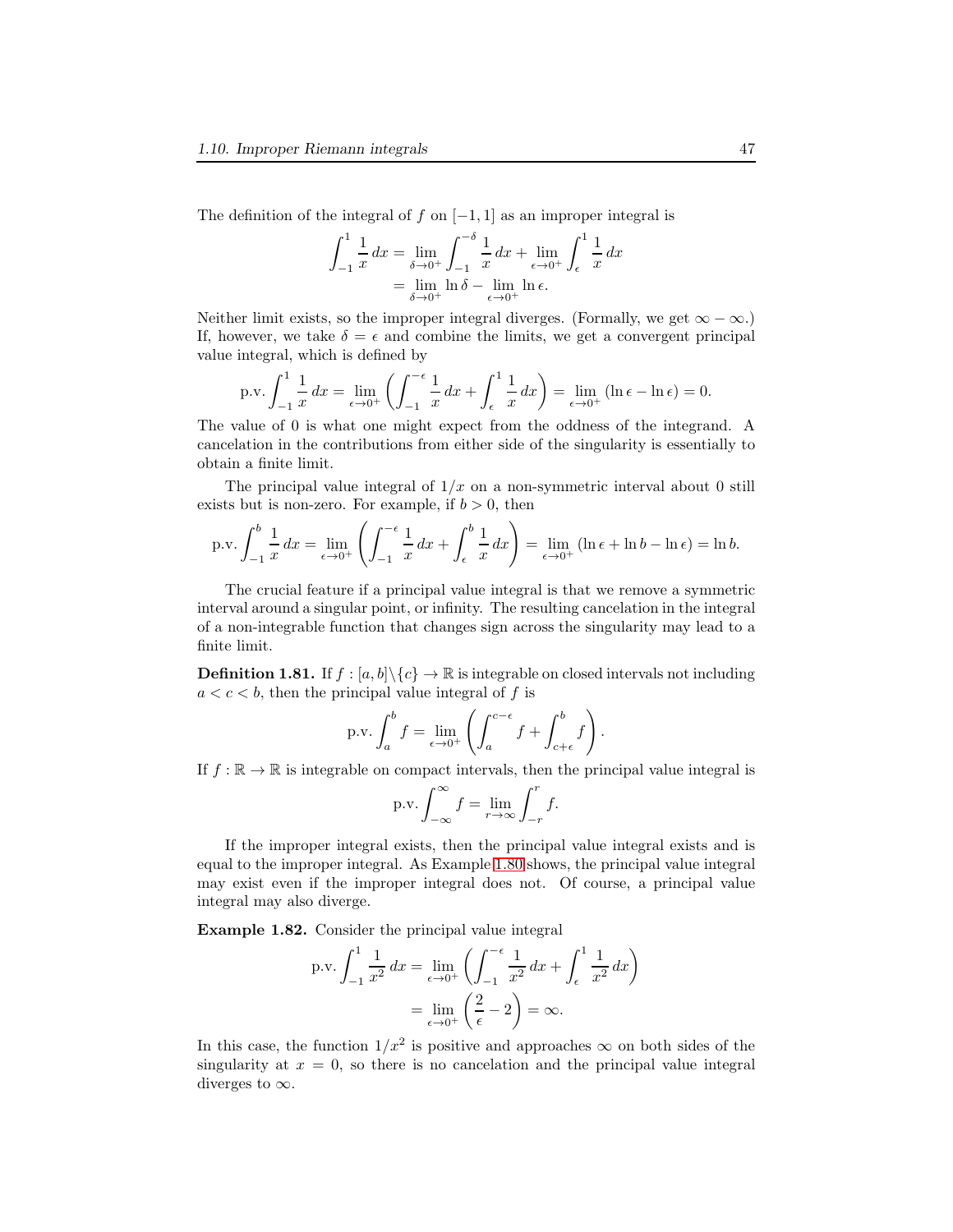Principal value integrals arise frequently in complex analysis, harmonic analysis, and a variety of applications.

<span id="page-47-0"></span>Example 1.83. Consider the exponential integral function Ei given in Example [1.60,](#page-35-0)

$$
Ei(x) = \int_{-\infty}^{x} \frac{e^t}{t} dt.
$$

If  $x < 0$ , the integrand is continuous for  $-\infty < t \leq x$ , and the integral is interpreted as an improper integral,

$$
\int_{-\infty}^{x} \frac{e^t}{t} dt = \lim_{r \to \infty} \int_{-r}^{x} \frac{e^t}{t} dt.
$$

This improper integral converges absolutely by comparison with  $e^t$ , since

$$
\left|\frac{e^t}{t}\right| \le e^t \qquad \text{for } -\infty < t \le -1,
$$

and

$$
\int_{-\infty}^{-1} e^t dt = \lim_{r \to \infty} \int_{-r}^{-1} e^t dt = \frac{1}{e}.
$$

If  $x > 0$ , then the integrand has a non-integrable singularity at  $t = 0$ , and we interpret it as a principal value integral. We write

$$
\int_{-\infty}^{x} \frac{e^t}{t} dt = \int_{-\infty}^{-1} \frac{e^t}{t} dt + \int_{-1}^{x} \frac{e^t}{t} dt.
$$

The first integral is interpreted as an improper integral as before. The second integral is interpreted as a principal value integral

p.v. 
$$
\int_{-1}^{x} \frac{e^t}{t} dt = \lim_{\epsilon \to 0^+} \left( \int_{-1}^{-\epsilon} \frac{e^t}{t} dt + \int_{\epsilon}^{x} \frac{e^t}{t} dt \right).
$$

This principal value integral converges, since

p.v. 
$$
\int_{-1}^{x} \frac{e^t}{t} dt = \int_{-1}^{x} \frac{e^t - 1}{t} dt + \text{p.v.} \int_{-1}^{x} \frac{1}{t} dt = \int_{-1}^{x} \frac{e^t - 1}{t} dt + \ln x.
$$

The first integral makes sense as a Riemann integral since the integrand has a removable singularity at  $t = 0$ , with

$$
\lim_{t \to 0} \left( \frac{e^t - 1}{t} \right) = 1,
$$

so it extends to a continuous function on  $[-1, x]$ .

Finally, if  $x = 0$ , then the integrand is unbounded at the left endpoint  $t =$ 0. The corresponding improper or principal value integral diverges, and  $Ei(0)$  is undefined.

**Example 1.84.** Let  $f : \mathbb{R} \to \mathbb{R}$  and assume, for simplicity, that f has compact support, meaning that  $f = 0$  outside a compact interval  $[-r, r]$ . If f is integrable, we define the Hilbert transform  $Hf : \mathbb{R} \to \mathbb{R}$  of f by the principal value integral

$$
Hf(x) = \frac{1}{\pi} \mathrm{p.v.} \int_{-\infty}^{\infty} \frac{f(t)}{x - t} dt = \frac{1}{\pi} \lim_{\epsilon \to 0^+} \left( \int_{-\infty}^{x - \epsilon} \frac{f(t)}{x - t} dt + \int_{x + \epsilon}^{\infty} \frac{f(t)}{x - t} dt \right).
$$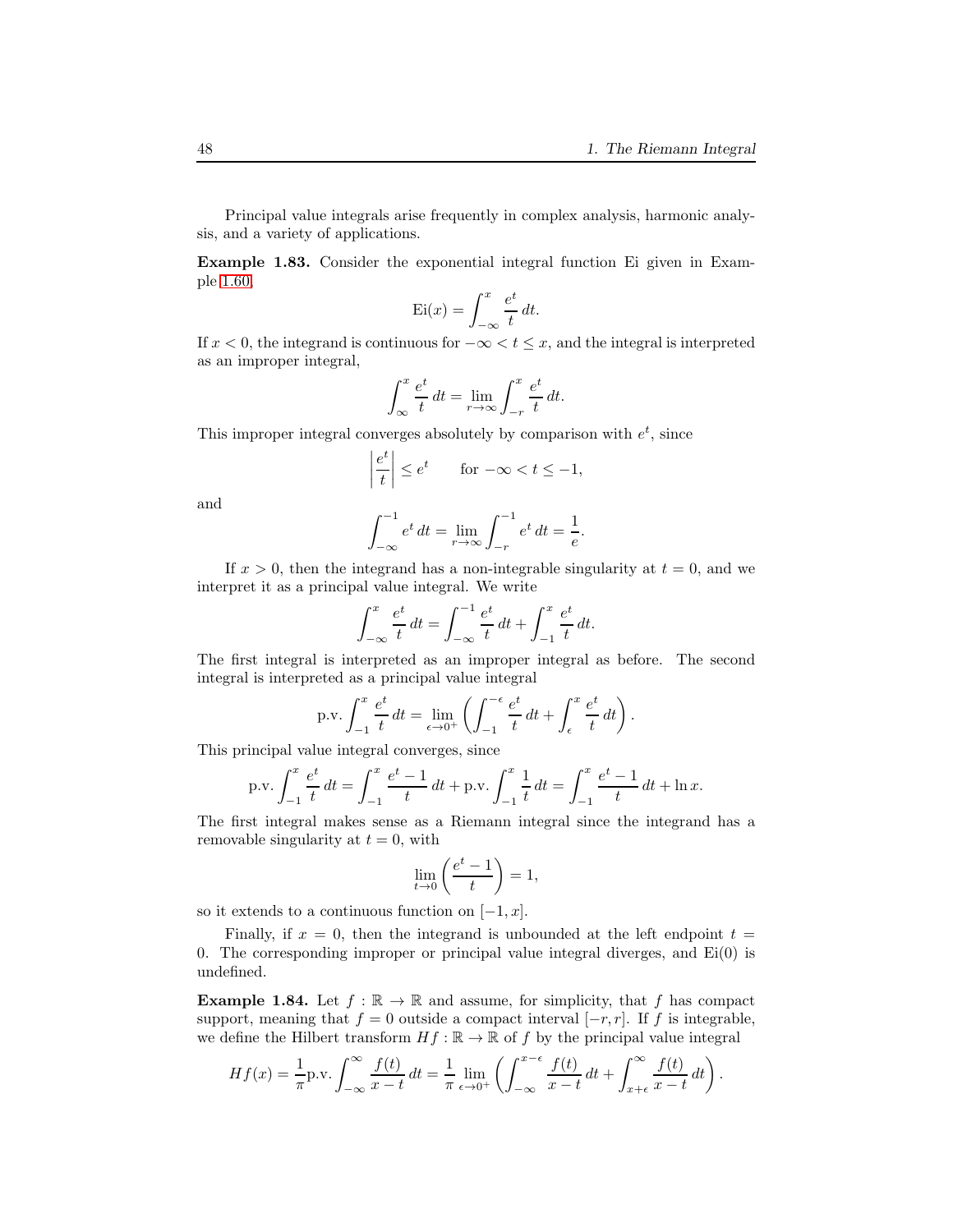Here,  $x$  plays the role of a parameter in the integral with respect to  $t$ . We use a principal value because the integrand may have a non-integrable singularity at  $t = x$ . Since f has compact support, the intervals of integration are bounded and there is no issue with the convergence of the integrals at infinity.

For example, suppose that  $f$  is the step function

$$
f(x) = \begin{cases} 1 & \text{for } 0 \le x \le 1, \\ 0 & \text{for } x < 0 \text{ or } x > 1. \end{cases}
$$

If  $x < 0$  or  $x > 1$ , then  $t \neq x$  for  $0 \leq t \leq 1$ , and we get a proper Riemann integral

$$
Hf(x) = \frac{1}{\pi} \int_0^1 \frac{1}{x - t} dt = \frac{1}{\pi} \ln \left| \frac{x}{x - 1} \right|.
$$

If  $0 < x < 1$ , then we get a principal value integral

$$
Hf(x) = \frac{1}{\pi} \lim_{\epsilon \to 0^+} \left( \int_0^{x-\epsilon} \frac{1}{x-t} dt + \frac{1}{\pi} \int_{x+\epsilon}^1 \frac{1}{x-t} dt \right)
$$
  
=  $\frac{1}{\pi} \lim_{\epsilon \to 0^+} \left[ \ln \left( \frac{x}{\epsilon} \right) + \ln \left( \frac{\epsilon}{1-x} \right) \right]$   
=  $\frac{1}{\pi} \ln \left( \frac{x}{1-x} \right)$ 

Thus, for  $x \neq 0, 1$  we have

$$
Hf(x) = \frac{1}{\pi} \ln \left| \frac{x}{x-1} \right|.
$$

The principal value integral with respect to t diverges if  $x = 0, 1$  because  $f(t)$  has a jump discontinuity at the point where  $t = x$ . Consequently the values  $Hf(0)$ ,  $Hf(1)$  of the Hilbert transform of the step function are undefined.

### 1.11. Riemann sums

An alternative way to define the Riemann integral is in terms of the convergence of Riemann sums. This was, in fact, Riemann's original definition, which he gave in 1854 in his Habilitationsschrift (a kind of post-doctoral dissertation required of German academics), building on previous work of Cauchy who defined the integral for continuous functions.

It is interesting to note that the topic of Riemann's Habilitationsschrift was not integration theory, but Fourier series. Riemann introduced an analytical definition of the integral along the way so that he could state his results more precisely. In fact, almost all of the fundamental developments of rigorous real analysis in the nineteenth century were motivated by problems related to Fourier series and their convergence.

Upper and lower sums were introduced by Darboux, and they simplify the theory. We won't use Riemann sums here, but we will explain the equivalence of the definitions. We'll say, temporarily, that a function is Darboux integrable if it satisfies Definition [1.3.](#page-3-0)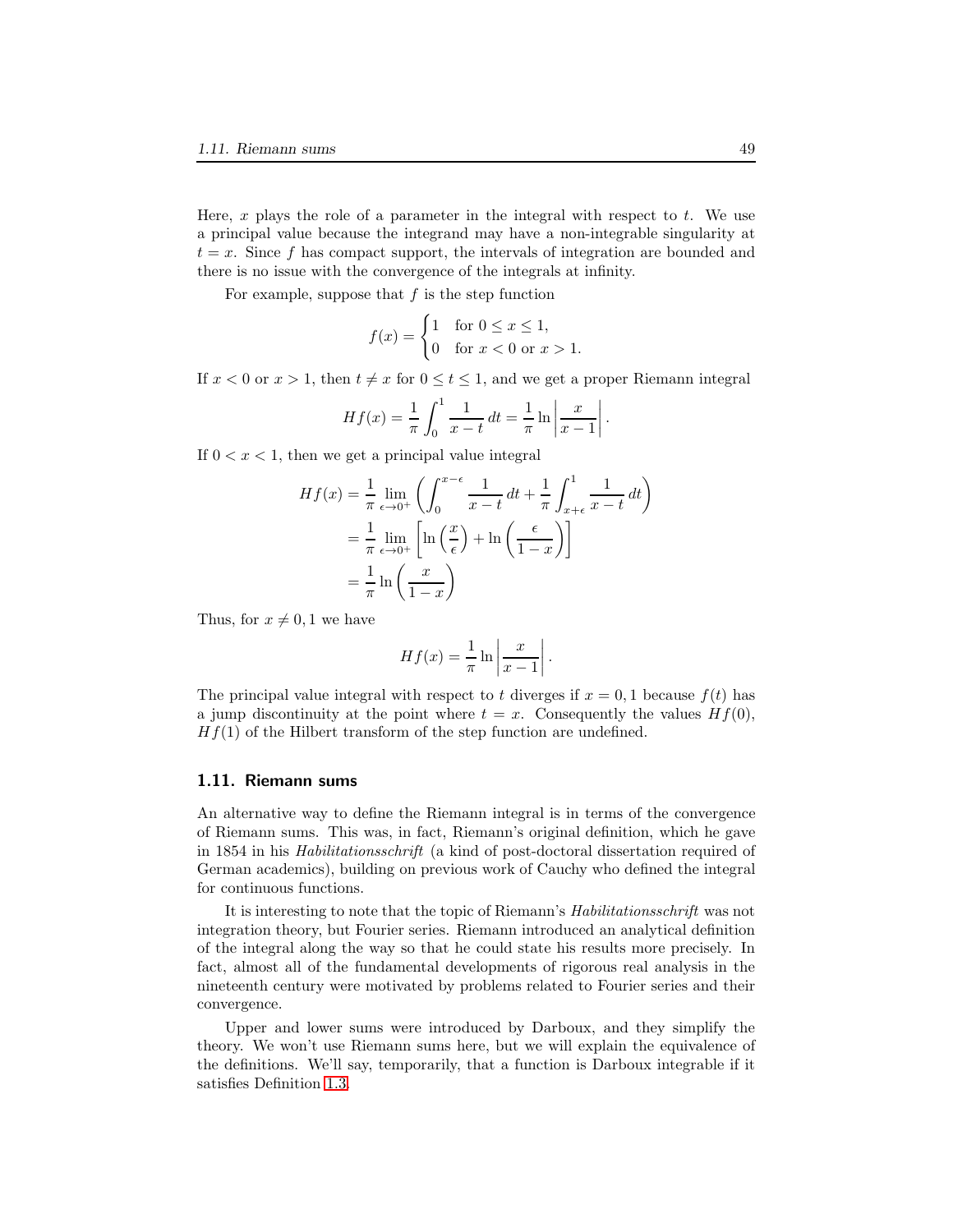To give Riemann's definition, we define a tagged partition  $(P, C)$  of a compact interval  $[a, b]$  to be a partition

$$
P = \{I_1, I_2, \ldots, I_n\}
$$

of the interval together with a set

$$
C = \{c_1, c_2, \ldots, c_n\}
$$

of points such that  $c_k \in I_k$  for  $k = 1, \ldots, n$ . (Think of  $c_k$  as a "tag" attached to  $I_k$ .

If  $f : [a, b] \to \mathbb{R}$ , then we define the Riemann sum of f with respect to the tagged partition  $(P, C)$  by

$$
S(f; P, C) = \sum_{k=1}^{n} f(c_k) |I_k|.
$$

That is, instead of using the supremum or infimum of  $f$  on the kth interval in the sum, we evaluate  $f$  at an arbitrary point in the interval. Roughly speaking, a function is Riemann integrable if its Riemann sums approach the same value as the partition is refined, independently of how we choose the points  $c_k \in I_k$ .

As a measure of the refinement of a partition  $P = \{I_1, I_2, \ldots, I_n\}$ , we define the mesh (or norm) of  $P$  to be the maximum length of its intervals,

$$
\mathrm{mesh}(P) = \max_{1 \le k \le n} |I_k| = \max_{1 \le k \le n} |x_k - x_{k-1}|.
$$

<span id="page-49-0"></span>**Definition 1.85.** A bounded function  $f : [a, b] \to \mathbb{R}$  is Riemann integrable on  $[a, b]$ if there exists a number  $R \in \mathbb{R}$  with the following property: For every  $\epsilon > 0$  there is a  $\delta > 0$  such that

$$
|S(f;P,C) - R| < \epsilon
$$

for every tagged partition  $(P, C)$  of  $[a, b]$  with  $\text{mesh}(P) < \delta$ . In that case,  $R = \int_a^b f$ is the Riemann integral of f on  $[a, b]$ .

Note that

$$
L(f; P) \le S(f; P, C) \le U(f; P),
$$

so the Riemann sums are "squeezed" between the upper and lower sums. The following theorem shows that the Darboux and Riemann definitions lead to the same notion of the integral, so it's a matter of convenience which definition we adopt as our starting point.

Theorem 1.86. A function is Riemann integrable (in the sense of Definition [1.85\)](#page-49-0) if and only if it is Darboux integrable (in the sense of Definition [1.3\)](#page-3-0). In that case, the Riemann and Darboux integrals of the function are equal.

**Proof.** First, suppose that  $f : [a, b] \to \mathbb{R}$  is Riemann integrable with integral R. Then f must be bounded; otherwise f would be unbounded in some interval  $I_k$ of every partition  $P$ , and we could make its Riemann sums with respect to  $P$ arbitrarily large by choosing a suitable point  $c_k \in I_k$ , contradicting the definition of R.

Let  $\epsilon > 0$ . There is a partition  $P = \{I_1, I_2, \ldots, I_n\}$  of  $[a, b]$  such that  $|S(f; P, C) - R| < \frac{\epsilon}{2}$ 2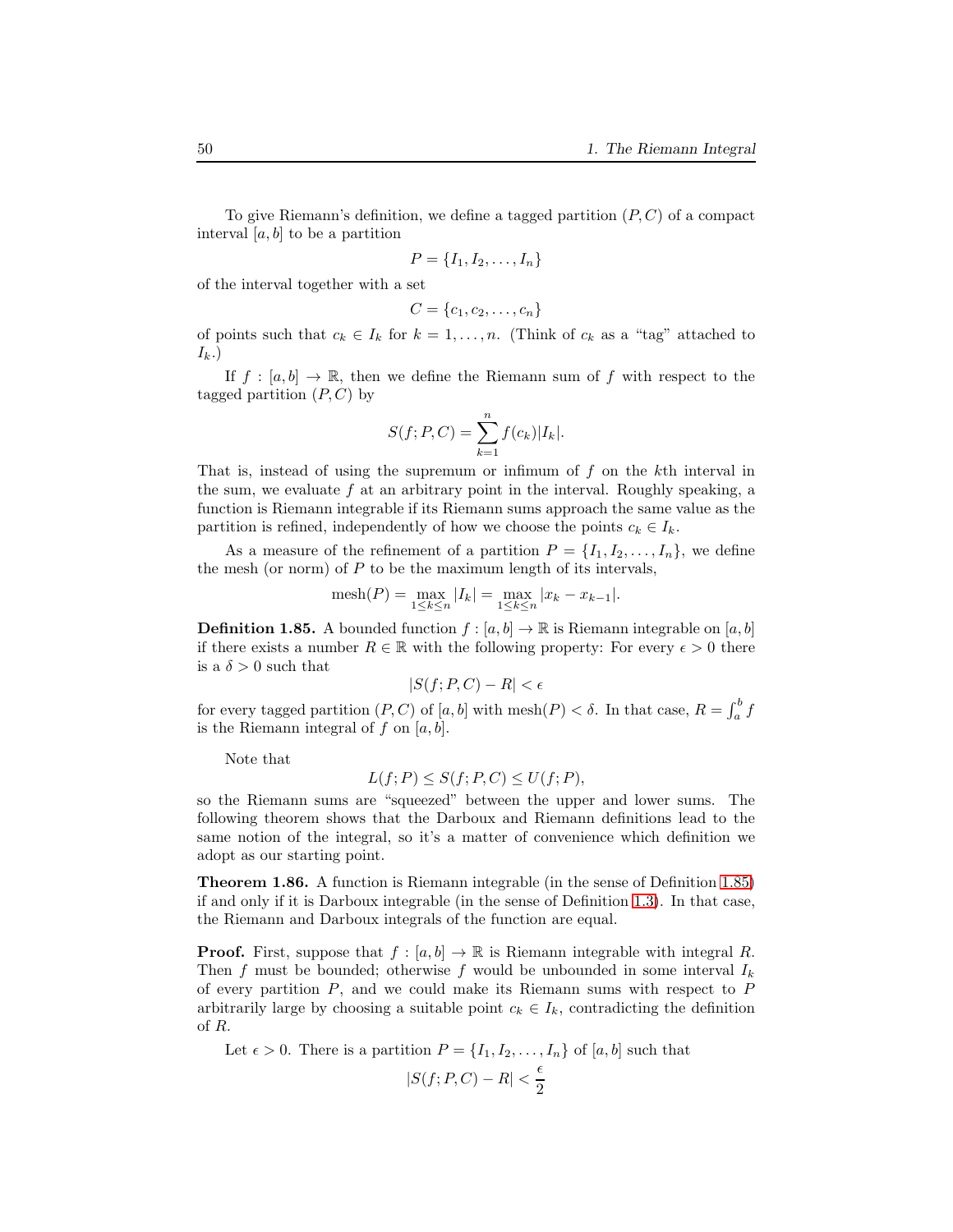for every set of points  $C = \{c_k \in I_k : k = 1, \ldots, n\}$ . If  $M_k = \sup_{I_k} f$ , then there exists  $c_k \in I_k$  such that

$$
M_k - \frac{\epsilon}{2(b-a)} < f(c_k).
$$

It follows that

$$
\sum_{k=1}^{n} M_k |I_k| - \frac{\epsilon}{2} < \sum_{k=1}^{n} f(c_k) |I_k|,
$$

meaning that  $U(f; P) - \epsilon/2 < S(f; P, C)$ . Since  $S(f; P, C) < R + \epsilon/2$ , we get that  $U(f) \leq U(f; P) < R + \epsilon.$ 

Similarly, if  $m_k = \inf_{I_k} f$ , then there exists  $c_k \in I_k$  such that

$$
m_k + \frac{\epsilon}{2(b-a)} > f(c_k),
$$
  $\sum_{k=1}^n m_k |I_k| + \frac{\epsilon}{2} > \sum_{k=1}^n f(c_k) |I_k|,$ 

and  $L(f; P) + \epsilon/2 > S(f; P, C)$ . Since  $S(f; P, C) > R - \epsilon/2$ , we get that  $L(f) > L(f; P) > R - \epsilon.$ 

These inequalities imply that

$$
L(f) + \epsilon > R > U(f) - \epsilon
$$

for every  $\epsilon > 0$ , and therefore  $L(f) \ge R \ge U(f)$ . Since  $L(f) \le U(f)$ , we conclude that  $L(f) = R = U(f)$ , so f is Darboux integrable with integral R.

Conversely, suppose that  $f$  is Darboux integrable. The main point is to show that if  $\epsilon > 0$ , then  $U(f; P) - L(f; P) < \epsilon$  not just for some partition but for every partition whose mesh is sufficiently small.

Let  $\epsilon > 0$  be given. Since f is Darboux integrable. there exists a partition Q such that

$$
U(f;Q) - L(f;Q) < \frac{\epsilon}{4}.
$$

Suppose that Q contains m intervals and  $|f| \leq M$  on [a, b]. We claim that if

$$
\delta = \frac{\epsilon}{8mM},
$$

then  $U(f; P) - L(f; P) < \epsilon$  for every partition P with mesh $(P) < \delta$ .

To prove this claim, suppose that  $P = \{I_1, I_2, \ldots, I_n\}$  is a partition with mesh $(P) < \delta$ . Let P' be the smallest common refinement of P and Q, so that the endpoints of  $P'$  consist of the endpoints of  $P$  or  $Q$ . Since  $a, b$  are common endpoints of P and Q, there are at most  $m-1$  endpoints of Q that are distinct from endpoints of P. Therefore, at most  $m-1$  intervals in P contain additional endpoints of  $Q$  and are strictly refined in  $P'$ , meaning that they are the union of two or more intervals in  $P'$ .

Now consider  $U(f; P) - U(f; P')$ . The terms that correspond to the same, unrefined intervals in  $P$  and  $P'$  cancel. If  $I_k$  is a strictly refined interval in  $P$ , then the corresponding terms in each of the sums  $U(f; P)$  and  $U(f; P')$  can be estimated by  $M|I_k|$  and their difference by  $2M|I_k|$ . There are at most  $m-1$  such intervals and  $|I_k| < \delta$ , so it follows that

$$
U(f;P) - U(f;P') < 2(m-1)M\delta < \frac{\epsilon}{4}.
$$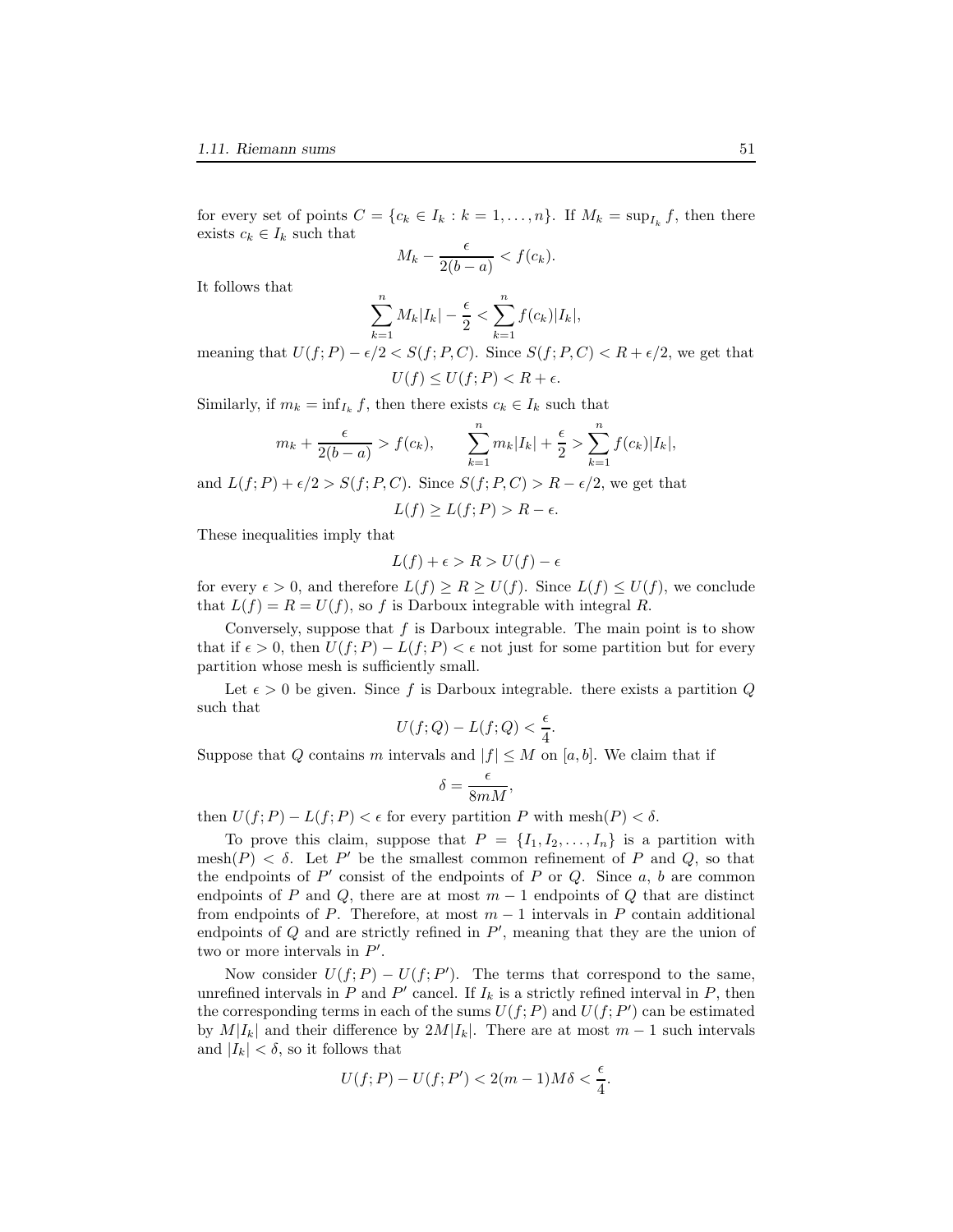Since  $P'$  is a refinement of  $Q$ , we get

$$
U(f;P) < U(f;P') + \frac{\epsilon}{4} \le U(f;Q) + \frac{\epsilon}{4} < L(f;Q) + \frac{\epsilon}{2}.
$$

It follows by a similar argument that

$$
L(f;P') - L(f;P) < \frac{\epsilon}{4},
$$

and

$$
L(f;P) > L(f;P') - \frac{\epsilon}{4} \ge L(f;Q) - \frac{\epsilon}{4} > U(f;Q) - \frac{\epsilon}{2}.
$$

Since  $L(f; Q) \leq U(f; Q)$ , we conclude from these inequalities that

$$
U(f;P) - L(f;P) < \epsilon
$$

for every partition P with mesh $(P) < \delta$ .

If  $D$  denotes the Darboux integral of  $f$ , then we have

$$
L(f; P) \le D \le U(f, P), \qquad L(f; P) \le S(f; P, C) \le U(f; P).
$$

Since  $U(f; P) - L(f; P) < \epsilon$  for every partition P with mesh $(P) < \delta$ , it follows that  $|S(f; P, C) - D| < \epsilon.$ 

Thus, f is Riemann integrable with Riemann integral  $D$ .

Finally, we give a necessary and sufficient condition for Riemann integrability that was proved by Riemann himself (1854). To state the condition, we introduce some notation.

Let  $f: [a, b] \to \mathbb{R}$  be a bounded function. If  $P = \{I_1, I_2, \ldots, I_n\}$  is a partition of [a, b] and  $\epsilon > 0$ , let  $A_{\epsilon}(P) \subset \{1, \ldots, n\}$  be the set of indices k such that

$$
\underset{I_k}{\operatorname{osc}} f = \sup_{I_k} f - \inf_{I_k} f \ge \epsilon \qquad \text{for } k \in A_{\epsilon}(P).
$$

Similarly, let  $B_{\epsilon}(P) \subset \{1, \ldots, n\}$  be the set of indices such that

$$
\underset{I_k}{\operatorname{osc}} f < \epsilon \qquad \text{for } k \in B_{\epsilon}(P).
$$

That is, the oscillation of f on  $I_k$  is "large" if  $k \in A_{\epsilon}(P)$  and "small" if  $k \in B_{\epsilon}(P)$ . We denote the sum of the lengths of the intervals in  $P$  where the oscillation of  $f$  is "large" by

$$
s_{\epsilon}(P) = \sum_{k \in A_{\epsilon}(P)} |I_k|.
$$

Fixing  $\epsilon > 0$ , we say that  $s_{\epsilon}(P) \to 0$  as  $\text{mesh}(P) \to 0$  if for every  $\eta > 0$  there exists  $\delta > 0$  such that  $\text{mesh}(P) < \delta$  implies that  $s_{\epsilon}(P) < \eta$ .

<span id="page-51-0"></span>**Theorem 1.87.** A bounded function is Riemann integrable if and only if  $s_{\epsilon}(P) \rightarrow 0$ as mesh $(P) \to 0$  for every  $\epsilon > 0$ .

**Proof.** Let  $f : [a, b] \to \mathbb{R}$  be bounded with  $|f| \leq M$  on  $[a, b]$  for some  $M > 0$ .

First, suppose that the condition holds, and let  $\epsilon > 0$ . If P is a partition of [a, b], then, using the notation above for  $A_{\epsilon}(P)$ ,  $B_{\epsilon}(P)$  and the inequality

$$
0\leq \mathop{\rm{osc}}_{I_k}f\leq 2M,
$$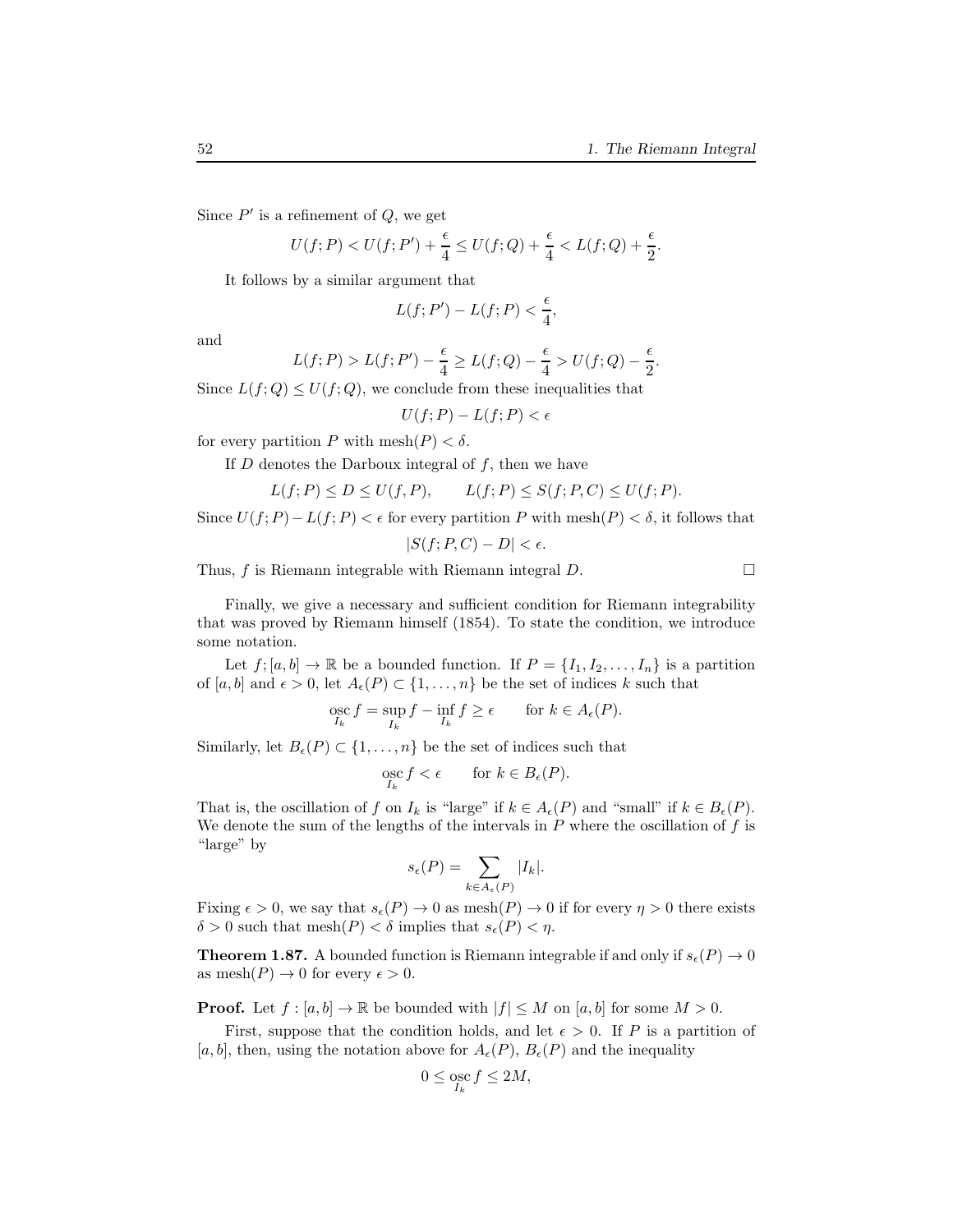we get that

$$
U(f; P) - L(f; P) = \sum_{k=1}^{n} \underset{I_k}{\operatorname{osc}} f \cdot |I_k|
$$
  
= 
$$
\sum_{k \in A_{\epsilon}(P)} \underset{I_k}{\operatorname{osc}} f \cdot |I_k| + \sum_{k \in B_{\epsilon}(P)} \underset{I_k}{\operatorname{osc}} f \cdot |I_k|
$$
  

$$
\leq 2M \sum_{k \in A_{\epsilon}(P)} |I_k| + \epsilon \sum_{k \in B_{\epsilon}(P)} |I_k|
$$
  

$$
\leq 2Ms_{\epsilon}(P) + \epsilon(b - a).
$$

By assumption, there exists  $\delta > 0$  such that  $s_{\epsilon}(P) < \epsilon$  if mesh $(P) < \delta$ , in which case

$$
U(f;P) - L(f;P) < \epsilon(2M + b - a).
$$

The Cauchy criterion in Theorem [1.14](#page-7-2) then implies that  $f$  is integrable.

Conversely, suppose that f is integrable, and let  $\epsilon > 0$  be given. If P is a partition, we can bound  $s_{\epsilon}(P)$  from above by the difference between the upper and lower sums as follows:

$$
U(f;P) - L(f;P) \ge \sum_{k \in A_{\epsilon}(P)} \operatorname*{osc}_{I_k} f \cdot |I_k| \ge \epsilon \sum_{k \in A_{\epsilon}(P)} |I_k| = \epsilon s_{\epsilon}(P).
$$

Since f is integrable, for every  $\eta > 0$  there exists  $\delta > 0$  such that mesh $(P) < \delta$ implies that

$$
U(f;P) - L(f;P) < \epsilon \eta.
$$

Therefore,  $\text{mesh}(P) < \delta$  implies that

$$
s_{\epsilon}(P) \le \frac{1}{\epsilon} \left[ U(f;P) - L(f;P) \right] < \eta,
$$

which proves the result.

This theorem has the drawback that the necessary and sufficient condition for Riemann integrability is somewhat complicated and, in general, it isn't easy to verify. In the next section, we state a simpler necessary and sufficient condition for Riemann integrability.

#### <span id="page-52-0"></span>1.12. The Lebesgue criterion for Riemann integrability

Although the Dirichlet function in Example [1.7](#page-5-1) is not Riemann integrable, it is Lebesgue integrable. Its Lebesgue integral is given by

$$
\int_0^1 f = 1 \cdot |A| + 0 \cdot |B|
$$

where  $A = [0, 1] \cap \mathbb{Q}$  is the set of rational numbers in  $[0, 1]$ ,  $B = [0, 1] \setminus \mathbb{Q}$  is the set of irrational numbers, and  $|E|$  denotes the Lebesgue measure of a set E. The Lebesgue measure of a set is a generalization of the length of an interval which applies to more general sets. It turns out that  $|A| = 0$  (as is true for any countable set of real numbers — see Example [1.89](#page-53-0) below) and  $|B| = 1$ . Thus, the Lebesgue integral of the Dirichlet function is 0.

$$
\mathcal{L}_{\mathcal{A}}
$$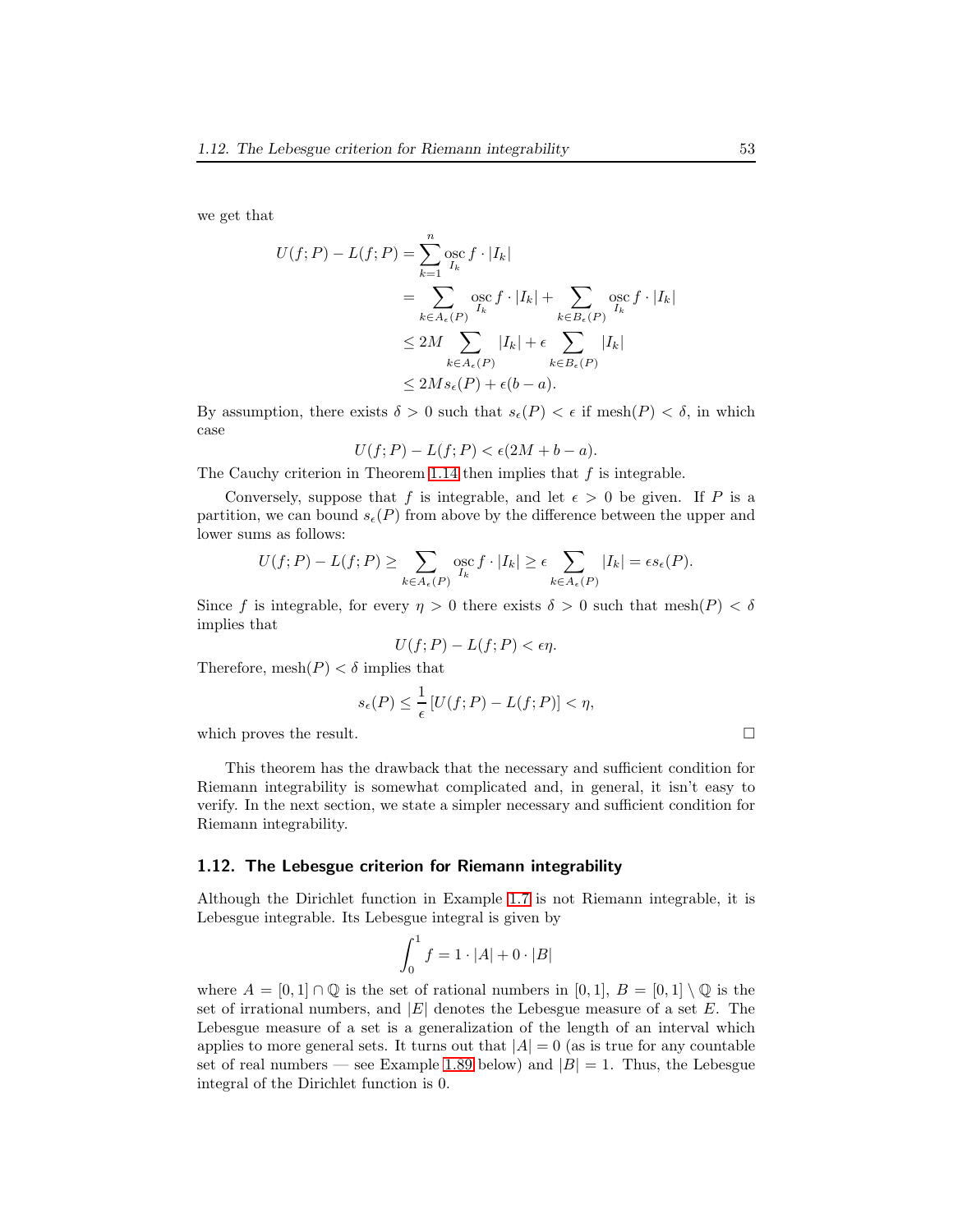A necessary and sufficient condition for Riemann integrability can be given in terms of Lebesgue measure. We will state this condition without proof, beginning with a criterion for a set to have Lebesgue measure zero.

**Theorem 1.88.** A set  $E \subset \mathbb{R}$  has Lebesgue measure zero if and only if for every  $\epsilon > 0$  there is a countable collection of open intervals  $\{(a_k, b_k) : k \in \mathbb{N}\}\$  such that

$$
E \subset \bigcup_{k=1}^{\infty} (a_k, b_k), \qquad \sum_{k=1}^{\infty} (b_k - a_k) < \epsilon.
$$

The open intervals is this theorem are not required to be disjoint, and they may "overlap."

<span id="page-53-0"></span>**Example 1.89.** Every countable set  $E = \{x_k \in \mathbb{R} : k \in \mathbb{N}\}\$  has Lebesgue measure zero. To prove this, let  $\epsilon > 0$  and for each  $k \in \mathbb{N}$  define

$$
a_k = x_k - \frac{\epsilon}{2^{k+2}}, \qquad b_k = x_k + \frac{\epsilon}{2^{k+2}}.
$$

Then  $E \subset \bigcup_{k=1}^{\infty} (a_k, b_k)$  since  $x_k \in (a_k, b_k)$  and

$$
\sum_{k=1}^{\infty} (b_k - a_k) = \sum_{k=1}^{\infty} \frac{\epsilon}{2^{k+1}} = \frac{\epsilon}{2} < \epsilon,
$$

so the Lebesgue measure of  $E$  is equal to zero.

If  $E = [0, 1] \cap \mathbb{Q}$  consists of the rational numbers in  $[0, 1]$ , then the set  $G = \bigcup_{k=1}^{\infty} (a_k, b_k)$  described above encloses the dense set of rationals in a collection of open intervals the sum of whose lengths is arbitrarily small. This isn't so easy to visualize. Roughly speaking, if  $\epsilon$  is small and we look at a section of [0, 1] at a given magnification, then we see a few of the longer intervals in  $G$  with relatively large gaps between them. Magnifying one of these gaps, we see a few more intervals with large gaps between them, magnifying those gaps, we see a few more intervals, and so on. Thus, the set G has a fractal structure, meaning that it looks similar at all scales of magnification.

We then have the following result, due to Lebesgue.

<span id="page-53-1"></span>Theorem 1.90. A bounded function on a compact interval is Riemann integrable if and only if the set of points at which it is discontinuous has Lebesgue measure zero.

For example, the set of discontinuities of the Riemann-integrable function in Example [1.6](#page-4-0) consists of a single point  $\{0\}$ , which has Lebesgue measure zero. On the other hand, the set of discontinuities of the non-Riemann-integrable Dirichlet function in Example [1.7](#page-5-1) is the entire interval  $[0, 1]$ , and its set of discontinuities has Lebesgue measure one.

Theorem [1.90](#page-53-1) implies that every bounded function with a countable set of discontinuities is Riemann integrable, since such a set has Lebesgue measure zero. A special case of this result is Theorem [1.33](#page-20-0) that every bounded function with finitely many discontinuities is Riemann integrable. The monotonic function in Example [1.22](#page-13-0) is an explicit example of a Riemann integrable function with a dense, countably infinite set of discontinuities. A set doesn't have to be countable to